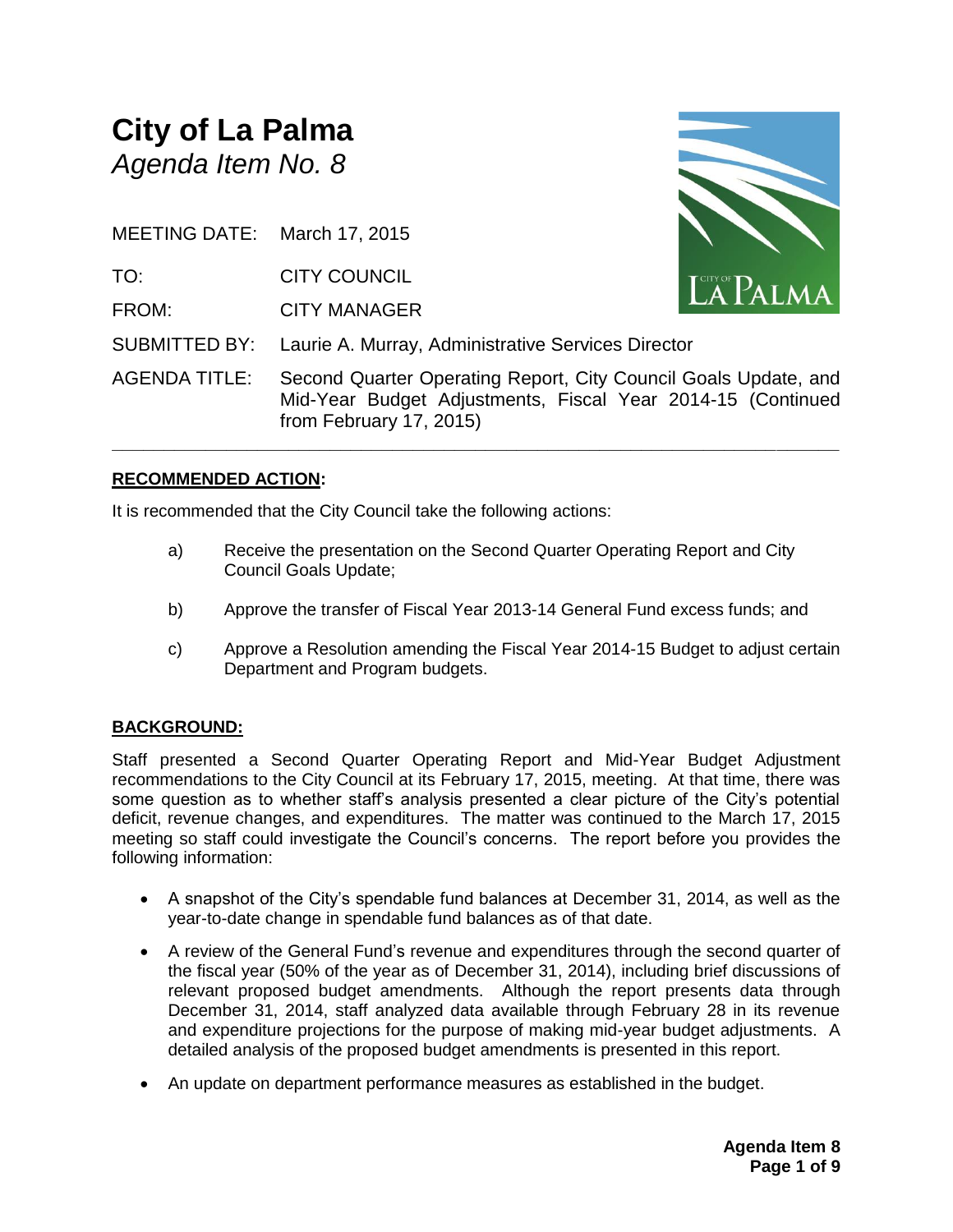A status report on the goals established by the City Council for 2014 and upcoming progress on the new goals for 2015.

For the quarterly report, financial data is reported on a cash basis, meaning that revenue is reported when cash is received and expenditures are reported when cash payments are made. Many revenue and expenditure transactions do not occur at uniform times or at equal intervals throughout the year. Consequently, although the second quarter represents 50 percent of the fiscal year, not all line items will be at 50 percent of the budget as of the end of the second quarter.

Making sense of the information presented herein requires consideration of the cash flow factors of major revenues and expenditures. For instance, while expenditure outflows for normal operations tend to be relatively even, the cash flow timing of capital expenditures and major revenues such as property taxes are not as equalized.

#### **FINANCIAL SUMMARY AND MID YEAR BUDGET ADJUSTMENTS:**

The intent of this mid-year financial summary report is to provide an understanding for the changes in spendable fund balance. Attached are the following summary schedules through mid-year at December 31, 2014:

- Schedule of General Fund Revenues
- Schedule of General Fund Expenditures by Department
- Schedule of General Fund Expenditures by Category
- Schedule of Spendable Fund Balances by Fund

With data for eight months of the year's revenue and expenditures, staff is proposing budget adjustments to bring the original budget estimates into line with the year's actual activity. The revenue and expenditure schedules include these proposed budget amendments as overview information.

The City's overall spendable fund balance (the sum of cash, investments, and current receivables less current liabilities) has declined by \$1.4 million from the beginning of the fiscal year from \$30.0 million to \$28.6 million at December 31, 2014. This \$1.4 million change is accounted for as follows:

- General Fund decreased by \$300,000
- Special Revenue Funds decreased by \$160,000
- Capital Project Funds decreased by \$460,000
- Internal Service Funds decreased by \$540,000

The balance of the financial review section will focus on these funds and proposed mid-year budget adjustments. Attachment 3 is a complete listing of proposed mid-year budget adjustments.

#### **General Fund**

As shown in the attached charts, General Fund revenues total \$3.95 million (41% of the adopted budget) and expenditures total \$4.3 million (47% of the adopted budget) through December 31, 2014.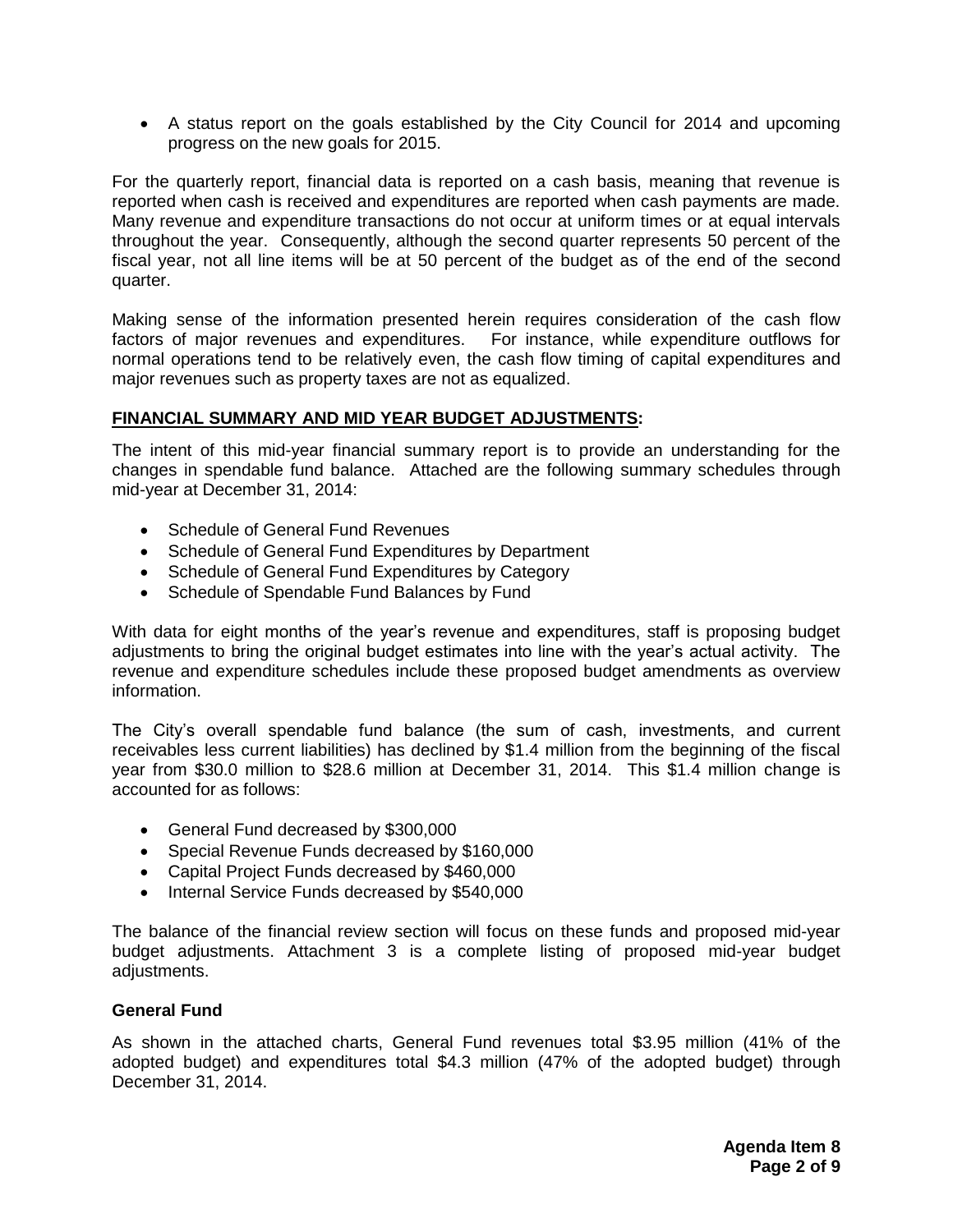#### Revenues

Due to the timing of major revenue receipts, total General Fund revenue is at 39% of the original budget of \$9.7 million through the end of the second quarter. **The City anticipates receiving revenue of \$9.5 million by fiscal year end (98% of the adopted budget).**

The original revenue budget of \$9.7 million has a proposed net reduction of \$197,313 (2.03%) resulting from a variety of both decreases and increases, including: a \$10,000 decrease in property taxes, a \$326,000 decrease in sales taxes, a \$54,500 decrease in utility users tax, a \$31,000 decrease in Residual Property tax, a \$43,600 increase in franchise fees, a \$28,000 increase in transient occupancy taxes, and a \$24,000 increase in licenses and permits. The sales tax reduction is the most significant budget change and is discussed below. The Successor Agency loan repayment was originally budgeted at zero, but the City is now expecting to receive a \$67,000 repayment in June due to available tax increment money. All other proposed revenue budget changes are a result of trend increases during the first eight months of the fiscal year.

The three largest revenue sources are property tax, sales tax, and utility users tax. Together, these three revenues account for 72% of the General Fund's adopted revenue budget.

• Property Tax: The General Fund's largest revenue source, property tax, has \$1.0 million revenue recorded through December 31 (32% of the \$3.2 million budget). This percentage of revenue received is comparable with the prior year where the City had received 32% of the annual property tax revenue by mid-year of FY 2013-14.

The property tax line item includes secured and unsecured property taxes (budgeted at \$1.96 million) as well as the property tax in lieu of vehicle license fees (budgeted at \$1.26 million). Secured and unsecured property tax payments are distributed in two main payments; the first payment is distributed in December during the second quarter, and the second payment is distributed in April during the fourth quarter. Property tax payments in lieu of vehicle license fees will be received in two installments; the first distribution in January 2015 (during the third quarter) and the second installment in May 2015 (during the fourth quarter). **The City anticipates a \$10,000 decrease in property tax revenue versus what was budgeted.**

- Sales Tax: The next largest revenue source, sales tax, has \$1.26 million revenue recorded at December 31 (48% of the adopted \$2.6 million budget). Sales tax receipts lag by two to three months, and the \$1.26 million recorded revenue is comprised of the following:
	- $\circ$  July September 2014 actual receipts of \$763,000
	- o October 2014 receipt for the month's estimated revenue of \$211,500
	- o FY 2013/14 additional receipts of \$286,000

**Net sales tax revenue for the fiscal year is estimated to be \$2,297,000** which is \$326,500 less than the original budget. The major reason for the decline in the year's sales tax revenue is a decline in fuel prices and demonstrates the City's dependence on this volatile commodity market.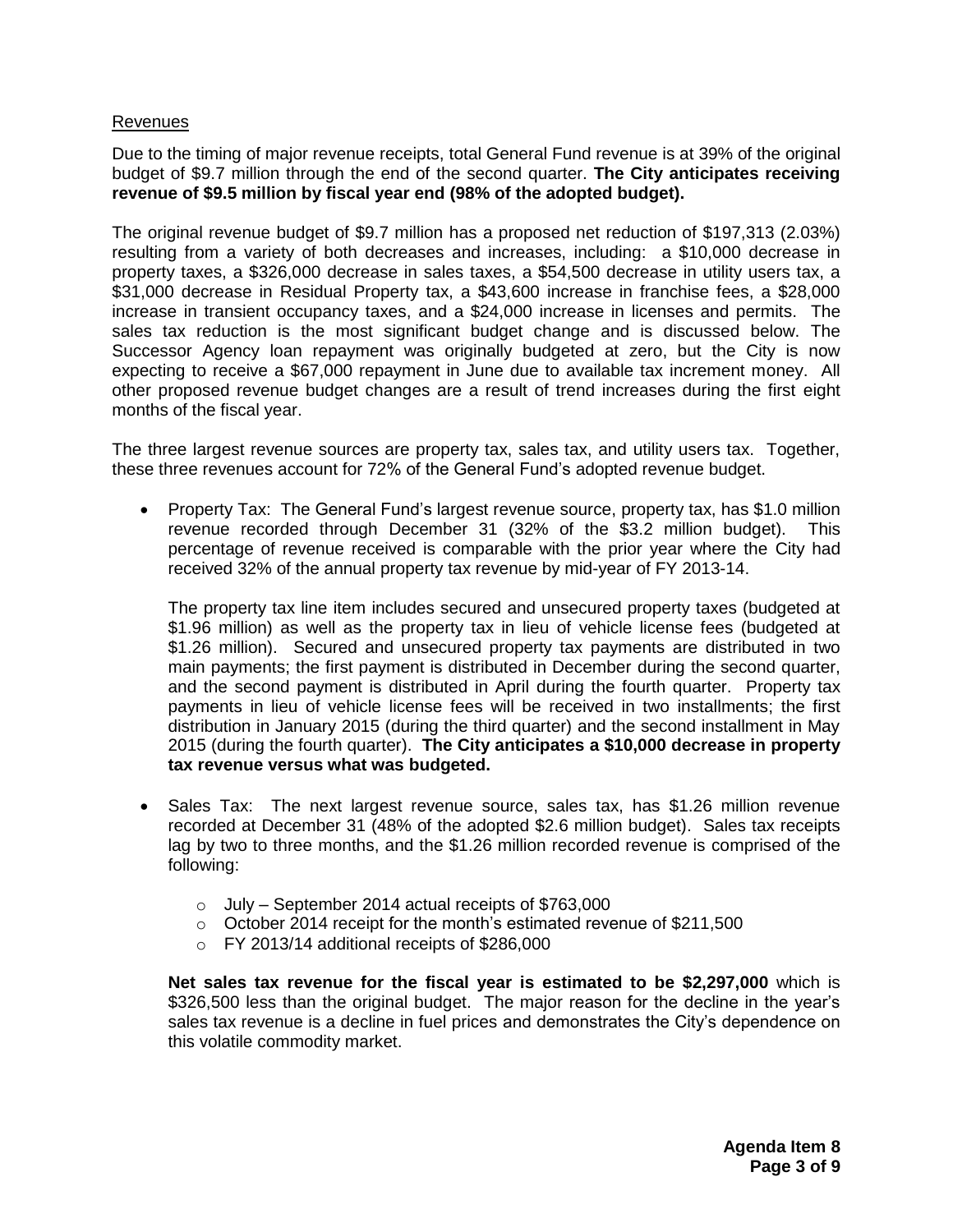Utility Users Tax: The third largest revenue source is utility users tax, budgeted at \$1.17 million. Payments received through December 31 total 41% of budget at \$477,000. Utility users tax payments lag by one month; consequently, extrapolating the five months of payments received through December 31 to six months results in an estimate of \$572,000 which is 49% of the budget. **The City anticipates receiving \$1.12 million in utility users tax revenue—\$54,500 less than budgeted.**

#### **Expenditures**

The General Fund's expenditures total \$4.3 million at December 31 (47% of the \$8.9 million adopted budget). This is comparable to the prior year, where 50% of the General Fund's annual expenditures were incurred by the end of the second quarter. **With proposed budget amendments, Staff anticipates that expenditures within all departments will match the proposed amended budget amounts at fiscal year-end**.

The original General Fund expenditure budget of \$9.1 million is proposed to be reduced by \$184,938 to \$8.9 million, a 2.03% reduction. With the reduction in revenues, the transfer out to COR and/or One Time Projects has likewise been reduced by \$12,628 to \$609,367. As explained in more detail below, the Police Department has proposed budget reductions of \$236,400 while all other departments have offsetting increases.

- The Administrative Services Department is comprised of the divisions for City Council, City Attorney, City Manager, Accounting, Administrative Services, City Clerk, and Community Promotions. The budget for this department totals \$1.4 million, and as of December 31, expenditures total \$652,000 (46% of the adopted budget). The proposed budget change is a net increase of \$2,200 (0.15%). This net increase is in due to four major changes in expenses: a net increase of \$5,750 for labor attorney expenses; the carryover of \$9,600 in employee relocation expenses (offset by FY 2013-14 carryover); an increase in overtime in the Accounting Division (General Fund increase with offsetting savings in other funds); and the addition of \$1,000 for Association of California Cities-Orange County dues. Budget reductions include a \$3,000 decrease in funding for City Council meetings and trainings and supplies; \$7,300 in election costs savings; a \$3,700 decrease in Accounting professional services; and savings in meetings, trainings and supplies department wide.
- The Police Department has the largest expenditure budget at \$5.2 million (57% of the total General Fund adopted budget). As of December 31, expenditures totaled \$2.4 million (46% of the adopted budget). The Police Department budget has the most significant proposed budget change with a reduction \$236,423 (4.55%). This reduction is mainly due to salary and benefit reductions across all divisions as a result of officer and other vacancies. Other budget reductions include \$26,000 in vehicle operations savings and a transfer of \$22,000 from Police vehicle operations to Community Services operations; \$4,200 obtained by reducing Reserve Officers to minimum staffing for the remainder of the year; and savings in meetings, trainings and supplies department wide.
- The Community Services Department covers a wide range of services that are provided to the citizens including Public Works, Engineering, Street Maintenance, Lighting & Landscaping, Recreation, Community Services, Health & Wellness, and Facility Operations divisions. This department has an original budget of \$1.9 million with a proposed increase of \$47,330 (2.43%). As of December 31, expenditures total \$1.0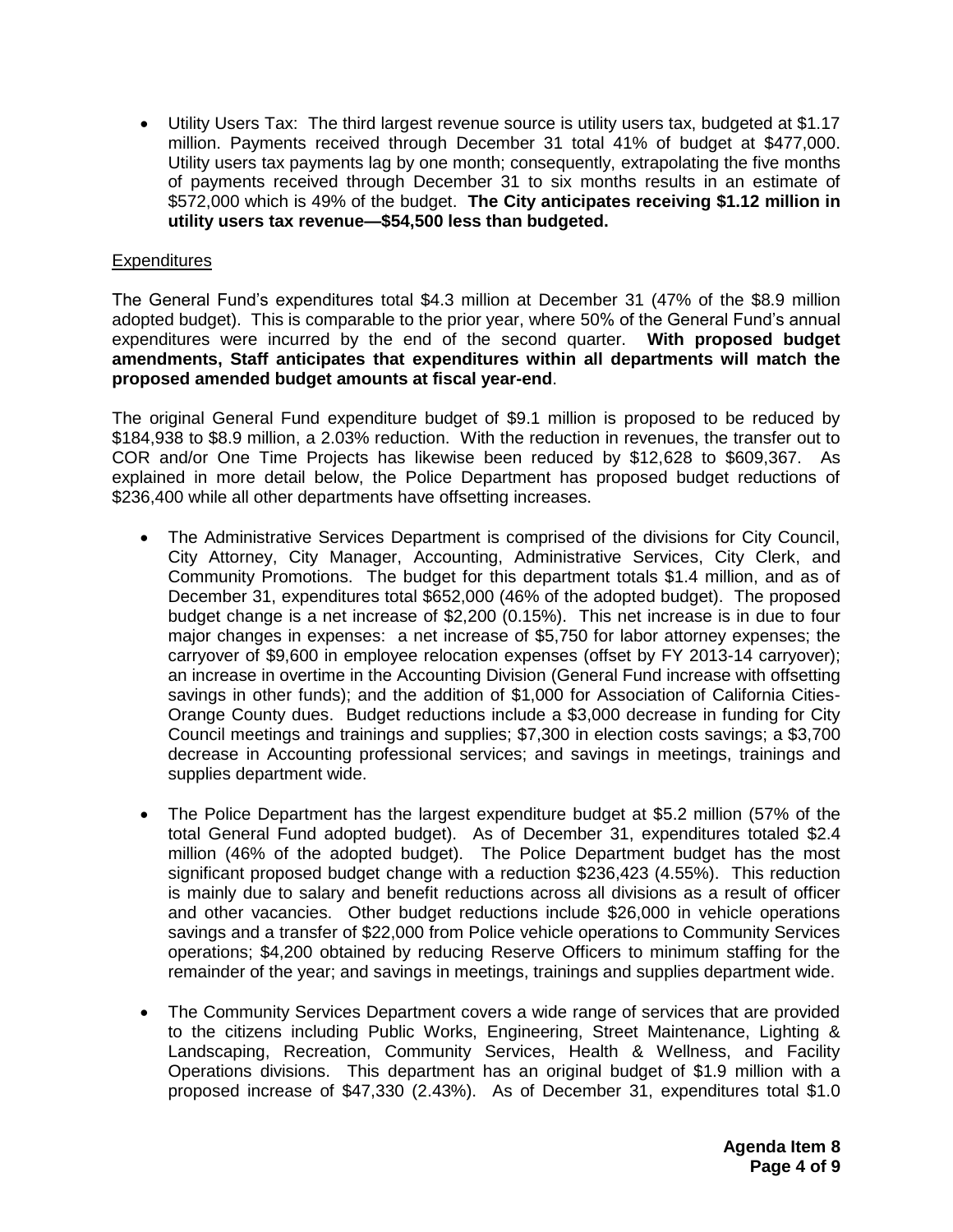million (52% of the adopted budget). The proposed budget net increase of \$47,330 is mainly due to increased professional services costs for environmental services contracts and for health/wellness program contracts along with the transfer of \$22,000 to vehicle operations from the Police Department. Budget reductions to offset the professional services increases include reductions in other professional services; reductions in tree trimming; and savings in meetings, trainings and supplies department wide.

 The Community Development Department accounts for the Building and Safety, Community Development, Planning, and Code Enforcement/Business License divisions. This department has an original budget of \$527,000 with a proposed increase of \$2,000 (0.37%). As of December 31, expenditures totaled \$230,000 (44% of the adopted budget). The increase is due to increased professional services for code enforcement services during the extended recruitment for a Code Enforcement/Business License Officer. Budget reductions include \$2,000 in vehicle operations.

The expenditure outflows for normal operations at December 31 were at nearly 50 percent of the budget: Personnel costs total \$2.9 million (47% of the adopted budget) and Maintenance & Operations costs total \$1.4 million (49% of the adopted budget). The cash flow timing of capital expenditures is not as equalized, and capital outlay costs total \$6,000 (61% of the adopted budget).

As part of the FY 2014-15 Budget Process, two items were to be brought back for City Council consideration at midyear. The first is the City's membership in the Association of California Cities – Orange County (ACC-OC), originally budgeted at \$7,800 and removed from the budget as part of \$240,000 in needed budget reductions. ACC-OC has offered the City a one-time financial hardship reduced membership for 2015 in the amount of \$1,000 and this item has been included in the mid-year adjustments. Should Council decide not to remain members, it would provide an additional \$1,000 in savings. It is important to note that ACC-OC is also making this offer to a second City experiencing financial hardship. The second item is Management Team furloughs—each member of the management team is to take 27 hours of unpaid furlough before June 30, 2015. This provided \$12,700 of savings and was included as part of the needed budget reductions. Because of the certainty of a budget shortfall, members of the Management Team have already begun taking furloughs in order to achieve the mandated number of hours prior to the end of the fiscal year.

#### **FY2013-14 Comprehensive Annual Financial Report (CAFR) General Fund Balance Transfer**

Pursuant to the City's Sustainable Financial Plan, adopted March 18, 2014, and the restructure of the City's reserve funds; any remaining general fund balance in excess of the \$250,000 cash flow reserve at June 30, 2014, and every year thereafter are to be transferred for other uses at the discretion of the City Council. It is recommended that the City Council transfer the amount available as of June 30, 2014, \$1,559,490, as follows:

- \$458,426 Transfer to Risk Management the payment of the remaining balance of the Liability Insurance Retrospective Deposit was approved and paid at the end of FY 2013-14, but the funds were not transferred
- \$802,280 Transfer to Capital Outlay Reserve Fund (COR) for the purposes of funding a portion of the Energy Project per Council direction 1/20/15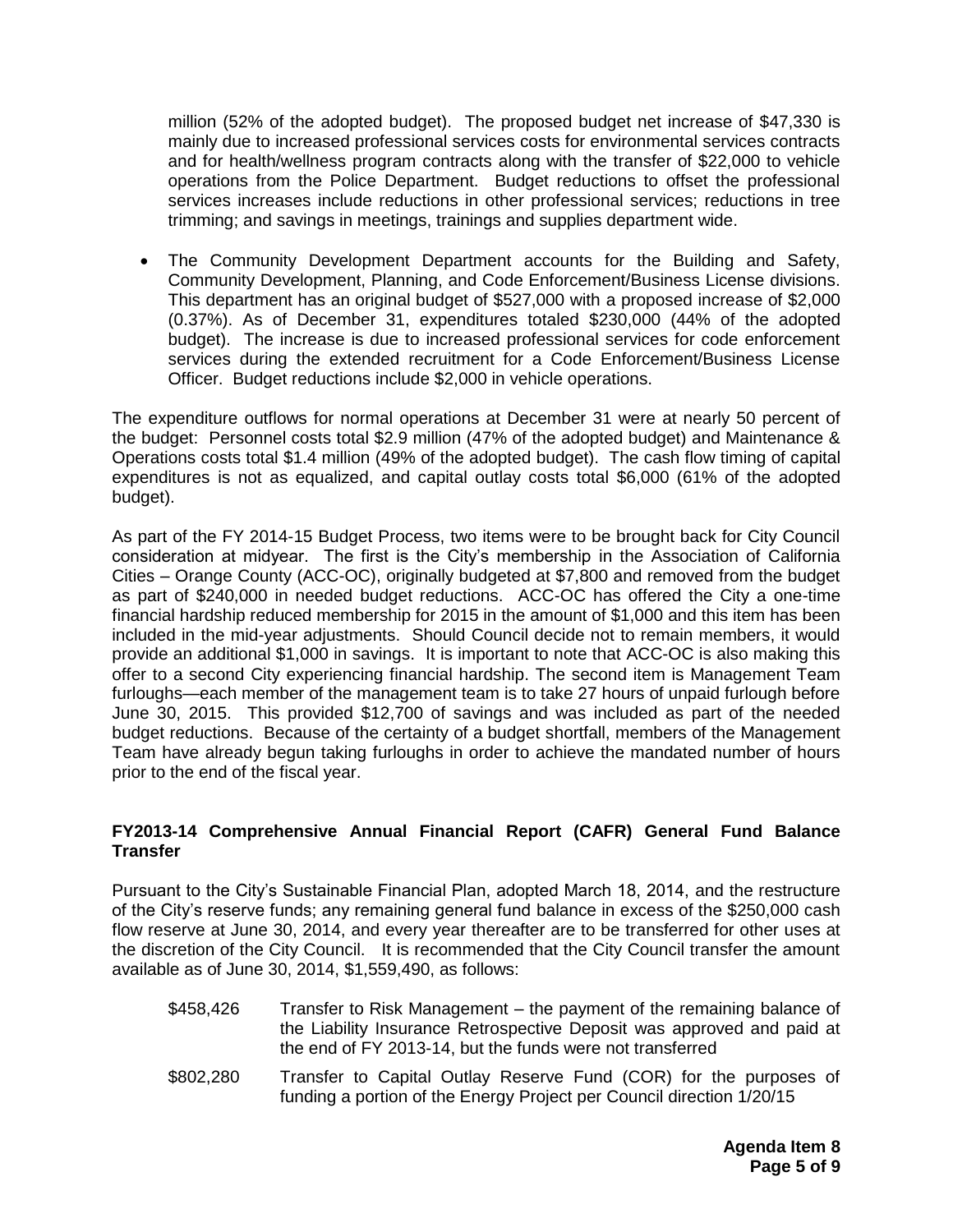\$288,640 \$9,600 of these funds need to remain in the General Fund to fund the carryover of employee relocation expenses; and it is recommended that the balance of \$288,640 also be left in the General Fund to assist the City in balancing current or future budgets in light of the short term loss of revenues due to fuel prices and the upcoming ramp up of CalPERS costs.

#### **Special Revenue Funds**

Special Revenue funds are comprised of a variety of funds whose revenues are restricted for specific purposes. During the six months ending December 31, 2014, the spendable fund balance of special revenue funds decreased by \$160,000 to \$855,000. The special revenue funds with the most significant activity through December 31, 2014 are the Streets Fund (with a reduction to spendable fund balance of \$200,000) and the Measure M2 Fund (with an increase to spendable fund balance of \$73,000).

#### Streets Fund

During the six months ending December 31, 2014, the Streets Fund had a reduction of spendable fund balance of \$200,000, a result of expenditures exceeding revenues. Revenues consist of remittances from the State for the City's share of gas tax. Through mid-year, revenues total \$202,000 and are at 49% of the original budget. Based on revised projections received from the State**, the City is expecting to receive \$54,700 in additional gas tax monies that were not included in the original budget**.

Operating expenditures consist of costs for normal street maintenance, traffic signal operations and maintenance, and traffic control operations. Operating costs total \$117,000 through midyear and are at 37% of the budget. Staff is proposing a modest increase of \$200 to expenses, which includes an increase of maintenance and repair materials mostly offset by salary savings.

Capital expenditures total \$292,000 through mid-year, exceeding the budget of \$242,000 by \$50,000. The capital project costs exceed the budget because of the broken/settled curb and gutter project carried over from the prior year. Expenditures total \$142,500 through mid-year while the current year budget is zero.

#### Measure M2 Fund

During the six months ending December 31, 2014, the Measure M2 Fund had an increase to spendable fund balance of \$73,000, a result of revenues exceeding expenditures. Revenues consist of the City's share of revenues from the County's Measure M sales tax. Payments received through December 31 total 24% of budget at \$73,000. Measure M receipts lag by two months; consequently, extrapolating the four months of payments received through December 31 to six months results in an estimate of \$109,000 which is 36% of the \$307,189 budget**. The City anticipates receiving Measure M2 monies as originally budgeted.**

Although \$288,732 has been budgeted for the Arterial Pavement Management project, there have been no expenditures as of December 31, 2014. **This program cost is expected to approximate the budget by fiscal year end.**

#### Service Authority for Abandoned Vehicles

While the City no longer receives monies in this fund, it has existing fund balance of \$25,650. No monies were budgeted in this fund; however a recent Code Enforcement Case is expected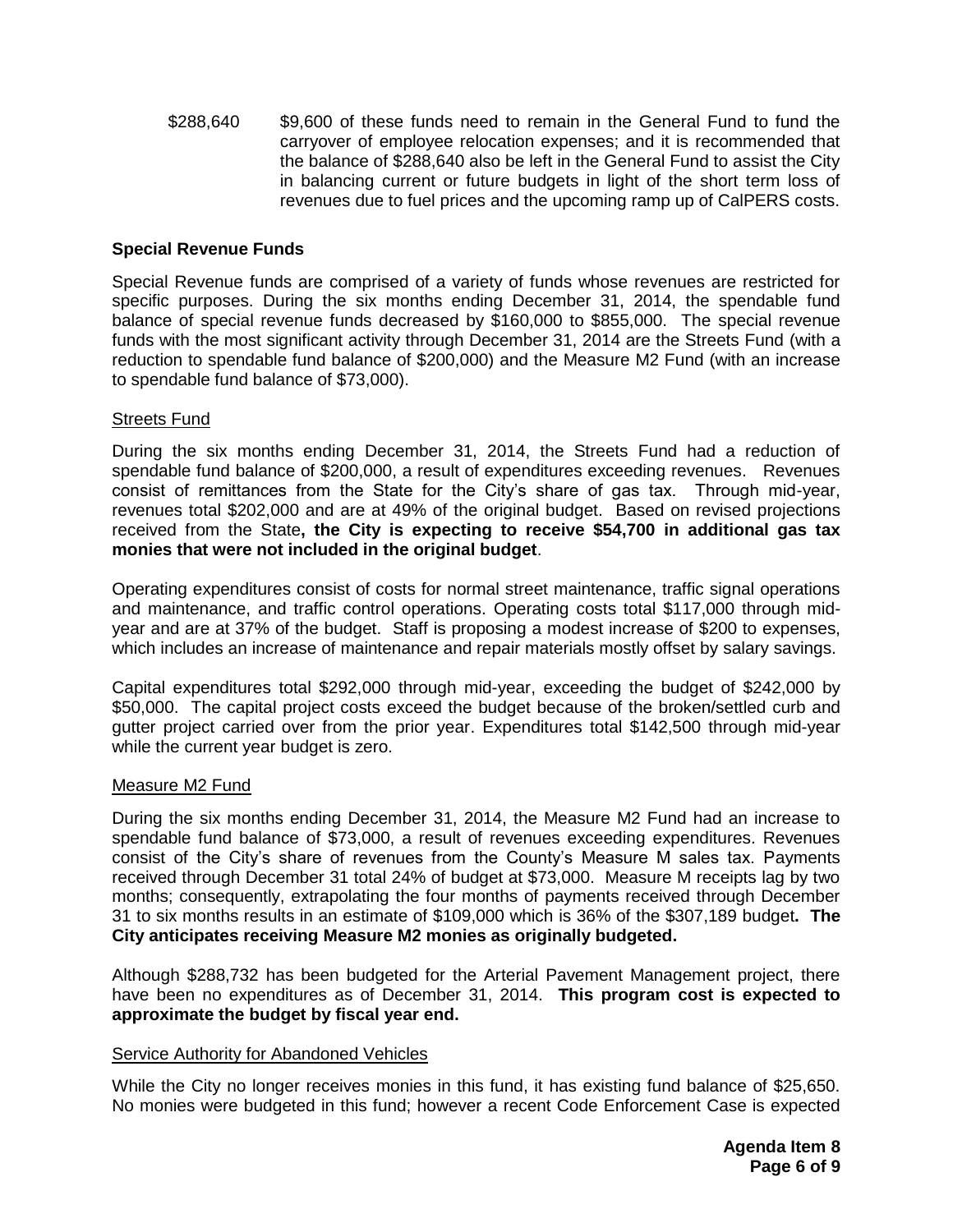to generate approximately \$3,500 in legal fees, which it would be appropriate to charge to this fund. As part of mid-year budget adjustments, staff is asking for \$3,500 to be appropriated for those expenses. During the six months ending December 31, 2014, the Measure M2 Fund had an increase to spendable fund balance of \$73,000, a result of revenues exceeding expenditures.

Changes to the Water Fund include a \$105,500 transfer to COR for the fund's portion of the energy projects approved by Council on January 20 and an increase in expenditures of \$5,600.

Changes to the Sewer Fund include a \$13,000 adjustment to pay for an Environmental Services Contract.

Changes to the Water Capital Reserve Fund include \$31,100 for prior year projects completed in the current fiscal year.

#### **Capital Projects Funds**

The Capital Projects Funds are comprised of the Capital Outlay Reserve Fund (COR) and the One-Time Projects Fund. The One-Time Projects Fund has costs totaling \$19,600 through midyear for contracted grant-finding services and for the Countywide 800 MHz Communication System. On February 17, the City Council approved the use of up to \$2,150 to conduct a high school survey. During the six months ending December 31, 2014, COR incurred costs of \$436,000 for capital project costs. Following is a summary of the adopted budget, proposed budget amendments and actual costs by COR project:

|                                         |               | Proposed        | Actual     |
|-----------------------------------------|---------------|-----------------|------------|
|                                         | Adopted       | <b>Budget</b>   | through    |
|                                         | <b>Budget</b> | Amendment       | 12/31/2014 |
| <b>Residential Slurry Seal</b>          | \$<br>602,785 | \$              | 383,907    |
| <b>Arterial Pavement Management</b>     | 1,461,268     |                 | 52,000     |
| <b>Broken/Settled Curb &amp; Gutter</b> | 298,000       |                 | 134        |
| <b>Building Reparations</b>             | 198,500       |                 |            |
| <b>ADA</b> Improvements                 | 195,000       | 3,920           |            |
| Park Improvements                       | 225,000       |                 |            |
| 5410-14 La Palma Ave Improvements       | 100,600       |                 |            |
| <b>Civic Center Reroof</b>              | 500,000       |                 |            |
| Civic Center Seismic Retrofit           | 1,100,000     |                 |            |
| <b>Energy Project</b>                   |               | 966,530         |            |
| <b>Street Light Purchase</b>            |               | 288,400         |            |
| <b>Street Median Design</b>             |               | 45,000          |            |
|                                         | 4,681,153     | 1,303,850<br>\$ | 436,041    |
|                                         |               |                 |            |

#### **Utility Funds**

The City's Utility Funds are comprised of the Water, Sewer, Water Capital Reserve, and Sewer Capital Reserve Funds. These funds began the year with a combined spendable fund balance of \$4.9 million for the Water Funds and \$3.9 million for the Sewer Funds. The Water Funds have been reduced by \$4,000 and the Sewer Funds have been reduced by \$11,400.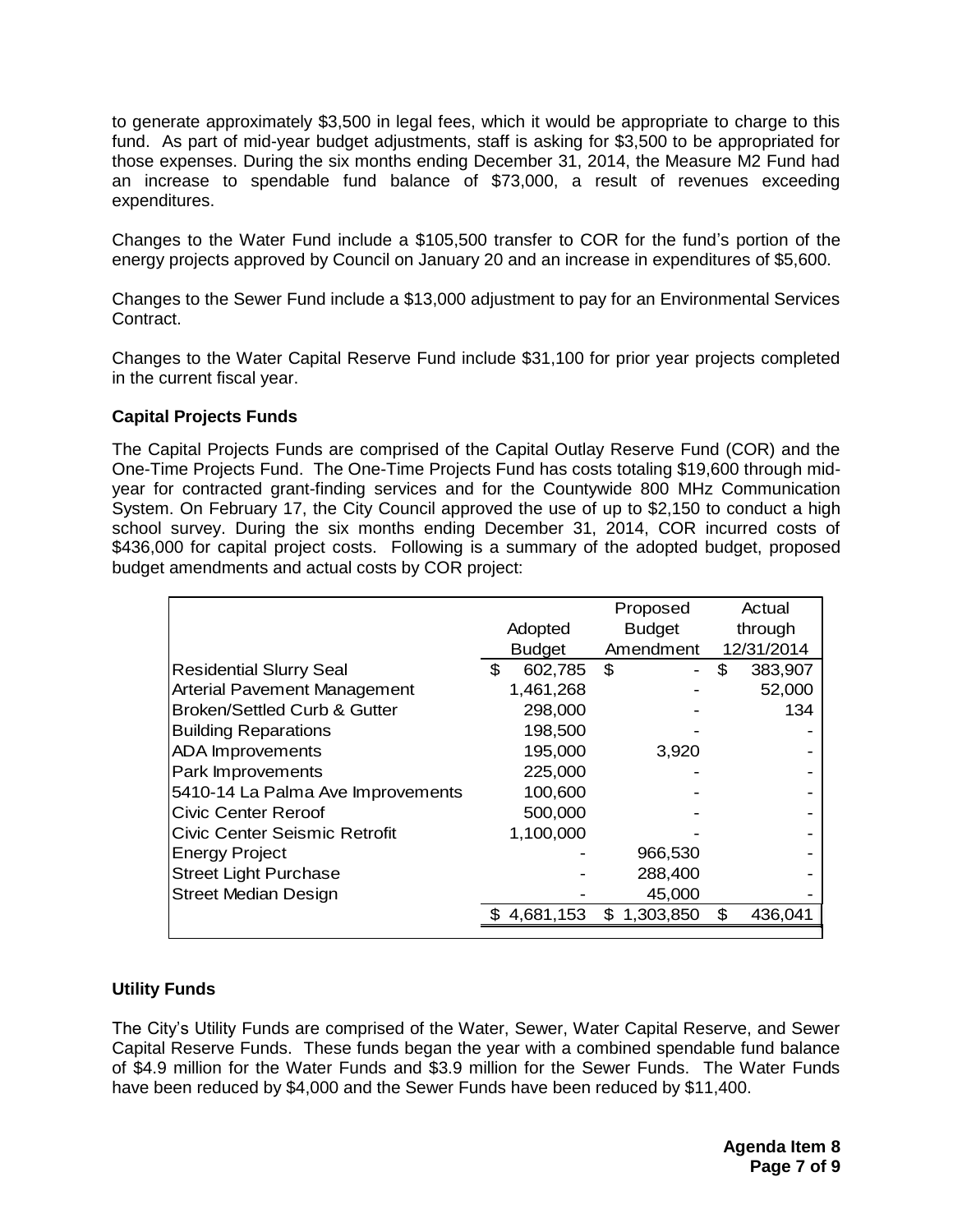#### **Internal Service Funds**

The Internal Service Funds are comprised of the Risk Management, Employee Benefits, Building Maintenance, Vehicle Reserve, and Technology Funds. The Internal Service Funds began the year with a spendable fund balance of \$2.6 million which has been reduced by \$540,000 to \$2.05 million at December 31. The reduction in the spendable fund balance is mainly due to the annual insurance payments for workers' compensation, property, and general liability coverage which are due at the beginning of the fiscal year. The internal service funds recover costs by charging the General, Water, and Sewer Funds for their proportional share of the costs. This cost recovery is distributed evenly over the fiscal year, even when costs are incurred at the beginning of the fiscal year.

Changes to these funds include: an increase of \$4,500 for unemployment claims in the Employee Benefits Fund; a decrease of \$800 for salary savings in the Facility Maintenance Fund; and an increase of \$30,000 in revenues for insurance proceeds along with an increase of \$40,000 to replace a vehicle totaled in an accident in the Vehicle Replacement Fund.

#### **Highlights of Goals and Performance**

#### Goals update

Attachment 4 to this report provides a quarterly goals update, which lists the approved 2014 City Council goal(s); the corresponding quarterly progress toward meeting those goals, and the next steps(s) to be undertaken in meeting the new 2015 goal(s). It should be noted that this report includes the final reporting for progress on the 2014 City Council Goals and begins reporting on anticipated activity for the new 2015 goals. Some of the highlights of the Quarter Include:

- Applied for CDBG grant
- Implemented Police Department's electronic citation project
- POST police study conducted
- Zoning changes for freeway overlay district and sign code changes were approved

Attachment 4 also provides an update to the established performance indicators as shown in the budget and prepared by each department. These reports list significant performance measures along with corresponding target performance levels; vision values; City Council approved goals; and quarterly progress toward goal attainment. Some performance highlights include:

- Police response time 2 minutes and 8 seconds or 29% below target level
- Improved crime clearance rate
- Facility rentals up 16%
- Met the goals of graffiti response within 72 hours
- Prepared CDBG grant for January 2015 submittal
- 225 building permits issued
- 387 code enforcement inspections performed

Most performance measures are in line with department targets. One exception is the target for rentals in the Community Services Department. Some facilities were unavailable last year while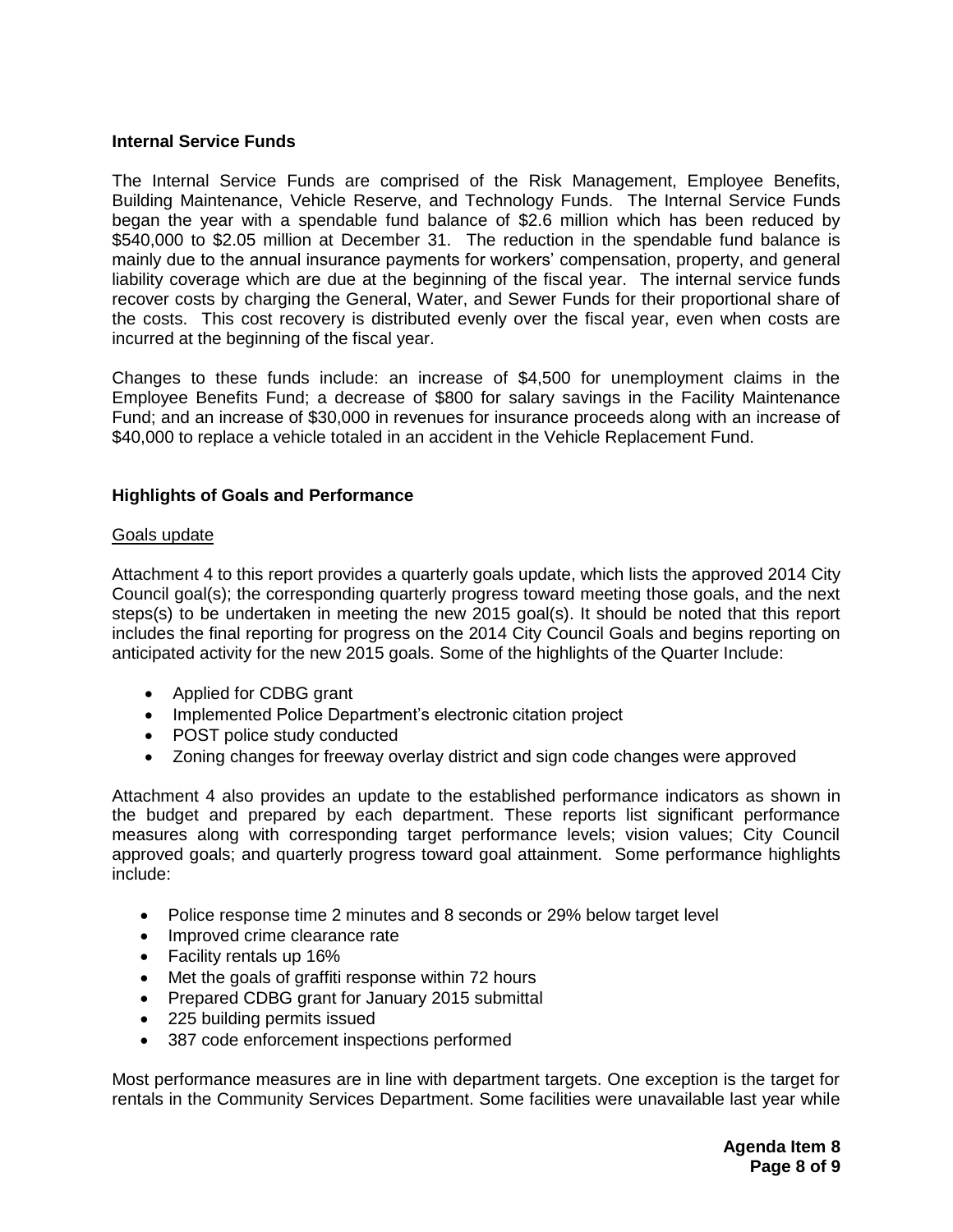a large flooring project was undertaken. Several of the displaced renters had to move during this project and have opted to remain at their new locations.

#### **ALTERNATIVES:**

The City Council can approve the recommended budget adjustments or direct staff to further review all or specific budget adjustments prior to approval.

#### **FISCAL IMPACT:**

At midyear, the City has experienced a total loss of \$197,313 in projected revenues. This potential deficit has been offset by \$197,666 in expenditure reductions resulting in a revised projected surplus of \$5,967. Failure to adjust the budget now, in most cases, will merely cause the year end budget to have a large number of over and under expended accounts. Some of the recommended adjustments however are necessary to fulfill certain spending commitments or to authorize expenditures for programs or projects authorized subsequent to the adoption of the budget.

#### **APPROVED:**

**Director** 

Administrative Services City Manager

- Attachments: 1. Second Quarter Summary Schedules
	- 2. Proposed Resolution
	- 3. Recommended Mid-Year Budget Adjustments (Exhibit A of Proposed Resolution)
	- 4. Goals Report and Performance Measures
	- 5. Community Services Quarterly Reports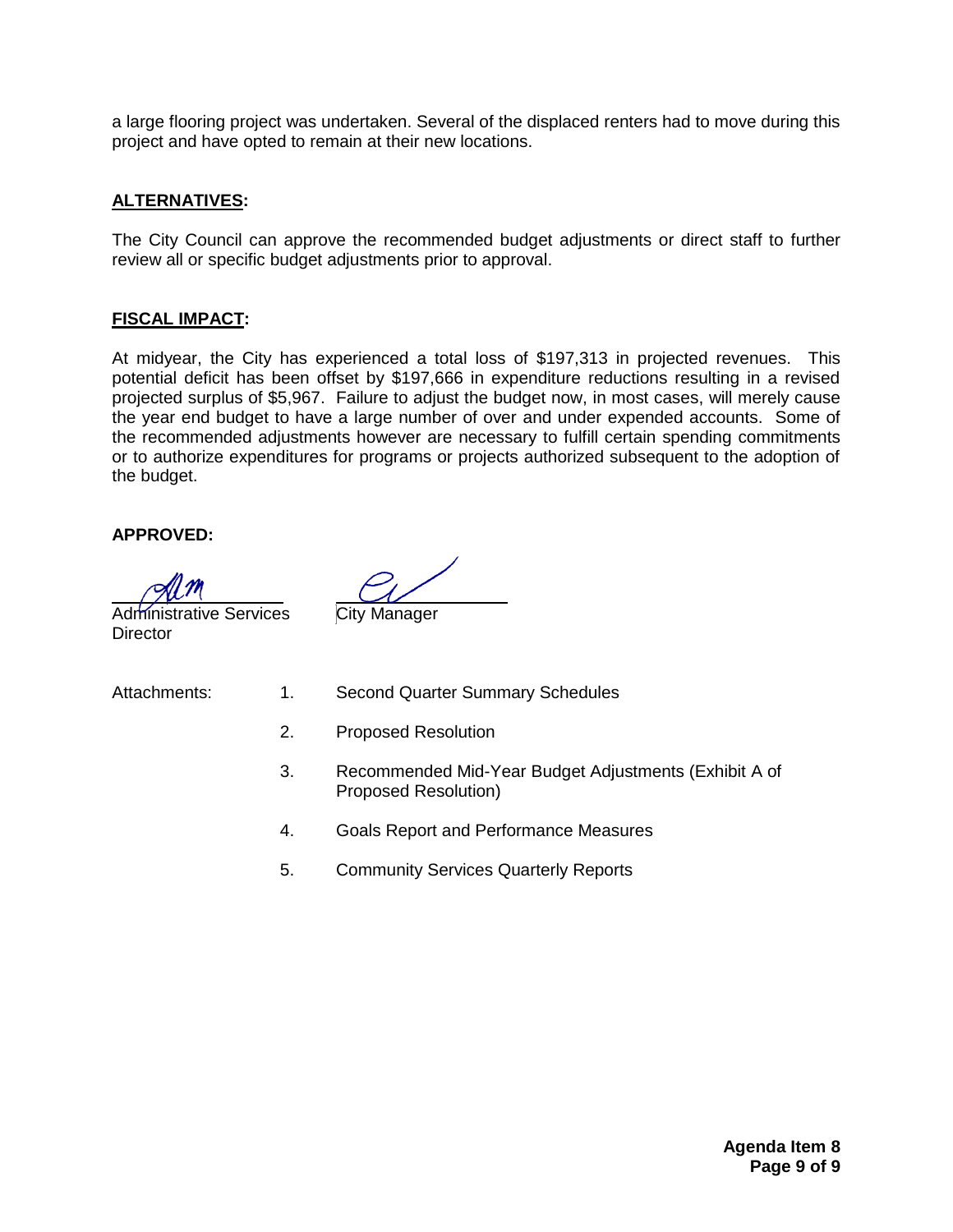#### **SECOND QUARTER FINANCIAL REPORT, FISCAL YEAR 2014-15 GENERAL FUND REVENUES BY TYPE FISCAL YEAR QUARTER ENDING DECEMBER 31, 2014**

|                                |                          | FY 2013-14                                    |                                      |                                     |                                                             |                                                                |                                                    | Q2 Variance |                                                  |  |                                                                        |                                             |    |                                                                    |  |
|--------------------------------|--------------------------|-----------------------------------------------|--------------------------------------|-------------------------------------|-------------------------------------------------------------|----------------------------------------------------------------|----------------------------------------------------|-------------|--------------------------------------------------|--|------------------------------------------------------------------------|---------------------------------------------|----|--------------------------------------------------------------------|--|
| <b>Revenue Type</b>            | Adopted<br><b>Budget</b> | <b>Proposed</b><br><b>Budget</b><br>Amendment | Proposed<br>Amended<br><b>Budget</b> | Proposed<br><b>Budget</b><br>Change | Year-to-Date<br>Actual through<br>12/31/2014<br>(50% of FY) | Q <sub>2</sub> Actual<br>as a % of<br>Adopted<br><b>Budget</b> | Q2 Actual<br>as a % of<br>Amended<br><b>Budget</b> |             | <b>Prior Year</b><br>Actual<br>Annual<br>Revenue |  | <b>Prior YTD</b><br><b>Actual through</b><br>12/31/2013<br>(50% of FY) | Q2 Actual<br>as a % of<br>Annual<br>Revenue |    | FY 2014-15<br>to FY 2013-14<br>Increase /<br><decrease></decrease> |  |
| Property Tax                   | 3,225,422                | (10,028)<br>- \$                              | 3,215,394<br>- \$                    | $-0.31%$                            | 025,843                                                     | 32%                                                            | 32%                                                | -\$         | 3,129,618 \$                                     |  | 993,143                                                                | 32%                                         | S  | 32,700                                                             |  |
| Sales Tax                      | 2,623,488                | (326, 488)                                    | 2,297,000                            | $-12.44%$                           | 1,260,326                                                   | 48%                                                            | 55%                                                |             | 1,989,556                                        |  | 43,941                                                                 | 2%                                          |    | (1) 216,385                                                        |  |
| <b>Utility Users Tax</b>       | 1,171,463                | (54, 547)                                     | 1,116,916                            | $-4.66%$                            | 476,890                                                     | 41%                                                            | 43%                                                |             | 1,101,159                                        |  | 459,273                                                                | 42%                                         |    | 17,617                                                             |  |
| <b>Residual Property Tax</b>   | 210.000                  | (31,000)                                      | 179,000                              | -14.76%                             |                                                             | 0%                                                             | 0%                                                 |             | 263.661                                          |  | 80                                                                     | 0%                                          |    | (80)                                                               |  |
| <b>Franchise Fees</b>          | 387,400                  | 43,600                                        | 431,000                              | 11.25%                              | 66,806                                                      | 17%                                                            | 16%                                                |             | 381,839                                          |  | 61,095                                                                 | 16%                                         |    | 5,711                                                              |  |
| <b>Transient Occupancy Tax</b> | 307,000                  | 28,000                                        | 335,000                              | 9.12%                               | 90,522                                                      | 29%                                                            | 27%                                                |             | 313.662                                          |  | 79,782                                                                 | 25%                                         |    | 10,740                                                             |  |
| Licenses and Permits           | 276,300                  | 24,000                                        | 300,300                              | 8.69%                               | 163,232                                                     | 59%                                                            | 54%                                                |             | 267.110                                          |  | 201,742                                                                | 76%                                         |    | (38, 510)                                                          |  |
| Intergovernmental              | 23,200                   | 6,900                                         | 30,100                               | 29.74%                              | 11,866                                                      | 51%                                                            | 39%                                                |             | 38,174                                           |  | 5,503                                                                  | 14%                                         |    | 6,363                                                              |  |
| <b>Charges for Services</b>    | 520.800                  | 6.750                                         | 527.550                              | 1.30%                               | 266,629                                                     | 51%                                                            | 51%                                                |             | 584.576                                          |  | 281,381                                                                | 48%                                         |    | (14, 752)                                                          |  |
| <b>Fines and Forfeitures</b>   | 160,500                  | (15,000)                                      | 145,500                              | $-9.35%$                            | 56,304                                                      | 35%                                                            | 39%                                                |             | 148.175                                          |  | 64,465                                                                 | 44%                                         |    | (8, 161)                                                           |  |
| Use of Money and Property      | 229,500                  | 78,700                                        | 308,200                              | 34.29%                              | 192,390                                                     | 84%                                                            | 62%                                                |             | 226,297                                          |  | 142,064                                                                | 63%                                         |    | 50,326                                                             |  |
| Other Revenue                  | 300,500                  | 51,800                                        | 352,300                              | 17.24%                              | 198,239                                                     | 66%                                                            | 56%                                                |             | 43,410                                           |  | 13,848                                                                 | 32%                                         |    | 184,391                                                            |  |
| <b>Interfund Transfers</b>     | 283,100                  |                                               | 283,100                              | $0.00\%$                            | 141,550                                                     | 50%                                                            | 50%                                                |             | 463,841                                          |  | 141,550                                                                | 31%                                         |    |                                                                    |  |
| <b>Total Revenues</b>          | 9,718,673                | (197,313) \$                                  | 9,521,360                            | $-2.03%$                            | 3,950,597                                                   | 41%                                                            | 41%                                                | - \$        | 8,951,078                                        |  | 2,487,867                                                              | 28%                                         | \$ | 1,462,730                                                          |  |
|                                |                          |                                               |                                      |                                     |                                                             |                                                                |                                                    |             |                                                  |  |                                                                        |                                             |    |                                                                    |  |

Note 1: In FY 2013-14, the City's sales tax receipt were reduced to zero during the first quarter due to a \$700,000 reduction for a refund to a taxpayer for overpayment in a prior year.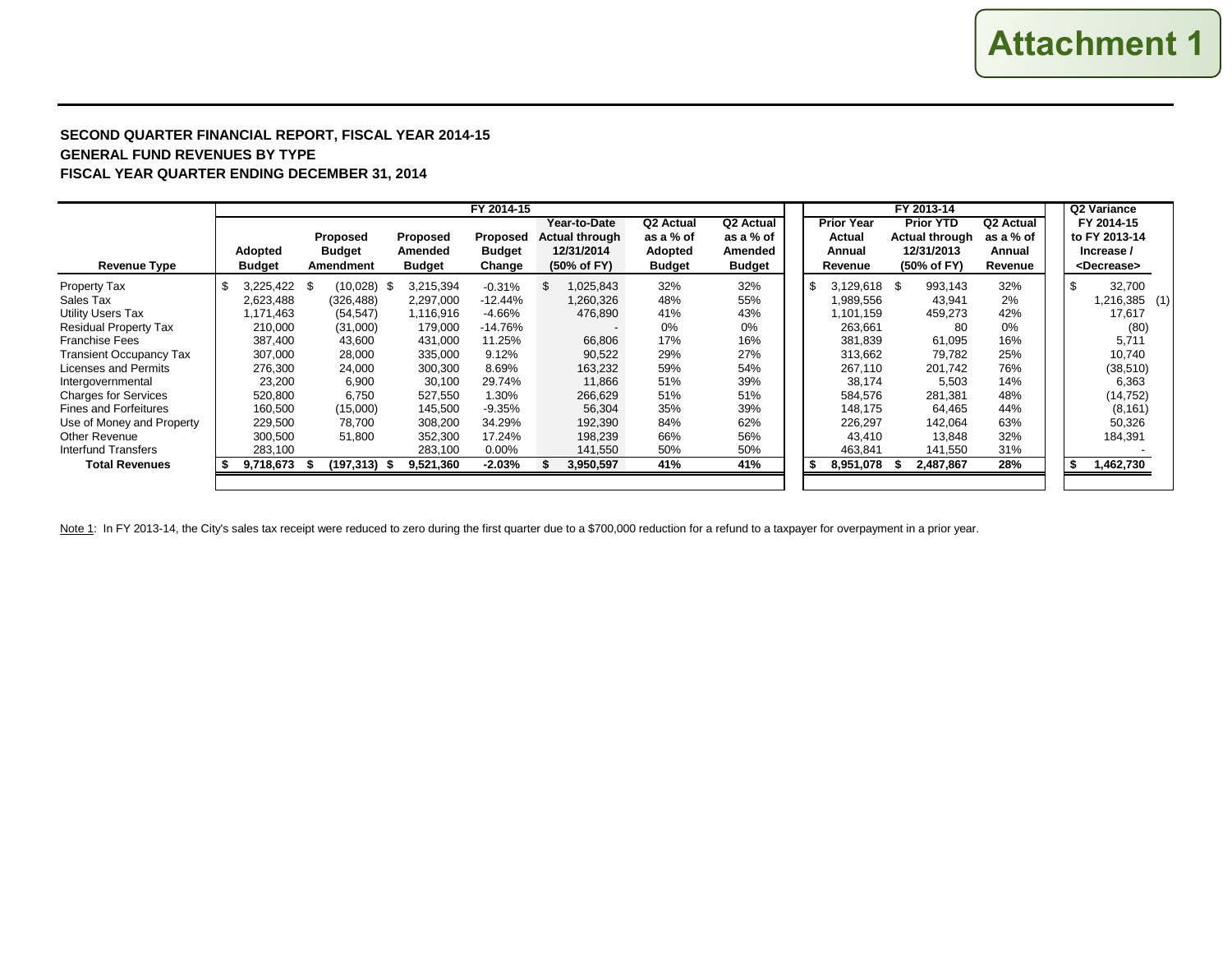#### **SECOND QUARTER FINANCIAL REPORT, FISCAL YEAR 2014-15 GENERAL FUND EXPENDITURES BY DEPARTMENT FISCAL YEAR QUARTER ENDING DECEMBER 31, 2014**

|                                 |               |               |   |               | FY 2014-15    |                       |                       |         |               |  |                     |      | FY 2013-14            |                     |  | Q2 Variance           |
|---------------------------------|---------------|---------------|---|---------------|---------------|-----------------------|-----------------------|---------|---------------|--|---------------------|------|-----------------------|---------------------|--|-----------------------|
|                                 |               |               |   |               |               | Year-to-Date          | Q <sub>2</sub> Actual |         | Q2 Actual     |  | <b>Prior Year</b>   |      | <b>Prior YTD</b>      | Q2 Actual           |  | FY 2014-15            |
|                                 |               | Proposed      |   | Proposed      | Proposed      | <b>Actual through</b> | as a % of             |         | as a % of     |  | Actual              |      | <b>Actual through</b> | as a % of           |  | to FY 2013-14         |
|                                 | Adopted       | <b>Budget</b> |   | Amended       | <b>Budget</b> | 12/31/2014            |                       | Adopted | Amended       |  | Annual              |      | 12/31/2013            | Annual              |  | Increase /            |
| <b>Department</b>               | <b>Budget</b> | Amendment     |   | <b>Budget</b> | Change        | (50% of FY)           | <b>Budget</b>         |         | <b>Budget</b> |  | <b>Expenditures</b> |      | (50% of FY)           | <b>Expenditures</b> |  | <decrease></decrease> |
| Administration / Admin Services | $,422,117$ \$ | 2,200         | £ | .424.317      | 0.15%         | 652.424               | 46%                   |         | 46%           |  | .424.957            | - 96 | 723.302               | 51%                 |  | (70, 878)             |
| Police                          | 5,193,493     | (236, 423)    |   | 4,957,070     | -4.55%        | 2,408,644             | 46%                   |         | 49%           |  | 5,032,985           |      | 2,526,760             | 50%                 |  | (118, 116)            |
| <b>Community Services</b>       | 948.204       | 47.330        |   | 1.995.534     | 2.43%         | 1,004,589             | 52%                   |         | 50%           |  | 1.850.562           |      | 938.478               | 51%                 |  | 66.111                |
| <b>Community Development</b>    | 527.150       | 1,955         |   | 529,105       | 0.37%         | 230.050               | 44%                   |         | 43%           |  | 481,168             |      | 166.112               | 35%                 |  | 63,938                |
| Total                           | 9,090,964     | (184,938)     |   | 8,906,026     | $-2.03\%$     | 4,295,707             | 47%                   |         | 48%           |  | 8,789,672 \$        |      | 4,354,652             | 50%                 |  | (58, 945)             |
|                                 |               |               |   |               |               |                       |                       |         |               |  |                     |      |                       |                     |  |                       |

Note 1: Administrative Services expenditures are down over the prior fiscal year due to cost savings achieved through the deparment reorganization.

\$ Variance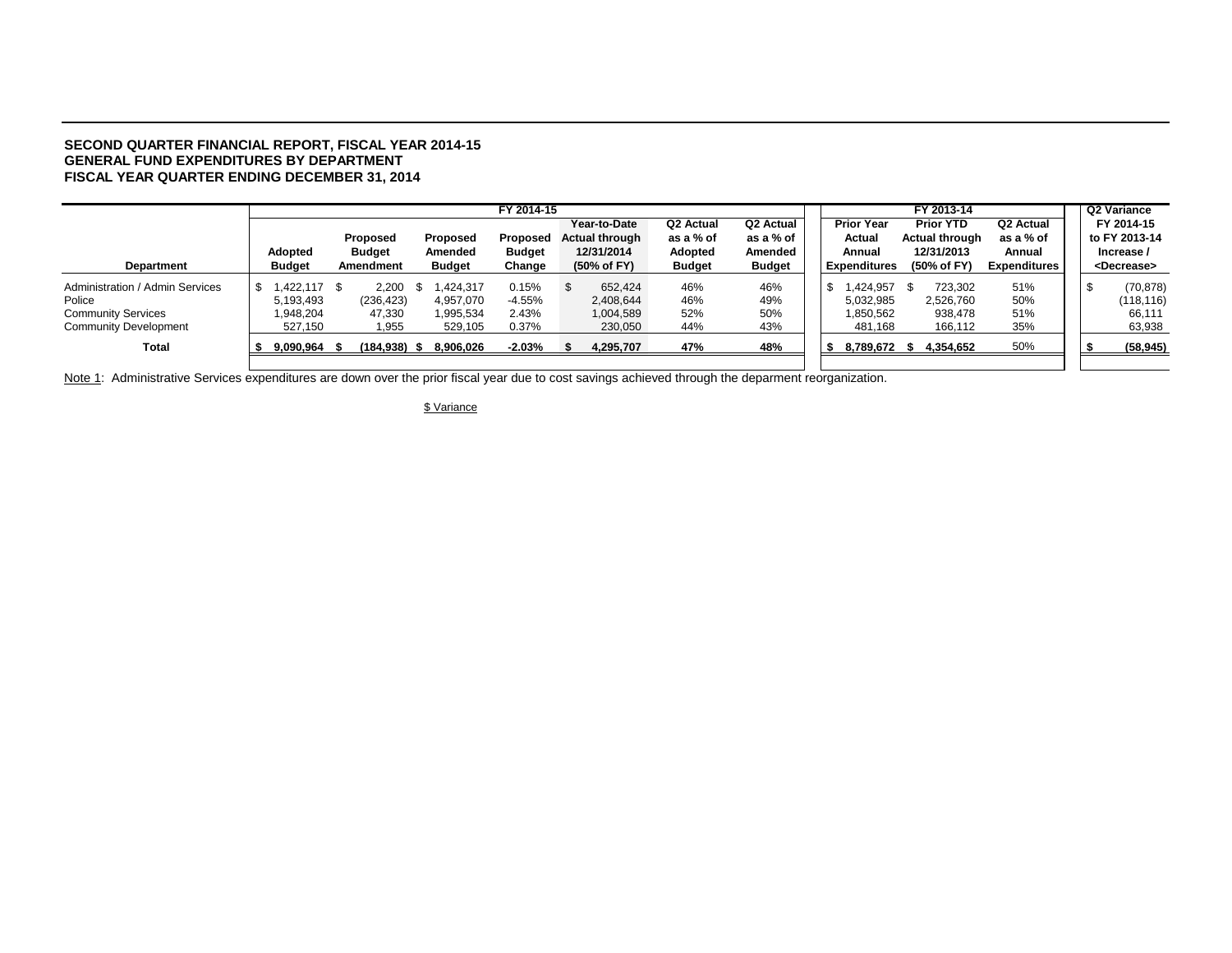#### **SECOND QUARTER FINANCIAL REPORT, FISCAL YEAR 2014-15 GENERAL FUND EXPENDITURES BY CATEGORY FISCAL YEAR QUARTER ENDING DECEMBER 31, 2014**

|                                                                                        |   |                                  |     |                                                      |                                             | FY 2014-15                                 |                                                                    |                                                                       |                                                                |
|----------------------------------------------------------------------------------------|---|----------------------------------|-----|------------------------------------------------------|---------------------------------------------|--------------------------------------------|--------------------------------------------------------------------|-----------------------------------------------------------------------|----------------------------------------------------------------|
| <b>Expenditure Type</b>                                                                |   | <b>Adopted</b><br><b>Budget</b>  |     | <b>Proposed</b><br><b>Budget</b><br><b>Amendment</b> | <b>Proposed</b><br>Amended<br><b>Budget</b> | <b>Proposed</b><br><b>Budget</b><br>Change | Year-to-Date<br><b>Actual through</b><br>12/31/2014<br>(50% of FY) | Q <sub>2</sub> Actual<br>as a % of<br><b>Adopted</b><br><b>Budget</b> | Q <sub>2</sub> Actual<br>as a % of<br>Amended<br><b>Budget</b> |
| <b>Personnel Services</b><br>Maintenance and Operations<br>Capital Outlay/Improvements | S | 6.287.484<br>2,793,080<br>10,400 | \$. | $(205, 413)$ \$<br>20.475                            | 6,082,071<br>2,813,555<br>10,400            | $-3.27%$<br>0.73%<br>$0.00\%$              | \$<br>2.932.004<br>1,357,391<br>6,312                              | 47%<br>49%<br>61%                                                     | 48%<br>48%<br>61%                                              |
| Total                                                                                  |   | 9,090,964                        |     | $(184, 938)$ \$                                      | 8.906.026                                   | $-2.03%$                                   | 4,295,707                                                          | 47%                                                                   | 48%                                                            |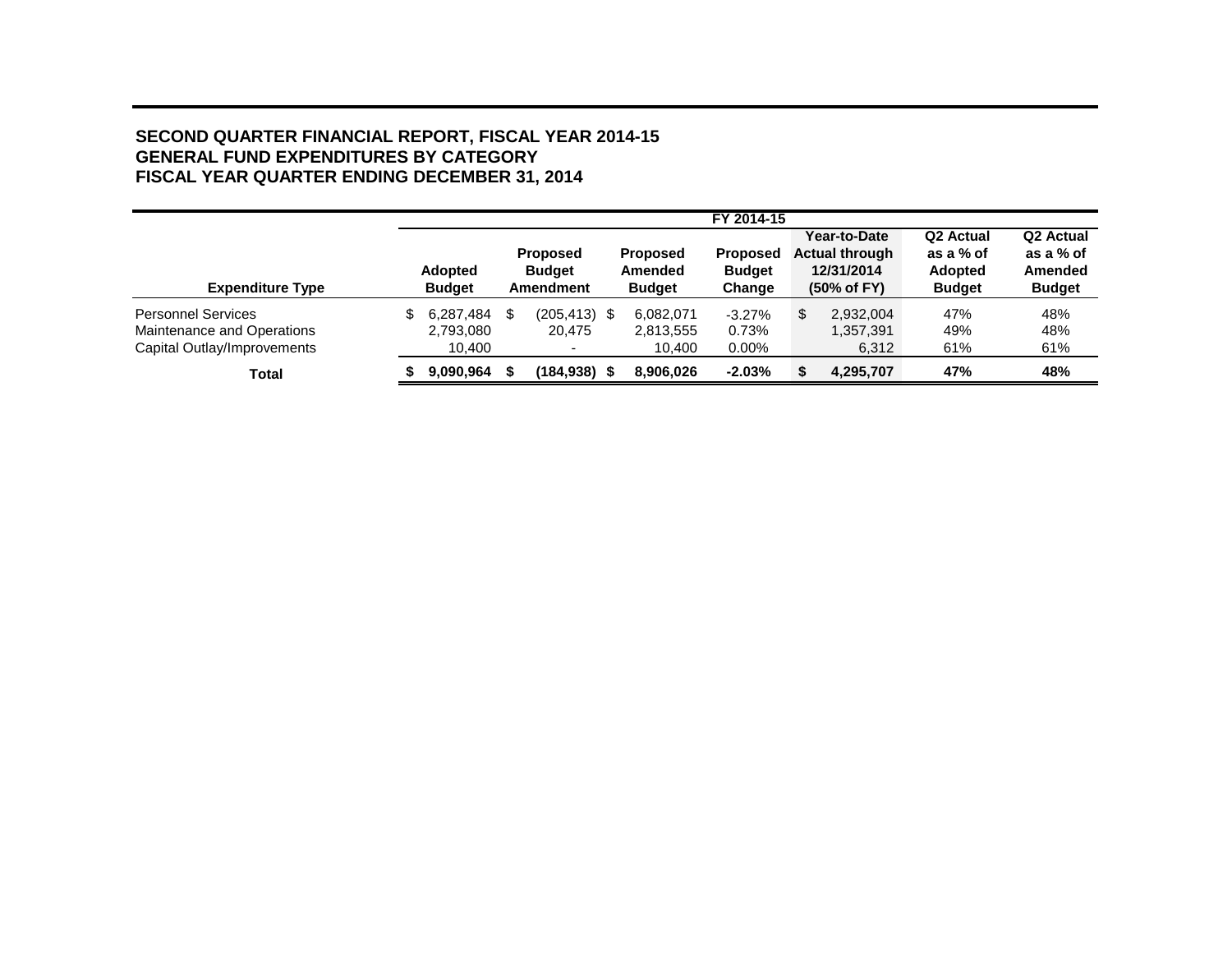#### **SECOND QUARTER FINANCIAL REPORT, FISCAL YEAR 2014-15 SPENDABLE FUND BALANCE - FISCAL YEAR CHANGE THROUGH THE FISCAL YEAR QUARTER ENDING DECEMBER 31, 2014**

|        |                                              |                         |                  | FY Change         |
|--------|----------------------------------------------|-------------------------|------------------|-------------------|
|        |                                              | Balance                 | <b>Balance</b>   | through           |
| Fund # | <b>Fund Title</b>                            | 6/30/2014               | 12/31/2014       | 12/31/2014        |
| 1      | <b>General Fund</b>                          | \$<br>2,809,488         | \$<br>2,511,322  | \$<br>(298, 166)  |
| 3      | <b>Emergency Reserve Fund</b>                | 8,996,969               | 8,996,457        | (512)             |
| 5      | <b>Economic Development Fund</b>             | 249,916                 | 249,902          | (14)              |
|        | <b>Subtotal General Funds</b>                | 12,056,373              | 11,757,681       | (298, 692)        |
| 11     | <b>Streets Fund</b>                          | 226,278                 | 26,254           | (200, 024)        |
| 12     | Measure M2                                   | 29,565                  | 102,313          | 72,748            |
| 15     | <b>Air Quality Fund</b>                      | 55,466                  | 60,434           | 4,968             |
| 16     | <b>PEG Fund</b>                              | 161,949                 | 166,364          | 4,415             |
| 20     | <b>Asset Seizure Fund</b>                    | 122,055                 | 66,906           | (55, 149)         |
| 21     | <b>Public Safety Augmentation Fund</b>       | 74,945                  | 60,865           | (14,080)          |
| 22     | Supplemental Law Enforcement Fund            | 11,203                  | 36,499           | 25,296            |
| 23     | SVC Authority for Abandoned Vehicles         | 25,648                  | 25,650           | 2                 |
| 33     | Park Development Fund                        | 22,148                  | 22,150           | 2                 |
| 38     | <b>SA Housing Entity Fund</b>                | 286,760                 | 288,061          | 1,301             |
|        | <b>Subtotal Special Revenue Funds</b>        | 1,016,017               | 855,496          | (160, 521)        |
| 35     | Capital Outlay Reserve Fund                  | 4,651,995               | 4,216,245        | (435, 750)        |
| 36     | One-Time Projects Fund                       | 819,500                 | 799,869          | (19, 631)         |
|        | <b>Subtotal Capital Projects Funds</b>       | $\overline{5}$ ,471,495 | 5,016,114        | (455,381)         |
| 50     | <b>Water Fund</b>                            | 1,505,022               | 1,178,764        | (326, 258)        |
| 55     | Water Capital reserve Fund                   | 3,490,195               | 3,812,465        | 322,270           |
|        | <b>Subtotal Water Related Funds</b>          | 4,995,217               | 4,991,229        | (3,988)           |
| 52     | Sewer Fund                                   | 966,111                 | 890,322          | (75, 789)         |
| 56     | Sewer Capital Reserve Fund                   | 2,953,815               | 3,018,216        | 64,401            |
|        | <b>Subtotal Sewer Related Funds</b>          | 3,919,926               | 3,908,538        | (11, 388)         |
| 60     | <b>Insurance Fund</b>                        | 135,937                 | (98, 449)        | (234, 386)        |
| 61     | <b>Employee Benefit Fund</b>                 | 222,016                 | (92, 571)        | (314, 587)        |
| 62     | Building Maintenance & Replacement Fund      | 794,733                 | 838,736          | 44,003            |
| 63     | Vehicle Maintenance Reserve Fund             | 795,338                 | 817,311          | 21,973            |
| 64     | Computer Maintenance & Replacement Fund      | 645,285                 | 583,468          | (61, 817)         |
|        | <b>Subtotal Internal Service Funds Funds</b> | 2,593,309               | 2,048,495        | (544,814)         |
|        | Total All Funds \$                           | 30,052,337              | \$<br>28,577,553 | \$<br>(1,474,784) |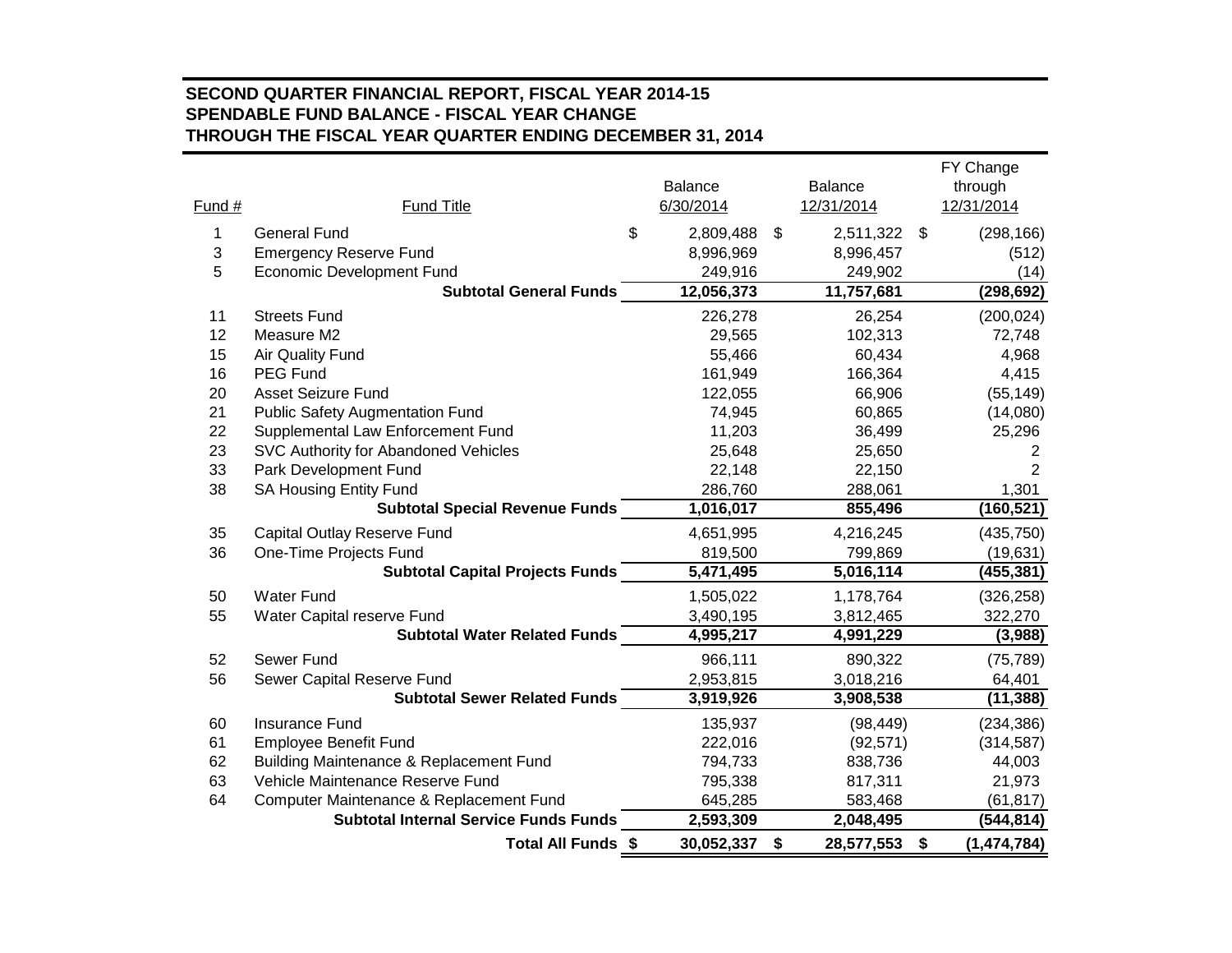#### **RESOLUTION NO. 2015-**

#### **A RESOLUTION OF THE CITY COUNCIL OF THE CITY OF LA PALMA AMENDING THE FISCAL YEAR 2014-15 ADOPTED BUDGET**

**WHEREAS**, the City Manager did on March 17, 2015, present to the City Council an update of estimated revenues and expenditures for Fiscal Year 2014-15; and

**WHEREAS**, the City Council did receive information about various adjustments needed to Department and Program budgets in order to align projected expenditures and revenues with appropriations; and

**WHEREAS**, the proposed amendments to the Fiscal Year 2014-15 budget, including transfers from the General Fund of surplus Fiscal Year 2013-14 funds, are enumerated in Exhibit A to this resolution; and

**WHEREAS**, the adopted Fiscal Year 2014-15 Budget will be revised so as to reflect each and all of the amendments which the City Council, up to the time of adoption of this Resolution, believes should be made as per Exhibit A; and

**NOW, THEREFORE**, The City Council of the City of La Palma does hereby resolve as follows:

**SECTION 1**. The amendments for the Fiscal Year 2014-15 adopted budget as so amended, modified, revised, and corrected including those changes directed by the City Council at the March 17, 2015, Council Meeting, are approved and adopted. In adopting said budget amendments, the City Council hereby approves and instructs the City Manager to implement the distribution of the salary detail, supplies and services detail, capital outlay and improvements detail, policy revisions, and contractual arrangements as necessary.

**SECTION 2.** The transfer of General Fund funds over and above the cash float reserve amount as of June 30, 2014, and as outlined in Exhibit A, as so amended, modified, revised, and corrected including those changes directed by the City Council at the March 17, 2015, Council Meeting are approved and adopted. In approving such transfers, the City Council hereby approves and instructs the City Manager to implement the transfers.

**SECTION 3**. The budget amendments for the Fiscal Year 2014-15 as now before this City Council and as enumerated in Exhibit A, and as amended, modified, revised, and corrected by the City Council and staff, in open session, shall be placed on file in the office of the City Clerk, shall be open to public inspection, and are expressly incorporated in this Resolution and made a part hereof.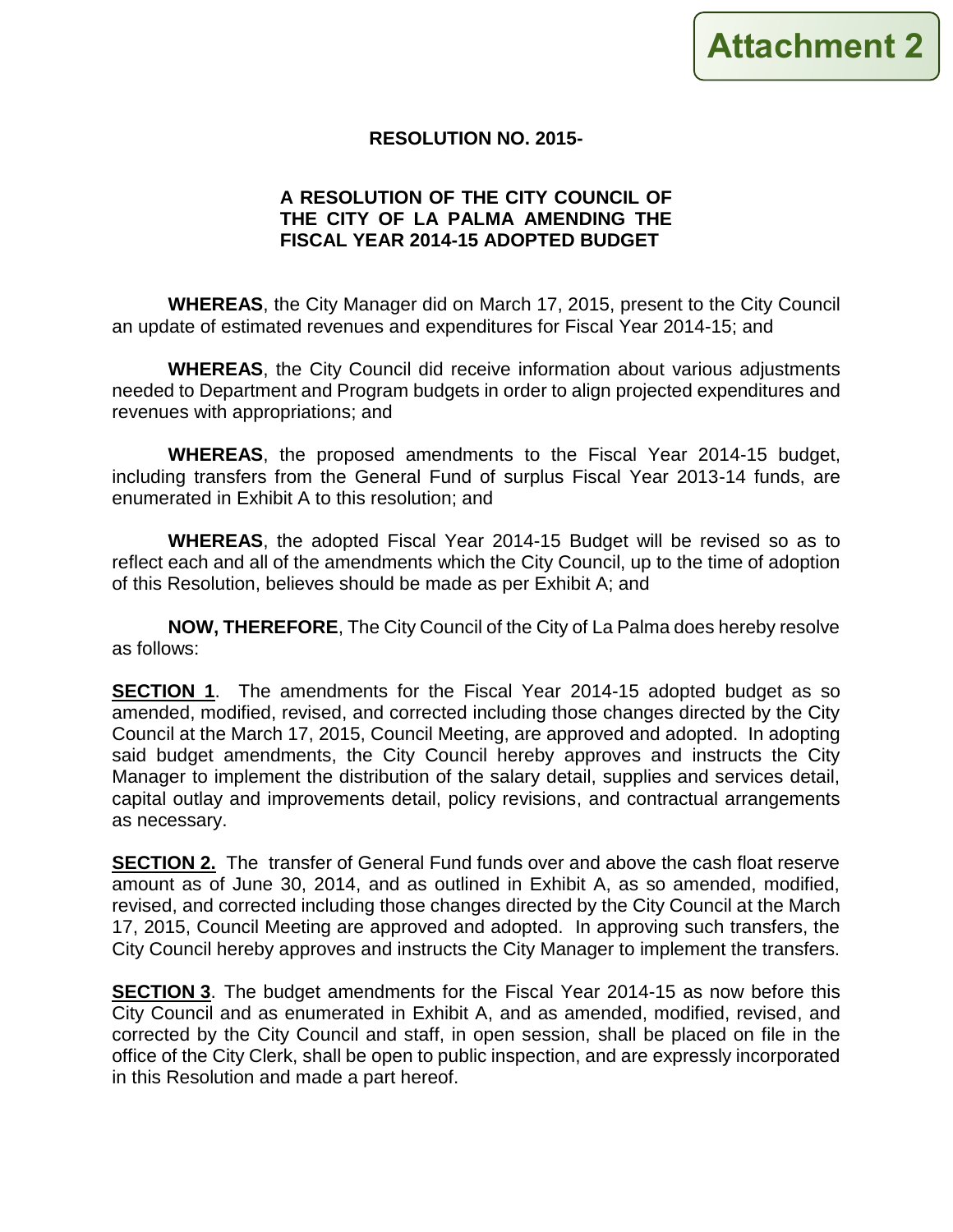**SECTION 4**. The City Manager is hereby authorized and instructed to take all steps necessary to implement this resolution.

**SECTION 5**. The City Manager, for the purpose of administrative necessity in implementing the budget, shall have the authority to transfer monies to the appropriate item, account, program, or fund to cover expenditures which have been approved by the City Council, except where such transfer is expressly prohibited in a resolution or ordinance approved by the City Council such as utility replacement funds.

**APPROVED AND ADOPTED** by the City Council of the City of La Palma at a regular meeting held on the 17th day of March 2015.

> Peter L. Kim Mayor

\_\_\_\_\_\_\_\_\_\_\_\_\_\_\_\_\_\_\_\_\_\_\_\_\_\_

ATTEST:

\_\_\_\_\_\_\_\_\_\_\_\_\_\_\_\_\_\_\_\_\_\_\_\_\_\_\_\_\_ Laurie A. Murray, CMC City Clerk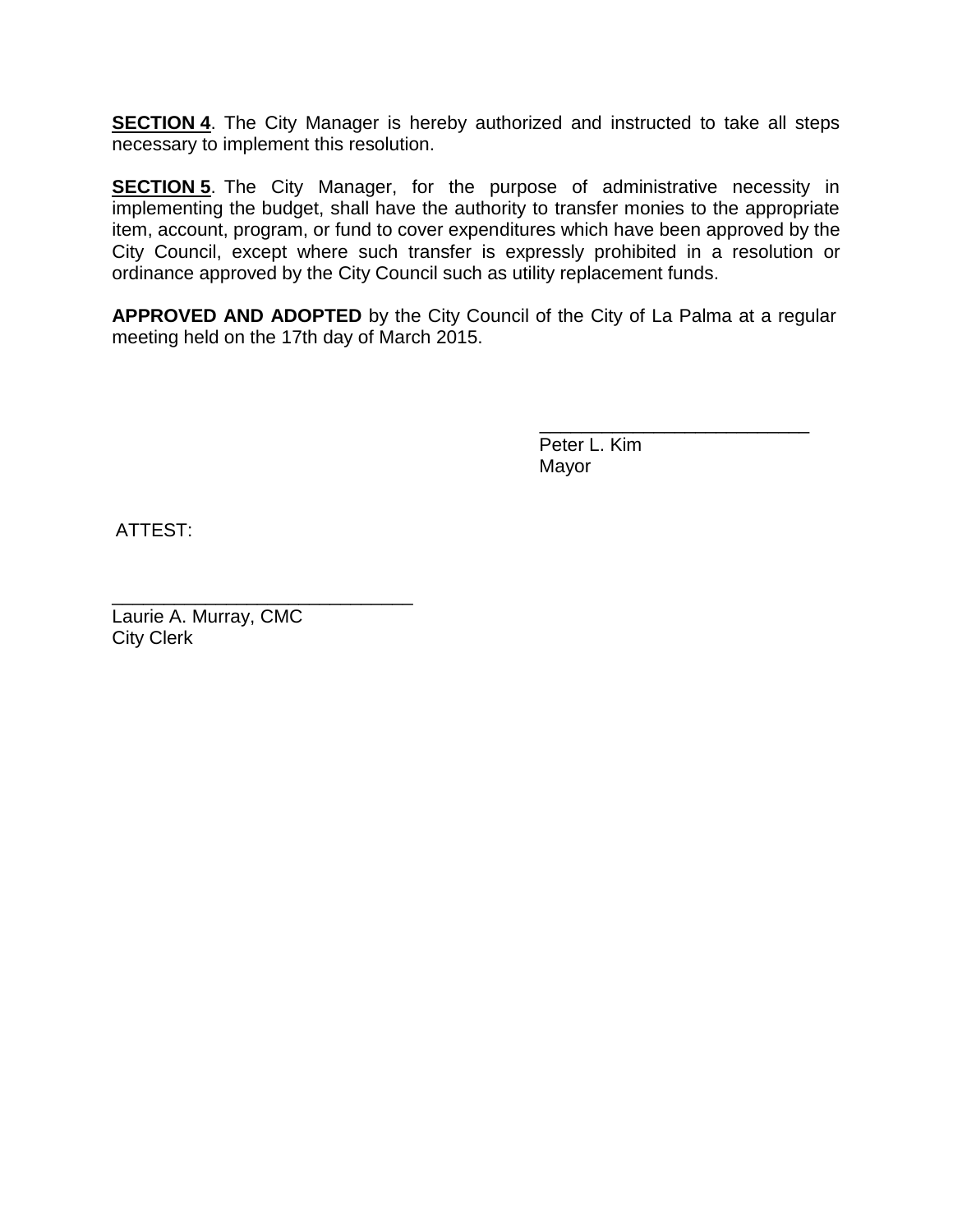STATE OF CALIFORNIA )<br>COUNTY OF ORANGE ) SS. COUNTY OF ORANGE CITY OF LA PALMA (1)

I, LAURIE A. MURRAY, City Clerk of the City of La Palma, California, DO HEREBY CERTIFY that the foregoing Resolution was adopted by the City Council of said City at a regular meeting of said City Council held on the 17th day of March 2015, and that it was so adopted by called vote as follows:

AYES:

NOES:

 Laurie A. Murray, CMC City Clerk

\_\_\_\_\_\_\_\_\_\_\_\_\_\_\_\_\_\_\_\_\_\_\_\_\_\_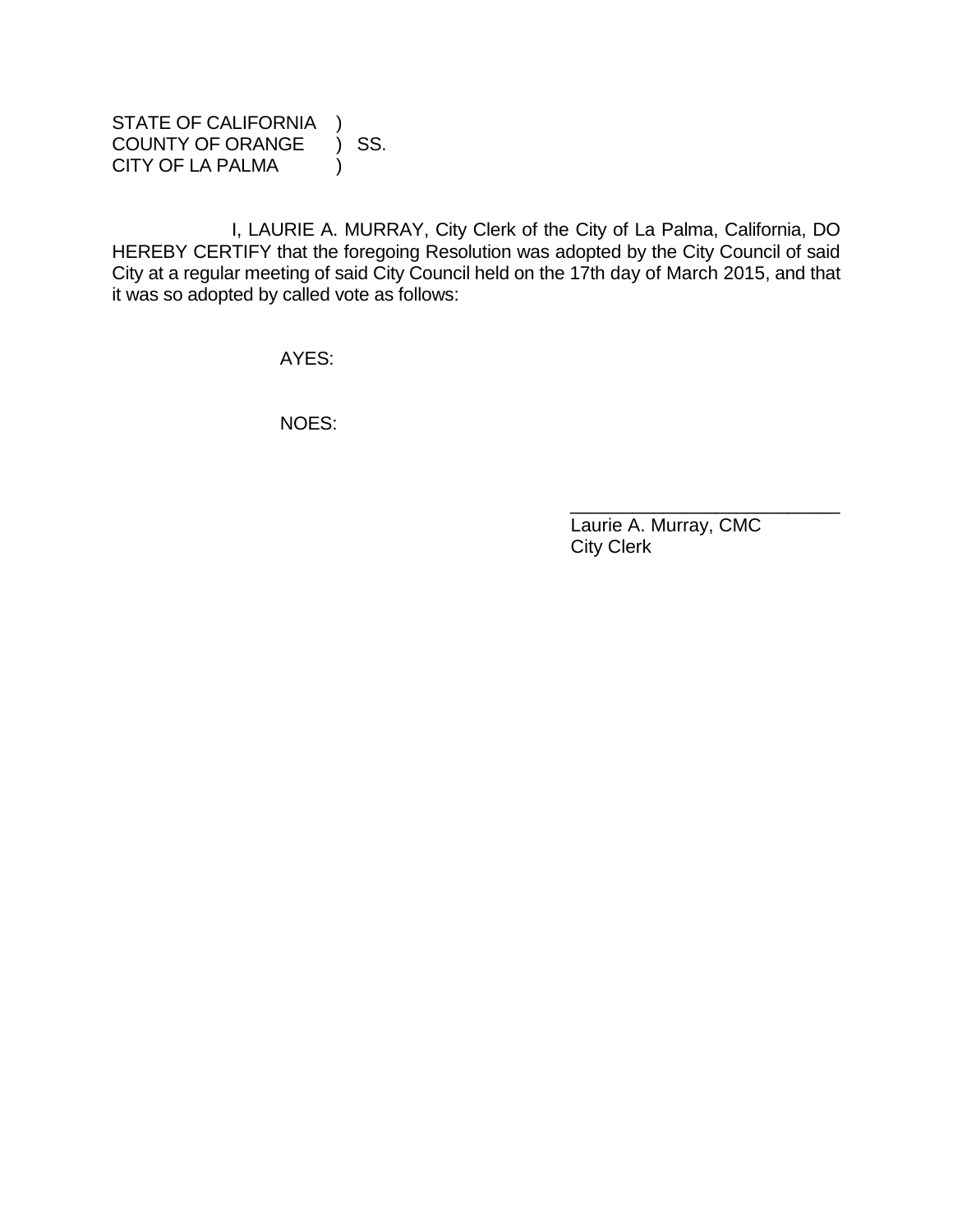Exhibit A

| <b>Item Description</b>                         | Adopted<br><b>Budget</b> |     | <b>Budget</b><br><b>Adjustment</b> |     | Amended<br><b>Budget</b> | <b>Justification</b>                                       |
|-------------------------------------------------|--------------------------|-----|------------------------------------|-----|--------------------------|------------------------------------------------------------|
|                                                 |                          |     |                                    |     |                          |                                                            |
| <b>General Fund (001)</b><br><b>Revenues</b>    |                          |     |                                    |     |                          |                                                            |
| Property Tax - Secured Current                  | \$<br>1,733,800 \$       |     |                                    |     |                          | (36,006) \$1,697,794 Revised HdL Estimates                 |
| Property Tax - Secured Homeowner                | \$<br>14,500             | \$  | $(2,200)$ \$                       |     |                          | 12,300 Revised HdL Estimates                               |
| Property Tax - Secured Public Utility           | \$<br>37,000 \$          |     | $(1,000)$ \$                       |     |                          | 36,000 Trending Lower                                      |
| Property Tax - Secured Supplemental Roll        | \$<br>61,000             | \$  | (1,000)                            | \$  |                          | 60,000 Trending Lower                                      |
| Property Tax - VLF In-Lieu                      | \$<br>1,265,422          | \$  | 13,378                             |     |                          | \$1,278,800 Revised HdL Estimates                          |
| Property Tax - Unsecured Current                | \$<br>61,000             | \$  | 10,300                             | \$  |                          | 71,300 Revised HdL Estimates                               |
| Property Tax - Unsecured Prior Year             | \$<br>2,000              | \$  | (1,000)                            | -\$ |                          | 1,000 Trending Lower                                       |
| Property Tax - Miscellaneous                    | \$<br>18,700             | \$  | 1,800                              | \$  |                          | 20,500 Trending Higher                                     |
| <b>Property Transfer Tax</b>                    | \$<br>32,000             | \$  | 5,700                              | \$  |                          | 37,700 Trending Higher                                     |
| Sales Tax                                       | \$<br>1,977,622          | \$  |                                    |     |                          | (51,917) \$ 1,925,705 Revised HdL Estimates                |
| Sales & Use Tax                                 | \$<br>645,866            | \$  | $(274, 571)$ \$                    |     |                          | 371,295 Revised HdL Estimates (FY 2013-14 True Up Payment) |
| <b>Utility Users Tax</b>                        | \$<br>1,171,463          | -\$ |                                    |     |                          | (54,547) \$ 1,116,916 Trending Lower                       |
| <b>Residual Property Tax</b>                    | \$<br>210,000            | -\$ | $(31,000)$ \$                      |     |                          | 179,000 Trending Lower                                     |
| <b>Franchise Fees</b>                           | \$<br>292,400 \$         |     | 42,600                             | \$  |                          | 335,000 Trending Higher                                    |
| <b>Franchise Fees-Refuse</b>                    | \$<br>95,000             | -\$ | 1,000                              | \$  |                          | 96,000 Trending Higher                                     |
| <b>Transient Occupancy Tax</b>                  | \$<br>307,000            | \$  | 28,000                             | \$  |                          | 335,000 Trending Higher                                    |
| <b>Business Licenses</b>                        | \$<br>167,000            | \$  | 24,000                             | \$  |                          | 191,000 Trending Higher                                    |
| <b>State Mandated Cost Reimbursement</b>        | \$<br>$\blacksquare$     | \$  | 5,400                              | \$  |                          | 5,400 Trending Higher                                      |
| <b>Miscellaneous Grants</b>                     | \$<br>5,000              | \$  | 2,600                              | \$  |                          | 7,600 Trending Higher                                      |
| DOJ Ballistic Vest Program                      | \$<br>2,000              | \$  | $(400)$ \$                         |     |                          | 1,600 Trending Lower                                       |
| Proposition 69 Grant Revenues                   | \$<br>700 \$             |     | $(700)$ \$                         |     |                          | - Not Receiving                                            |
| Precise Plans/Conditional Use Permits/Variances | \$<br>6,200              | \$  | 5,800                              | \$  |                          | 12,000 Trending Higher                                     |
| <b>Environmental Reviews</b>                    | \$<br>15,000             | \$  | (10,000)                           | \$  |                          | 5,000 Offset by Reduction in Expenses                      |
| Landscape Maintenance                           | \$<br>3,000              | \$  | 100                                | \$  |                          | 3,100 Correction                                           |
| Development Agreement In Lieu                   | \$<br>7,200              | -\$ | (3,600)                            | \$  |                          | 3,600 Projected Business Use Changed                       |
| General Plan/Zoning Code Update                 | \$<br>1,800              | \$  | 20,000                             | \$  |                          | 21,800 Billboard Deposit Agreement Extension               |
| Street and Inspection Fees                      | \$<br>17,000             | \$  | 1,000                              | \$  |                          | 18,000 Trending Higher                                     |
| <b>Fats Oils and Greases</b>                    | \$<br>8,200              | \$  | $(700)$ \$                         |     |                          | 7,500 Trending Lower                                       |
| Sale of Publications/Materials                  | \$<br>100                | \$  | $(50)$ \$                          |     |                          | 50 Trending Lower                                          |
| Police Fees                                     | \$<br>10,500             | \$  | $(3,700)$ \$                       |     |                          | 6,800 Trending Lower                                       |
| <b>DUI/Collision Response Fees</b>              | \$<br>600                | \$  | $(200)$ \$                         |     |                          | 400 Trending Lower                                         |
| <b>Tiny Tot Program</b>                         | \$<br>32,000             | \$  | 2,000                              | \$  |                          | 34,000 Trending Higher                                     |
| Day Camp Program                                | \$<br>95,000             | \$  | 13,000                             | \$  |                          | 108,000 Trending Higher                                    |
| July 4th Distance Run                           | \$<br>25,000             | \$  | (6,300)                            | \$  |                          | 18,700 Actuals Lower                                       |
| Sports                                          | \$<br>$\overline{a}$     | \$  | 5,000                              | \$  |                          | 5,000 Trending Higher                                      |
| Recreation Fees and Charges                     | \$<br>1,000              | -\$ | $(900)$ \$                         |     |                          | 100 Trending Lower                                         |
| <b>Outdoor Rentals</b>                          | \$<br>19,000             | \$  | 3,000                              | \$  |                          | 22,000 Trending Higher                                     |
| <b>Community Center Rental</b>                  | \$<br>50,000             | \$  | (15,000)                           | \$  |                          | 35,000 Trending Lower                                      |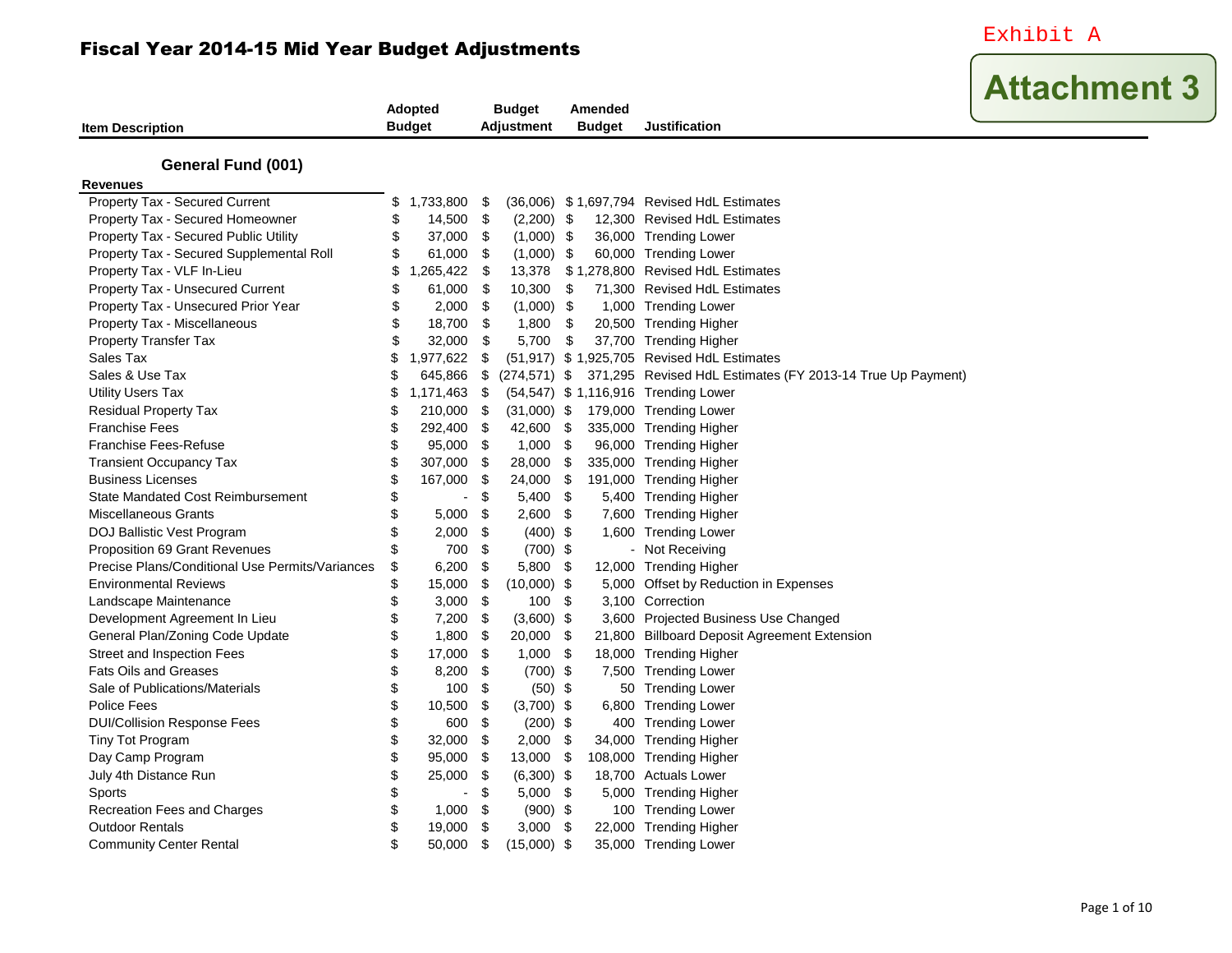|                                               | Adopted          | <b>Budget</b> |                             | Amended |               |                                                                      |  |  |  |  |  |  |  |
|-----------------------------------------------|------------------|---------------|-----------------------------|---------|---------------|----------------------------------------------------------------------|--|--|--|--|--|--|--|
| <b>Item Description</b>                       | <b>Budget</b>    |               | <b>Adjustment</b>           |         | <b>Budget</b> | Justification                                                        |  |  |  |  |  |  |  |
| <b>Recreation Contract Prog Fees</b>          | \$<br>106,000    | \$            | 10,000 \$                   |         |               | 116,000 Trending Higher                                              |  |  |  |  |  |  |  |
| La Palma Days                                 | \$<br>20,000     | \$            | $(3,300)$ \$                |         |               | 16,700 Actuals Lower                                                 |  |  |  |  |  |  |  |
| Donations-Recreation                          | \$<br>36,000     | \$            | $(11,900)$ \$               |         |               | 24,100 Actuals Lower                                                 |  |  |  |  |  |  |  |
| Meals on Wheels                               | \$<br>3,500      | - \$          | $3,000$ \$                  |         |               | 6,500 Revenues tracking higher                                       |  |  |  |  |  |  |  |
| <b>Recreation Miscellaneous Revenues</b>      | \$<br>6,000      | - \$          | $(500)$ \$                  |         |               | 5,500 Trending Lower                                                 |  |  |  |  |  |  |  |
| Ordinance and Miscellaneous Fines             | \$<br>160,000    | \$            | $(16,000)$ \$               |         |               | 144,000 Revenues lower due to Police Department vacancies            |  |  |  |  |  |  |  |
| <b>Code Enforcement Citations</b>             | \$<br>500        | - \$          | $1,000$ \$                  |         |               | 1,500 Trending Higher                                                |  |  |  |  |  |  |  |
| Rental Income                                 | \$<br>54,500 \$  |               | 11,700 \$                   |         |               | 66,200 Projected Receipt of 5410-14 La Palma 1st and Last Month Rent |  |  |  |  |  |  |  |
| Miscellaneous Revenues                        | \$<br>14,000 \$  |               | $(8,800)$ \$                |         |               | 5,200 Trending Lower                                                 |  |  |  |  |  |  |  |
| Reimbursement from CDC-City Admin Services    | \$<br>250,000    | - \$          | 60,600 \$                   |         |               | 310,600 Actuals Higher                                               |  |  |  |  |  |  |  |
| Loan Repayments                               | \$               | -\$           | 67,000 \$                   |         |               | 67,000 Unisource Loan Payment from ROPS 15-16A RPTTF                 |  |  |  |  |  |  |  |
|                                               |                  | \$            | (197, 313)                  |         |               |                                                                      |  |  |  |  |  |  |  |
| <b>Total General Fund Revenues</b>            | \$<br>9,718,673  |               | $$$ (197,313) $$$ 9,521,360 |         |               |                                                                      |  |  |  |  |  |  |  |
| <b>Expenditures</b>                           |                  |               |                             |         |               |                                                                      |  |  |  |  |  |  |  |
| <b>Administration/Administrative Services</b> |                  |               |                             |         |               |                                                                      |  |  |  |  |  |  |  |
| City Council                                  |                  |               |                             |         |               |                                                                      |  |  |  |  |  |  |  |
| Meetings/Training                             | \$<br>13,250 \$  |               | $(2,500)$ \$                |         |               | 10,750 Expenditure Reduction to Balance Budget Shortfall             |  |  |  |  |  |  |  |
| <b>Office Supplies</b>                        | \$<br>$1,900$ \$ |               | $(500)$ \$                  |         |               | 1,400 Expenditure Reduction to Balance Budget Shortfall              |  |  |  |  |  |  |  |
| City Attorney                                 |                  |               |                             |         |               |                                                                      |  |  |  |  |  |  |  |
| <b>Legal Services</b>                         | \$<br>33,750     | $\sqrt{3}$    | 9,250                       |         |               | Labor Attorney Expenses Trending Higher                              |  |  |  |  |  |  |  |
| Legal Services - Transfer                     |                  | \$            | $(3,500)$ \$                |         |               | 39,500 Budget Shift to Service Authority for Abandoned Vehicles      |  |  |  |  |  |  |  |
| <b>City Manager</b>                           |                  |               |                             |         |               |                                                                      |  |  |  |  |  |  |  |
| Overtime                                      | \$<br>150 \$     |               | $300*$                      |         | 450           |                                                                      |  |  |  |  |  |  |  |
| <b>Employee Benefits</b>                      | \$<br>77,100     | \$            | $9,600$ \$                  |         |               | 86,700 Carryover item from FY13-14                                   |  |  |  |  |  |  |  |
| Printing                                      | \$<br>$1,000$ \$ |               | $(500)$ \$                  |         |               | 500 Expenditure Reduction to Balance Budget Shortfall                |  |  |  |  |  |  |  |
| <b>City Clerk</b>                             |                  |               |                             |         |               |                                                                      |  |  |  |  |  |  |  |
| <b>Other Contract Services</b>                | \$<br>15,000     | - \$          | $(7,300)$ \$                |         |               | 7,700 Election Actuals Lower                                         |  |  |  |  |  |  |  |
| <b>Office Supplies</b>                        | \$<br>500 \$     |               | $(200)$ \$                  |         |               | 300 Expenditure Reduction to Balance Budget Shortfall                |  |  |  |  |  |  |  |
| Accounting                                    |                  |               |                             |         |               |                                                                      |  |  |  |  |  |  |  |
| Overtime                                      | \$<br>3,750 \$   |               | $1,500$ \$                  |         |               | 5,250 Trending Higher                                                |  |  |  |  |  |  |  |
| <b>Professional Services</b>                  | \$<br>97,500     | - \$          | $(3,700)$ \$                |         |               | 93,800 Trending Lower                                                |  |  |  |  |  |  |  |
| <b>Sales Tax Audit Services</b>               | \$<br>6,300      | \$            | $(700)$ \$                  |         |               | 5,600 Trending Lower                                                 |  |  |  |  |  |  |  |
| Meetings and Trainings                        | \$<br>3,350      | - \$          | $(850)$ \$                  |         |               | 2,500 Expenditure Reduction to Balance Budget Shortfall              |  |  |  |  |  |  |  |
| <b>Office Supplies</b>                        | \$<br>750        | \$            | $(300)$ \$                  |         |               | 450 Expenditure Reduction to Balance Budget Shortfall                |  |  |  |  |  |  |  |
| Printing                                      | \$<br>1,400      | \$            | $1,150$ \$                  |         |               | 2,550 Actuals Higher                                                 |  |  |  |  |  |  |  |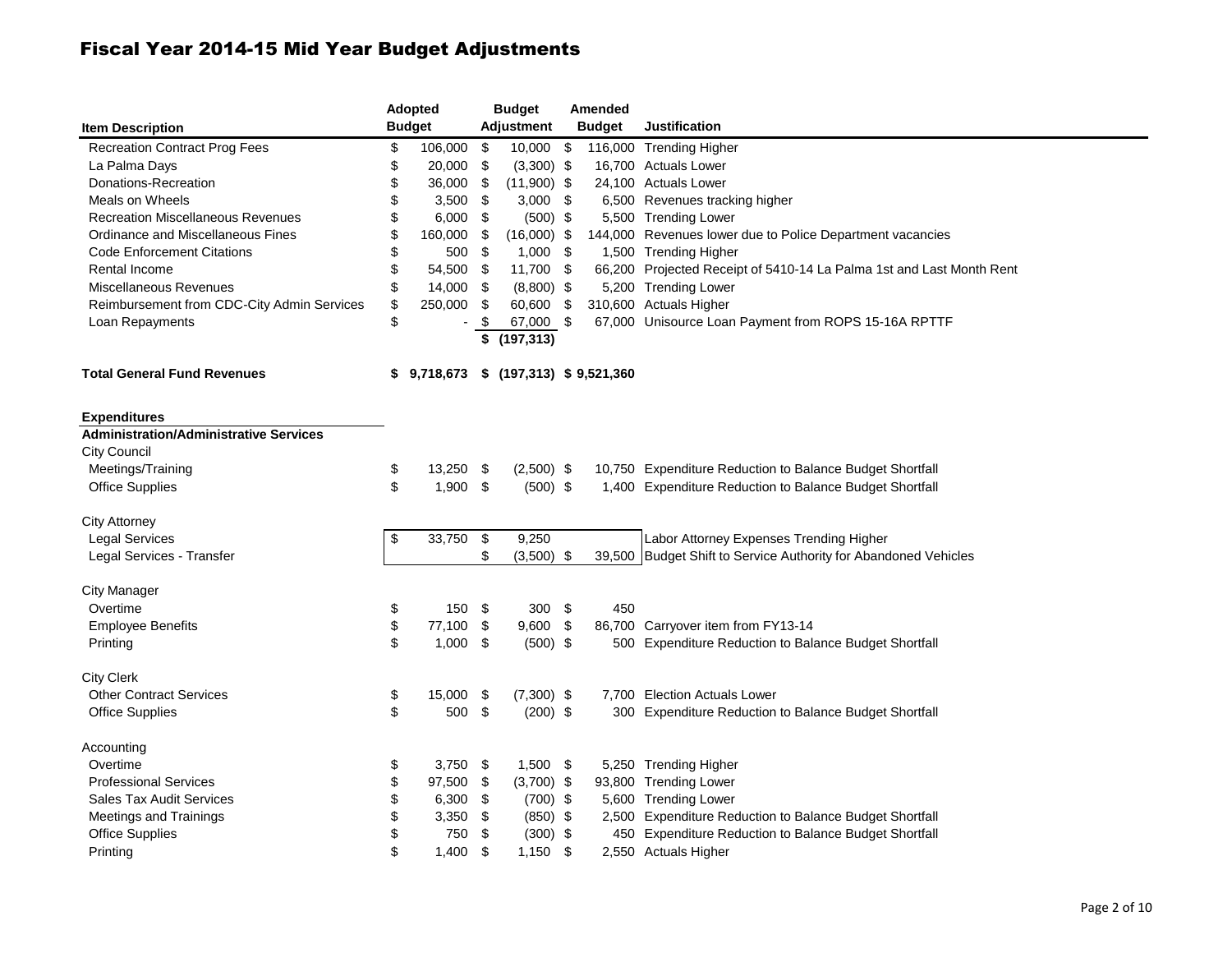| <b>Item Description</b>                         | <b>Adopted</b><br><b>Budget</b> |      | <b>Budget</b><br><b>Adjustment</b> | Amended<br><b>Budget</b> | <b>Justification</b>                                                                             |
|-------------------------------------------------|---------------------------------|------|------------------------------------|--------------------------|--------------------------------------------------------------------------------------------------|
| <b>Community Promotions</b>                     |                                 |      |                                    |                          |                                                                                                  |
| <b>Publications and Dues</b>                    | \$<br>16,450                    | \$   | $1,000$ \$                         |                          | 17,450 Per Council consensus added reduced dues of \$1,000 of ACC-OC                             |
| <b>Special Departmental Supplies</b>            | \$<br>300                       | \$   | $100*$                             |                          | 400 Actuals Higher                                                                               |
| <b>Other Awards</b>                             | \$<br>700                       | \$   | $(300)$ \$                         |                          | 400 No Expenses Year to Date                                                                     |
| Administrative Services                         |                                 |      |                                    |                          |                                                                                                  |
| Meetings/Training                               | \$<br>550 \$                    |      | $(200)$ \$                         |                          | 350 Expenditure Reduction to Balance Budget Shortfall                                            |
| <b>Publications and Dues</b>                    | \$<br>650 \$                    |      | $(150)$ \$                         |                          | 500 Actuals Lower                                                                                |
| Subtotal Administration/Administrative Services |                                 | \$   | 2,200                              |                          | (Actually down \$3,700 when carryover accounted for)                                             |
| <b>Police</b>                                   |                                 |      |                                    |                          |                                                                                                  |
| Administration                                  |                                 |      |                                    |                          |                                                                                                  |
| Salaries-Full Time                              | \$<br>234,000                   | -\$  | $(28, 895)$ \$                     |                          | 205,105 Salary Savings - Administrative Secretary                                                |
| <b>Employee Benefits</b>                        | \$<br>124,400                   | \$   | $(7,200)$ \$                       |                          | 117,200 Employee Benefits Savings - Administrative Secretary                                     |
| Vehicle Operating                               | \$<br>121,000                   | \$   | (22,000)                           |                          | Budget Shift - No Net Effect                                                                     |
| <b>Vehicle Operating</b>                        |                                 | \$   | $(26,000)$ \$                      |                          | 73,000 Trending Lower                                                                            |
| <b>Legal Services</b>                           | \$<br>500                       | \$   | $(500)$ \$                         |                          | <b>Expenditure Reduction to Balance Budget Shortfall</b>                                         |
| Patrol                                          |                                 |      |                                    |                          |                                                                                                  |
| Salaries-Full Time                              | \$<br>1,304,100 \$              |      |                                    |                          | (68,764) \$1,235,336 Salary Savings - Police Officer Vacancies (3 through April, 1 through June) |
| Salaries-Part Time                              | \$<br>11,700 \$                 |      | $(3,600)$ \$                       |                          | 8,100 Salary Savings - Part Time                                                                 |
| Overtime                                        | \$<br>253,000                   | - \$ | 55,000 \$                          |                          | 308,000 Trending Higher due to Vacancies                                                         |
| <b>Professional Services</b>                    | \$<br>44,820 \$                 |      | $(6,000)$ \$                       |                          | 38,820 Trending Lower                                                                            |
| Uniforms                                        | \$<br>11,700 \$                 |      | $4,400$ \$                         |                          | 16,100 Trending Higher due to New Hires                                                          |
| <b>Department Supplies</b>                      | \$<br>7,400 \$                  |      | $(1,000)$ \$                       |                          | 6,400 Budget Shift - No Net Effect                                                               |
| Reserves                                        |                                 |      |                                    |                          |                                                                                                  |
| Salaries-Part Time                              | \$<br>40,900                    | \$   | (9,700)                            |                          | First and Second Quarter trended lower                                                           |
| Salaries-Part Time                              |                                 | \$   | $(4,200)$ \$                       |                          | 27,000 Reduce Reserve Officers to minimum staffing for remainder of year                         |
| Services                                        |                                 |      |                                    |                          |                                                                                                  |
| Salaries-Full Time                              | \$<br>117,500                   | \$   | $(18, 100)$ \$                     |                          | 99,400 Salary Savings - Captain                                                                  |
| <b>Employee Benefits</b>                        | \$<br>66,200                    | \$   | $(10,200)$ \$                      |                          | 56,000 Employee Benefits Savings - Captain                                                       |
| <b>Professional Services</b>                    | \$<br>18,150 \$                 |      | $3,000$ \$                         |                          | 21,150 Additional Background Costs due to large number of vacancies                              |
| Investigations                                  |                                 |      |                                    |                          |                                                                                                  |
| Salaries-Full Time                              | \$<br>338,800                   | \$   | $(58,500)$ \$                      |                          | 280,300 Salary Savings                                                                           |
| Overtime                                        | \$<br>20,000 \$                 |      | 7,000 \$                           |                          | 27,000 Trending Higher                                                                           |
| <b>Employee Benefits</b>                        | \$<br>184,100                   | \$   | $(28, 714)$ \$                     |                          | 155,386 Employee Benefits Savings                                                                |
| <b>Professional Contract Services</b>           | \$<br>5,000                     | -\$  | $3,550$ \$                         |                          | 8,550 Increased Cost due to Extraordinary Case                                                   |
| Meetings/Training                               | \$<br>5,300                     | \$   | $(2,500)$ \$                       |                          | 2,800 Expenditure Reduction to Balance Budget Shortfall                                          |
| <b>Department Supplies</b>                      | \$<br>500                       | \$   | $1,000$ \$                         |                          | 1,500 Budget Shift - No Net Effect                                                               |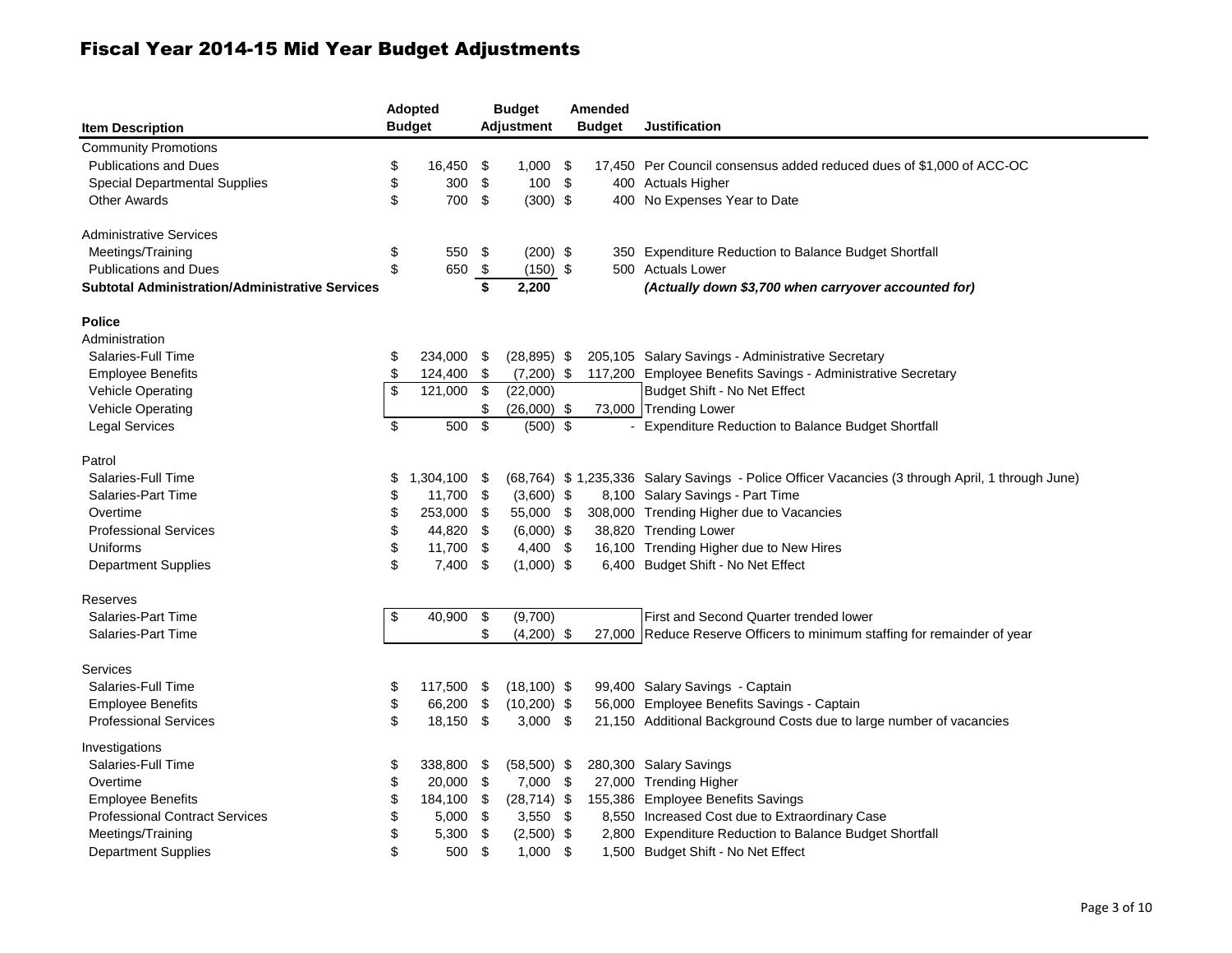| <b>Item Description</b>         | Adopted<br><b>Budget</b> |            | <b>Budget</b><br><b>Adjustment</b> |     | Amended<br><b>Budget</b> | <b>Justification</b>                                                             |
|---------------------------------|--------------------------|------------|------------------------------------|-----|--------------------------|----------------------------------------------------------------------------------|
| Records/Communications          |                          |            |                                    |     |                          |                                                                                  |
| Salaries-Full Time              | \$<br>302,700            | -\$        | $(11,200)$ \$                      |     |                          | 291,500 Salary Savings - Records Clerk                                           |
| Salaries-Part Time              | \$<br>30,000 \$          |            | $(17,500)$ \$                      |     |                          | 12,500 Budget Shift to cover portion of Dispatcher Overtime                      |
| Overtime                        | \$<br>55,000 \$          |            | 27,100 \$                          |     |                          | 82,100 Trending Higher due to Per Diem availability                              |
| <b>Community Policing</b>       |                          |            |                                    |     |                          |                                                                                  |
| Salaries-Part Time              | \$<br>17,873             | - \$       | $(14,000)$ \$                      |     |                          | 3,873 Salary Savings (Vacancy)                                                   |
| Printing                        | \$<br>5,000              | - \$       | $1,100$ \$                         |     |                          | 6,100 Source Printing                                                            |
| <b>Subtotal Police</b>          |                          | \$         | (236, 423)                         |     |                          | (\$26,000 savings moved to Community Services from/to Vehicle Maintenance)       |
| <b>Community Services</b>       |                          |            |                                    |     |                          |                                                                                  |
| Administration                  |                          |            |                                    |     |                          |                                                                                  |
| <b>Professional Services</b>    | \$<br>$1,800$ \$         |            | 32,620 \$                          |     |                          | 34,420 Environmental Services Contract (offset by Budget Shifts)                 |
| Vehicle Operating               | \$<br>13,000 \$          |            | 22,000 \$                          |     |                          | 35,000 Budget Shift - No Net Effect (transferred from Police)                    |
| <b>Office Supplies</b>          | \$<br>4,500 \$           |            | $(1,000)$ \$                       |     |                          | 3,500 Budget Shift - No Net Effect                                               |
| Youth/Family Services           |                          |            |                                    |     |                          |                                                                                  |
| <b>Entry Fees</b>               | \$<br>34,000 \$          |            | $(700)$ \$                         |     |                          | 33,300 Budget Shift - No Net Effect                                              |
| Meetings/Trainings              | \$<br>1,600              | -\$        | $(100)$ \$                         |     |                          | 1,500 Budget Shift - No Net Effect                                               |
| <b>FitNFun Supplies</b>         | \$<br>1,400              | \$         | $(400)$ \$                         |     |                          | 1,000 Budget Shift - No Net Effect                                               |
| <b>Sports Supplies</b>          | \$<br>600                | \$         | $(400)$ \$                         |     |                          | 200 Budget Shift - No Net Effect                                                 |
| <b>Teens Supplies</b>           | \$<br>1,300              | \$         | $(700)$ \$                         |     |                          | 600 Budget Shift - No Net Effect                                                 |
| <b>Part Time Salaries</b>       | \$<br>115,000            | -\$        | $(3,000)$ \$                       |     |                          | 112,000 Budget Shift - No Net Effect                                             |
| <b>Professional Services</b>    | \$<br>$9,300$ \$         |            | $(500)$ \$                         |     |                          | 8,800 Budget Shift - No Net Effect                                               |
| Neighborhood/Community Services |                          |            |                                    |     |                          |                                                                                  |
| <b>Professional Services</b>    | \$<br>29,500 \$          |            | $(5,500)$ \$                       |     |                          | 24,000 Budget Shift - No Net Effect                                              |
| <b>Equipment Rental</b>         | \$<br>29,400             | - \$       | $1,850$ \$                         |     |                          | 31,250 Budget Shift - No Net Effect                                              |
| July 4th Run                    | \$<br>$2,000$ \$         |            | $1,000$ \$                         |     |                          | 3,000 Budget Shift - No Net Effect                                               |
| La Palma Days                   | \$<br>4,200              | -\$        | 1,300                              | -\$ |                          | 5,500 Budget Shift - No Net Effect                                               |
| Halloween                       | \$<br>$1,700$ \$         |            | 100S                               |     |                          | 1,800 Budget Shift - No Net Effect                                               |
| Health/Wellness                 |                          |            |                                    |     |                          |                                                                                  |
| <b>Professional Services</b>    | \$<br>82,400 \$          |            | 33,000 \$                          |     |                          | 115,400 Both Expenses and Revenues tracking higher (Revenues increased \$14,000) |
| <b>Department Supplies</b>      | \$<br>500                | $\sqrt{3}$ | $(500)$ \$                         |     |                          | - Budget Shift - No Net Effect                                                   |
| Meals on Wheels                 | \$<br>$3,200$ \$         |            | $3,000$ \$                         |     |                          | 6,200 Increased Participation offset by increase in revenues                     |
| <b>Facility Operations</b>      |                          |            |                                    |     |                          |                                                                                  |
| <b>Department Supplies</b>      | \$<br>$5,300$ \$         |            | $(1,800)$ \$                       |     |                          | 3,500 Budget Shift - No Net Effect                                               |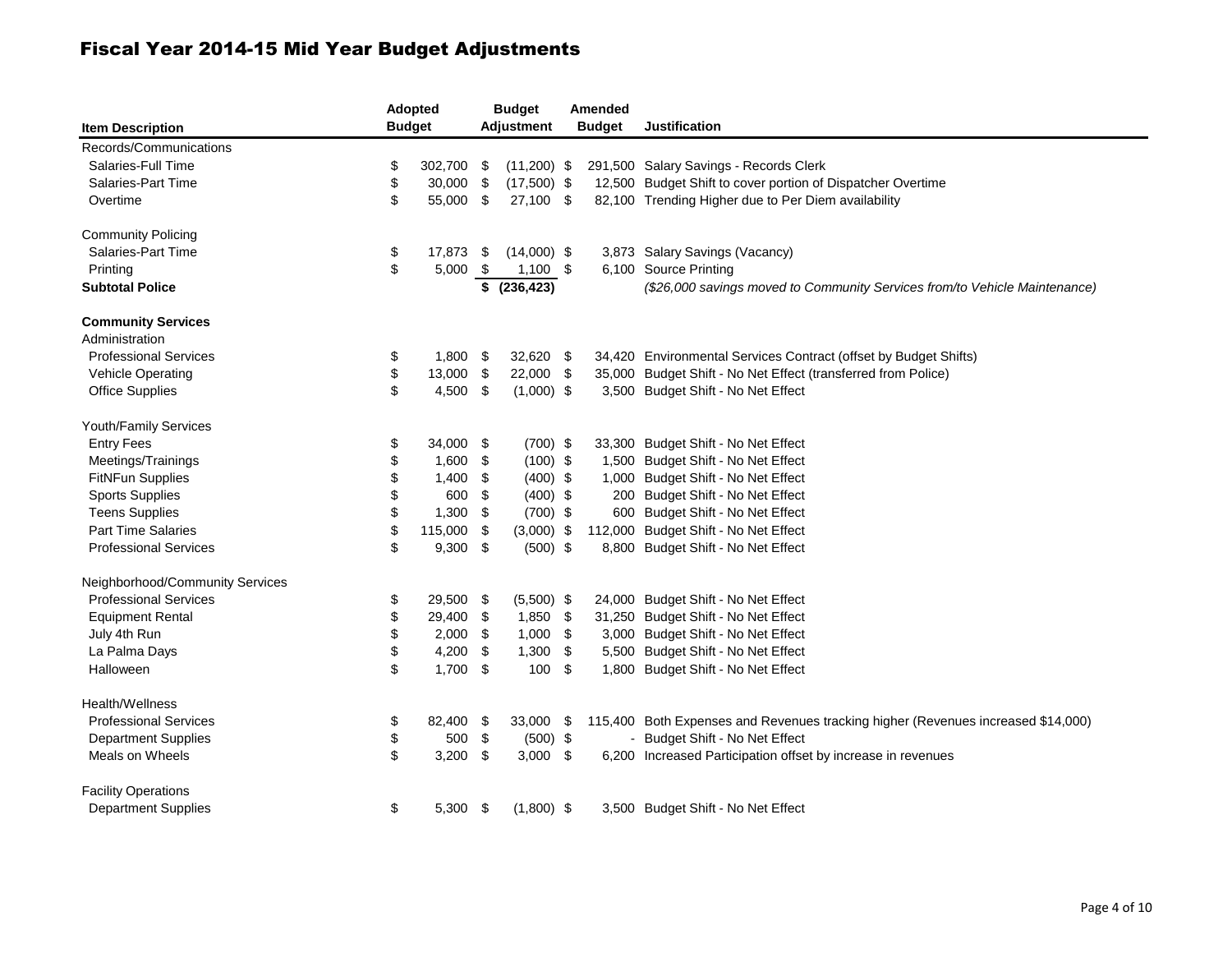| <b>Item Description</b>            | <b>Budget</b> | <b>Adopted</b> |      | <b>Budget</b><br><b>Adjustment</b> |      | Amended<br><b>Budget</b> | <b>Justification</b>                                                               |
|------------------------------------|---------------|----------------|------|------------------------------------|------|--------------------------|------------------------------------------------------------------------------------|
| Engineering                        |               |                |      |                                    |      |                          |                                                                                    |
| <b>Professional Services</b>       | \$            | 36,000         | \$   | $(10,000)$ \$                      |      |                          | 26,000 Budget Shift - No Net Effect                                                |
| <b>Streets-Storm Drains</b>        |               |                |      |                                    |      |                          |                                                                                    |
| <b>Professional Services</b>       | \$            | 46,100         | -\$  | $(10,000)$ \$                      |      |                          | 36,100 Budget Shift - No Net Effect                                                |
| Salaries-Full Time                 | \$            | 41,400 \$      |      | $(1,824)$ \$                       |      |                          | 39,576 Salary Savings - Maintenance Worker (4 months) Budget Shift - No Net Effect |
| <b>Employee Benefits</b>           | \$            | 18,100 \$      |      | $(464)$ \$                         |      |                          | 17,636 Benefits Savings - Budget Shift - No Net Effect                             |
| <b>Streets-Block Walls</b>         |               |                |      |                                    |      |                          |                                                                                    |
| Salaries-Full Time                 | \$            | 24,800 \$      |      | $(1,216)$ \$                       |      |                          | 23,584 Salary Savings - Maintenance Worker (4 months)                              |
| <b>Employee Benefits</b>           | \$            | 10,900 \$      |      | $(310)$ \$                         |      |                          | 10,590 Benefits Savings                                                            |
| Streets-Concrete                   |               |                |      |                                    |      |                          |                                                                                    |
| Salaries-Full Time                 | \$            | 16,600         | -\$  | $(1,216)$ \$                       |      |                          | 15,384 Salary Savings - Maintenance Worker (4 months)                              |
| <b>Employee Benefits</b>           | \$            | $7,300$ \$     |      | $(310)$ \$                         |      |                          | 6,990 Benefits Savings                                                             |
| Parks Maintenance                  |               |                |      |                                    |      |                          |                                                                                    |
| Electric                           | \$            | 47,800         | -\$  | $(5,000)$ \$                       |      |                          | 42,800 Trending Lower                                                              |
| <b>Property Lease</b>              | \$            | 17,300         | -\$  | 800 \$                             |      |                          | 18,100 Actuals Higher                                                              |
| <b>Publications/Dues</b>           | \$            | 800            | \$   | $(400)$ \$                         |      |                          | 400 Expenditure Reduction to Balance Budget Shortfall                              |
| <b>City Trees/Street Medians</b>   |               |                |      |                                    |      |                          |                                                                                    |
| <b>Street Tree Replacement</b>     | \$            | 20,000         | - \$ | $(3,000)$ \$                       |      |                          | 17,000 Expenditure Reduction to Balance Budget Shortfall                           |
|                                    |               |                |      |                                    |      |                          | (\$26,000 offset by transfer form Police Vehicle Maintenance; \$14,000 of Contract |
| <b>Subtotal Community Services</b> |               |                | S    | 47,330                             |      |                          | Class Expenses offset by Revenues)                                                 |
| <b>Community Development</b>       |               |                |      |                                    |      |                          |                                                                                    |
| Administration                     |               |                |      |                                    |      |                          |                                                                                    |
| <b>Office Supplies</b>             | \$            | 600            | \$   | $200*$                             |      |                          | 800 Trending Higher                                                                |
| <b>Vehicle Operating</b>           | \$            | 3,500          | -\$  | $(2,000)$ \$                       |      |                          | 1,500 Trending Lower                                                               |
| <b>Building and Safety</b>         |               |                |      |                                    |      |                          |                                                                                    |
| <b>Professional Services</b>       | \$            | 123,000 \$     |      | $5,000$ \$                         |      |                          | 128,000 Trending Higher                                                            |
| Planning                           |               |                |      |                                    |      |                          |                                                                                    |
| <b>Professional Services</b>       | \$            | 32,000         | -\$  | 4,000                              | - \$ |                          | 36,000 \$14,000 Deposit Agreement Related Charges; \$10,000 CEQA Savings           |
| Meetings and Trainings             | \$            | 395            | \$   | 155                                | -\$  |                          | 550 Actuals Higher                                                                 |
| Printing and Reproduction          | \$            | 600            | \$   | 200                                | \$   |                          | 800 Actuals Higher                                                                 |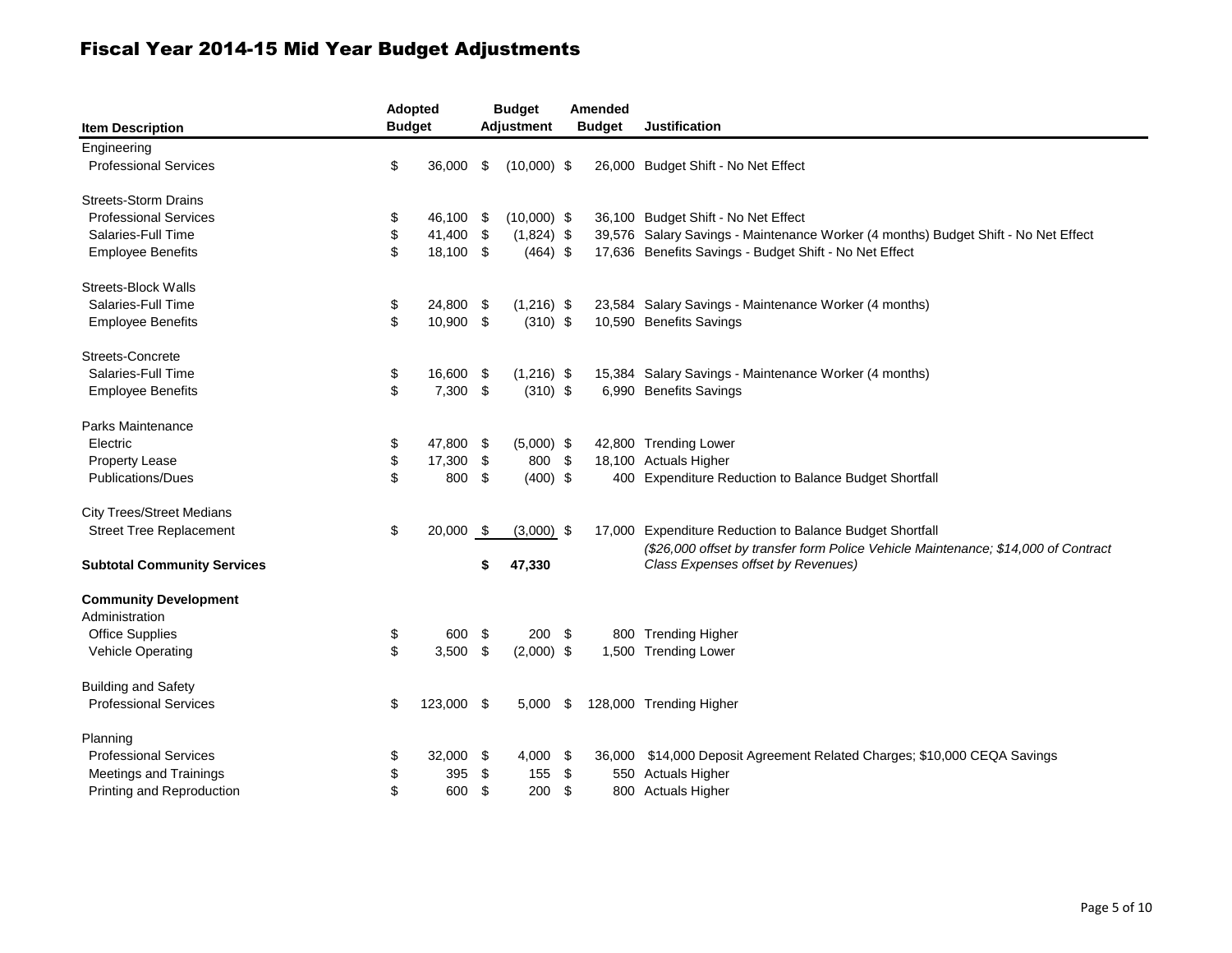|                                                      |     | <b>Adopted</b> | <b>Budget</b>    | Amended       |                                                                                               |
|------------------------------------------------------|-----|----------------|------------------|---------------|-----------------------------------------------------------------------------------------------|
| <b>Item Description</b>                              |     | <b>Budget</b>  | Adjustment       | <b>Budget</b> | <b>Justification</b>                                                                          |
| Code Enforcement                                     |     |                |                  |               |                                                                                               |
| Salaries-Full Time                                   | \$  | 44,300 \$      | $(12,000)$ \$    |               | 32,300 Salary Savings - Code Enforcement/Business License Officer                             |
| <b>Employee Benefits</b>                             | S   | 19,400 \$      | $(5,000)$ \$     | 14,400        | <b>Employee Benefits Savings</b>                                                              |
| <b>Professional Services</b>                         | \$  | 8,000 \$       | $11,400$ \$      |               | 19,400 Contract Services Required During Vacancy (\$11,900 offest by Salary and Benefit Savir |
| <b>Subtotal Community Development</b>                |     |                | 1,955            |               |                                                                                               |
| <b>Subtotal General Fund Expenditure Adjustments</b> |     |                | $$^{(184,938)}$$ |               |                                                                                               |
| <b>Transfers Out</b>                                 |     |                |                  |               |                                                                                               |
| 6.4% of Revenues                                     | \$  | 621,995 \$     | $(12,628)$ \$    |               | 609,367 Transfer Reduced due to decrease in Revenues                                          |
| <b>Total General Fund Expenditure Adjustments</b>    |     |                | $$$ (197,566)    |               |                                                                                               |
| Revised FY 2014-15 Surplus (Deficit)                 |     |                |                  |               |                                                                                               |
| <b>Revised Revenues</b>                              | \$. | 9,521,360      |                  |               |                                                                                               |
| <b>Revised Expenditures</b>                          | S.  | 8,906,026      |                  |               |                                                                                               |
|                                                      |     |                |                  |               | \$455,000 to COR as part of SFP, \$154,367 to COR for Energy Project per Council              |
| <b>Revised Transfer</b>                              |     | 609,367        |                  |               | Direction on 1/20/15                                                                          |
| Revised FY 2014-15 Surplus (Deficit)                 |     | 5,967          |                  |               |                                                                                               |

#### **FY2013-14 Comprehensive Annual Financial Report (CAFR) Transfer**

| Item                                         | Amount                          |      | <b>Description</b>                      |     |         |                                                                         |
|----------------------------------------------|---------------------------------|------|-----------------------------------------|-----|---------|-------------------------------------------------------------------------|
| FY2013-14 Unassigned Balance                 | \$<br>1,559,490                 |      |                                         |     |         |                                                                         |
| Transfer to Risk Management Fund             | \$                              |      |                                         |     |         | (458,426) Payment at end of FY 2013-14; transfer not made in FY 2013-14 |
| <b>Transfer to Energy Project</b>            | \$                              |      | (802,820) Per Council direction 1/20/15 |     |         |                                                                         |
| Total                                        | \$                              |      |                                         |     |         | 298,244 Carryover from FY2013-14 Budget \$9,600                         |
| <b>Streets Fund (011)</b>                    | <b>Projected Ending Balance</b> |      |                                         | S   | 189.824 |                                                                         |
| <b>Revenues</b>                              |                                 |      |                                         |     |         |                                                                         |
| State Gas Tax Section 2103                   | \$<br>170.438                   | - \$ | $(1,511)$ \$                            |     |         | 168,927 Revised Projections from State                                  |
| State Gas Tax Section 2105                   | \$<br>78,326                    | -S   | 21,238 \$                               |     |         | 99,564 Revised Projections from State                                   |
| State Gas Tax Section 2106                   | \$<br>65.756                    | - \$ | $(4,650)$ \$                            |     |         | 61,106 Revised Projections from State                                   |
| State Gas Tax Section 2107                   | \$<br>96,242                    | - \$ | 39,687                                  | -SS |         | 135,929 Revised Projections from State                                  |
| <b>Total Streets Fund Revenue Adjustment</b> | \$<br>410.762                   |      | 54.764                                  |     | 465.526 |                                                                         |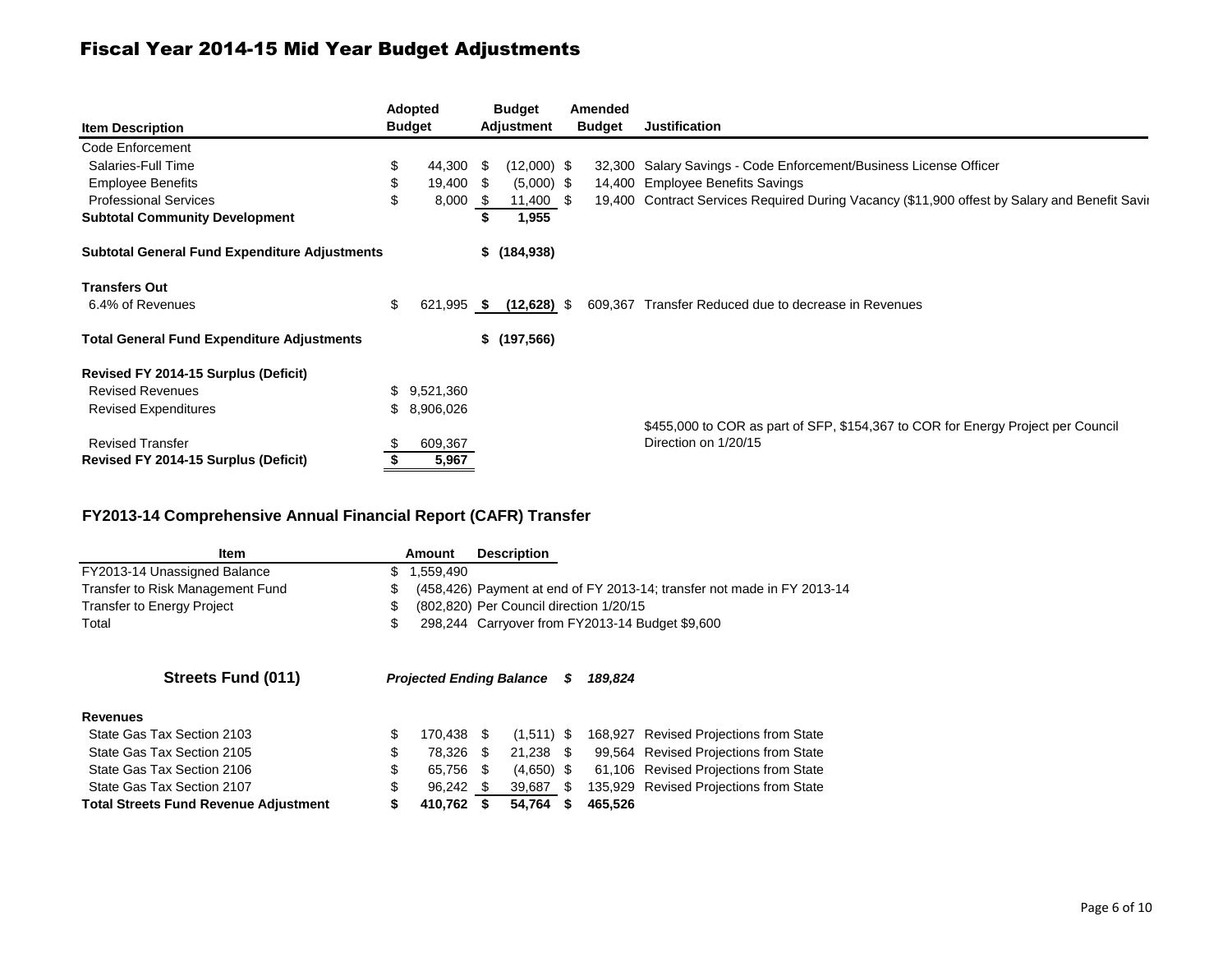| <b>Item Description</b>                                | <b>Adopted</b><br><b>Budget</b> |                                 |      | <b>Budget</b><br><b>Adjustment</b>    |      | Amended<br><b>Budget</b> | <b>Justification</b>                                                                   |
|--------------------------------------------------------|---------------------------------|---------------------------------|------|---------------------------------------|------|--------------------------|----------------------------------------------------------------------------------------|
| <b>Expenditures</b>                                    |                                 |                                 |      |                                       |      |                          |                                                                                        |
| <b>Street Repair</b>                                   |                                 |                                 |      |                                       |      |                          |                                                                                        |
| Salaries-Full Time                                     | \$                              | 44,800                          | -\$  | $(1,216)$ \$                          |      |                          | 43,584 Salary Savings - Maintenance Worker (4 months)                                  |
| <b>Employee Benefits</b>                               | \$                              | 19,600                          | \$   | $(310)$ \$                            |      |                          | 19,290 Benefits Savings                                                                |
| Meetings and Trainings                                 | \$                              | 600 \$                          |      | $125 - $$                             |      |                          | 725 Actuals Higher                                                                     |
| <b>Traffic Control</b>                                 |                                 |                                 |      |                                       |      |                          |                                                                                        |
| Maintenance and Repair/Materials                       | \$                              | 7,000                           | - \$ | 1,600 \$                              |      |                          | 8,600 Actuals Higher                                                                   |
| <b>Total Streets Fund Expenditure Adjustments</b>      |                                 |                                 | \$   | 199                                   |      |                          |                                                                                        |
| <b>Service Authority for Abandoned</b>                 |                                 |                                 |      |                                       |      |                          |                                                                                        |
| Vehicles (023)                                         |                                 | <b>Projected Ending Balance</b> |      |                                       | S    | 22,162                   |                                                                                        |
| <b>Expenditures</b>                                    |                                 |                                 |      |                                       |      |                          |                                                                                        |
| Legal fees                                             | \$                              |                                 |      | $3,500$ \$                            |      |                          | 3,500 Appropriate from Balance to cover fees associated with Abandoned Vehicle         |
| <b>Total SAAV Fund Expenditure Adjustments</b>         | \$                              |                                 |      | 3,500                                 | \$   | 3,500                    |                                                                                        |
| <b>Capital Outlay Reserve (035)</b><br><b>Revenues</b> |                                 |                                 |      | Projected Ending Balance \$ 1,229,160 |      |                          |                                                                                        |
|                                                        |                                 |                                 |      |                                       |      |                          | Transfer from Water Fund for Fund's portion of Energy Project per Council Direction    |
| Transfers In                                           | \$                              |                                 |      | 105,500 \$                            |      |                          | 105,500 on 1/20/15                                                                     |
| Transfers In                                           | \$                              |                                 |      | 154,910 \$                            |      |                          | 154,910 Portion of 6.4% transfer not allocated to COR per Council Direction on 1/20/15 |
| Transfers In                                           | \$                              |                                 |      | 59,000                                | - \$ |                          | 59,000 Transfer from 800MHz Radio savings for Energy Project                           |
| Transfers In                                           | \$                              |                                 |      | 132.700                               | \$   |                          | 132,700 Transfer from 800 MHz savings for Energy Project per Council direction 1/20/15 |
|                                                        |                                 |                                 |      |                                       |      |                          | Transfer from General Fund FY 2013-14 Unassigned Fund Balance per Council              |
| Transfers In                                           | \$                              |                                 | - \$ | 802,820 \$                            |      |                          | 802,820 direction 1/20/15                                                              |
| <b>Total COR Fund Revenue Adjustments</b>              |                                 |                                 |      | \$1,254,930                           |      |                          |                                                                                        |
| <b>Expenditures</b>                                    |                                 |                                 |      |                                       |      |                          |                                                                                        |
| ADA Ramps, Curb & Gutter Project ST-336                |                                 |                                 | \$   | 3,920                                 |      |                          | Per Council Action on 2/3/2015                                                         |
|                                                        |                                 |                                 |      |                                       |      |                          | Climatec Energy Project (funds not expended in FY 2014-15 will carryover to FY 2015-   |
| <b>Energy Project</b>                                  | \$                              |                                 |      | 966,530                               | \$   | 966,530 16)              |                                                                                        |
| <b>Street Light Purchase</b>                           | \$                              |                                 | \$   | 288,400                               | \$   |                          | 288,400 Street Light Purchase (will carryover to FY 2015-16)                           |
| <b>Street Median Design</b>                            | \$                              |                                 |      | 45,000                                | \$   |                          | 45,000 Street Median Design (New Project for water conservation)                       |
| <b>Total COR Fund Expenditure Adjustments</b>          |                                 |                                 |      | \$1,303,850                           |      |                          |                                                                                        |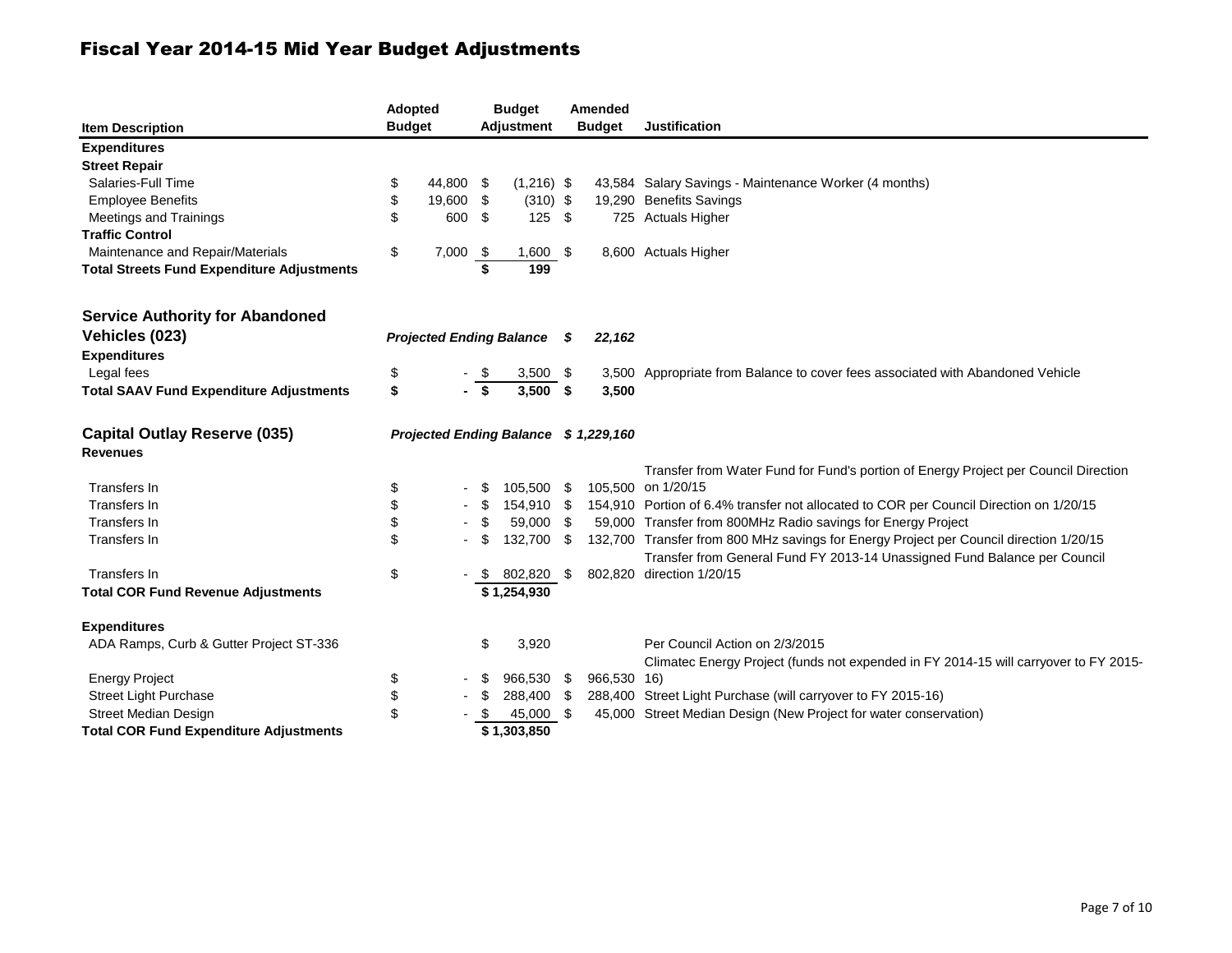| <b>Item Description</b>                                     | <b>Budget</b>                      | Adopted    |      | <b>Budget</b><br>Adjustment                                 |     | Amended<br><b>Budget</b> | <b>Justification</b>                                                                                                                                                          |
|-------------------------------------------------------------|------------------------------------|------------|------|-------------------------------------------------------------|-----|--------------------------|-------------------------------------------------------------------------------------------------------------------------------------------------------------------------------|
| One-Time Projects (036)                                     | <b>Projected Ending Balance \$</b> |            |      | 534,761 800 MHz Balance \$422,500; Other One-Time \$114,900 |     |                          |                                                                                                                                                                               |
| <b>Revenues and Tranfers In</b>                             |                                    |            |      |                                                             |     |                          |                                                                                                                                                                               |
| <b>Transfers In</b>                                         | \$                                 | 166,995 \$ |      | $(12,628)$ \$                                               |     |                          | Original Forecast reduced by \$12,628 due to drop in FY 2014-15 Revenues;<br>154,367 balance transferred to COR for energy project per Council direction 1/20/15              |
| <b>Total One-Time Projects Fund Revenue Adjustments</b>     |                                    |            | \$   | (12, 628)                                                   |     |                          |                                                                                                                                                                               |
| <b>Expenditures and Transfers Out</b>                       |                                    |            |      |                                                             |     |                          |                                                                                                                                                                               |
| 800 MHz Project                                             |                                    |            | S    | 127,000                                                     |     |                          | Move Expenditure from FY 2016-17 to FY 2014-15 (results in \$126,000 savings)                                                                                                 |
| 800 MHz Transfer Out to Technology Fund                     |                                    |            |      | 67,000                                                      |     |                          | Utilize 800 MHz savings for Spillman and Finance System Projects                                                                                                              |
| 800 MHz Transfer Out to COR                                 |                                    |            |      | 59,000                                                      |     |                          | Utilize balance of Radio savings for Energy Project                                                                                                                           |
| 800 MHz Transfer Out to COR                                 |                                    |            |      | 132,700                                                     |     |                          | Utilize 800 MHz savings for Energy Project per Council direction 1/20/15                                                                                                      |
| School Legislation Survey                                   |                                    |            |      | 2,100                                                       |     |                          | School Survey per Council direction 2/17/15                                                                                                                                   |
| <b>Total One-Time Projects Fund Expenditure Adjustments</b> |                                    |            |      | 387,800                                                     |     |                          |                                                                                                                                                                               |
|                                                             |                                    |            |      |                                                             |     |                          |                                                                                                                                                                               |
|                                                             |                                    |            |      |                                                             |     |                          |                                                                                                                                                                               |
| <b>Successor Agency Debt Service Fund</b>                   |                                    |            |      |                                                             |     |                          |                                                                                                                                                                               |
| (049)                                                       |                                    |            |      | <b>Projected Ending Balance \$</b>                          |     |                          | - All monies expended or transferred each year                                                                                                                                |
| <b>Expenditures and Transfers Out</b>                       |                                    |            |      |                                                             |     |                          |                                                                                                                                                                               |
| <b>Professional Contract Services</b>                       | \$                                 | 7,000      | -\$  | 4,900 \$                                                    |     |                          | 11,900 Actuals Higher - Audit Services                                                                                                                                        |
|                                                             |                                    |            |      |                                                             |     |                          | Budget Correction (General Fund Revenue was budgeted at \$250,000 - corresponding                                                                                             |
| <b>Administration Costs</b>                                 |                                    |            | \$   | 250,000                                                     |     |                          | expense was not budgeted in SA Debt Service                                                                                                                                   |
| <b>Administration Costs</b>                                 | \$                                 |            | -\$  | 60,651                                                      | \$  |                          | 310,651 Additional monies received and transferred to General Fund                                                                                                            |
| <b>Total Water Fund Expenditure Adjustments</b>             |                                    |            | \$   | 315,551                                                     |     |                          |                                                                                                                                                                               |
| purposes.)                                                  |                                    |            |      |                                                             |     |                          | (These expenditures are approved via approval of the Recognized Obligation Schedule (ROPS) by the Successory Agency and is included as part of this schedule for transparency |
|                                                             |                                    |            |      |                                                             |     |                          | (Required Combined Balance of Fund 050 and Fund 055 - 10% of Asset                                                                                                            |
| Water Fund (050)                                            |                                    |            |      |                                                             |     |                          | Projected Ending Balance \$1,481,310 Replacement Cost = \$3,331,809 - Projected Combined Balance = \$4,889,600)                                                               |
| <b>Expenditures and Transfers Out</b>                       |                                    |            |      |                                                             |     |                          |                                                                                                                                                                               |
| <b>Computer Software Support</b>                            | \$                                 | 11,700     | - \$ | $2,000$ \$                                                  |     |                          | 13,700 Actuals Higher                                                                                                                                                         |
| <b>Community Events</b>                                     | \$                                 | $4,000$ \$ |      | $3,600$ \$                                                  |     |                          | 7,600 Actuals Higher due to Drought Noticing Requirements                                                                                                                     |
| Communications                                              | \$                                 | $9,600$ \$ |      | $(1,100)$ \$                                                |     |                          | 8,500 Transfer to 372                                                                                                                                                         |
| Communications                                              | \$                                 | 1,400      | - \$ | $1,100$ \$                                                  |     |                          | 2.500 Transfer from 371                                                                                                                                                       |
| <b>Transfers Out</b>                                        | \$                                 |            | \$   | 105,500                                                     | -\$ |                          | 105,500 Transfer from Water Fund for Fund's portion of Energy Project                                                                                                         |
| <b>Total Water Fund Expenditure Adjustments</b>             |                                    |            | \$   | 111,100                                                     |     |                          |                                                                                                                                                                               |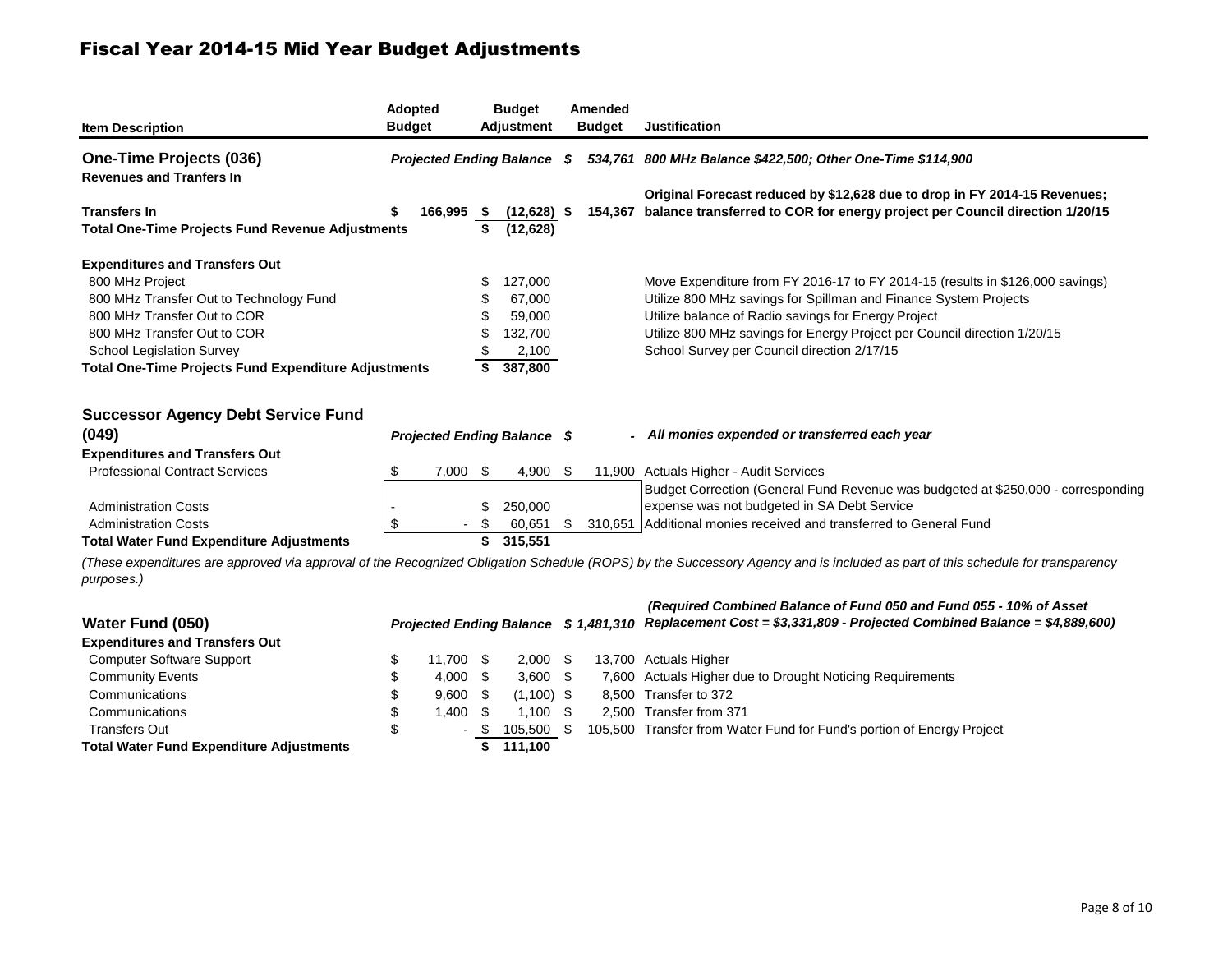| <b>Item Description</b>                                                               | <b>Adopted</b><br><b>Budget</b> |           |                  | <b>Budget</b><br><b>Adjustment</b>   |      | Amended<br><b>Budget</b> | <b>Justification</b>                                                                                                                                                                                    |
|---------------------------------------------------------------------------------------|---------------------------------|-----------|------------------|--------------------------------------|------|--------------------------|---------------------------------------------------------------------------------------------------------------------------------------------------------------------------------------------------------|
| Sewer Fund (052)<br><b>Expenditures</b>                                               |                                 |           |                  |                                      |      |                          | (Required Combined Balance of Fund 052 and Fund 056 - 10% of Asset<br>Projected Ending Balance \$ 1,000,923 Replacement Cost = \$2,238,687 - Projected Combined Balance = \$3,564,246)                  |
|                                                                                       |                                 |           |                  |                                      |      |                          | Environmental Services Contract (Balance in General Fund and offset by Budget                                                                                                                           |
| <b>Professional Services</b>                                                          | \$                              | 35,000    | - \$             | 13,000 \$                            |      | 48,000 Shifts)           |                                                                                                                                                                                                         |
| <b>Total Sewer Fund Expenditure Adjustments</b>                                       |                                 |           |                  | 13,000                               |      |                          |                                                                                                                                                                                                         |
| <b>Water Capital Reserve Fund (055)</b>                                               |                                 |           |                  | Projected Ending Balance \$3,408,290 |      |                          | (Required Combined Balance of Fund 050 and Fund 055 - 10% of Asset<br>Replacement Cost = \$3,331,809 - Projected Combined Balance = \$4,889,600)                                                        |
| <b>Expenditures and Transfers Out</b>                                                 |                                 |           |                  |                                      |      |                          |                                                                                                                                                                                                         |
| <b>Booster Station</b>                                                                | \$                              |           |                  | $1,900$ \$                           |      |                          | 1,900 Prior Year Project additional work required                                                                                                                                                       |
| Sedaru Utility Management Project                                                     | \$                              |           |                  | 29,200 \$                            |      |                          | 29,200 Prior Year Project, work not completed until FY 2014-15                                                                                                                                          |
| <b>Total Water Capital Reserve Fund Expenditure</b>                                   |                                 |           |                  |                                      |      |                          |                                                                                                                                                                                                         |
| Adjustments                                                                           |                                 |           |                  | 31,100                               |      |                          |                                                                                                                                                                                                         |
| <b>Employee Benefits Fund (061)</b>                                                   |                                 |           |                  | <b>Projected Ending Balance</b>      | - \$ |                          | (Required Balance is 50% of uncompensated absences, which at June 30, 2014,<br>was \$463,568; fund deficits will be addressed in the upcoming budget and<br>409.653 Sustainable financial plan process) |
| <b>Expenditures</b>                                                                   |                                 |           |                  |                                      |      |                          |                                                                                                                                                                                                         |
| Unemployment Insurance/Claims<br><b>Total Technology Fund Expenditure Adjustments</b> | \$                              | 2,250     | <u>_\$</u><br>\$ | 4,500 \$<br>4,500                    |      |                          | 6,750 Unemployment Claims due to terminations                                                                                                                                                           |
|                                                                                       |                                 |           |                  |                                      |      |                          |                                                                                                                                                                                                         |
| <b>Facility Maintenance Fund (062)</b><br><b>Expenditures</b>                         |                                 |           |                  | <b>Projected Ending Balance \$</b>   |      |                          | 51,249 (Required Balance \$50,000)                                                                                                                                                                      |
| Salaries-Full Time                                                                    | \$                              | 44,800 \$ |                  | $(608)$ \$                           |      |                          | 44,192 Salary Savings - Maintenance Worker (4 months)                                                                                                                                                   |
| <b>Employee Benefits</b>                                                              | \$                              | 19,600    | - \$             | $(156)$ \$                           |      |                          | 19,444 Benefits Savings                                                                                                                                                                                 |
| <b>Total Facility Maintenance Fund Expenditure Adjustments</b>                        |                                 |           | \$               | (764)                                |      |                          |                                                                                                                                                                                                         |
| <b>Vehicle Replacement Fund (063)</b>                                                 |                                 |           |                  | <b>Projected Ending Balance \$</b>   |      |                          | 831,696 (Required Balance \$900,000)                                                                                                                                                                    |
| <b>Revenues</b>                                                                       |                                 |           |                  |                                      |      |                          |                                                                                                                                                                                                         |
| <b>Expense Reimbursements</b>                                                         | \$                              |           |                  | $30,000$ \$                          |      |                          | 30,000 Insurance Proceeds from totalled Police Vehicle                                                                                                                                                  |
| <b>Total Vehicle Replacement Fund Revenue Adjustments</b>                             |                                 |           |                  | 30,000                               |      |                          |                                                                                                                                                                                                         |
| <b>Expenditures</b>                                                                   |                                 |           |                  |                                      |      |                          |                                                                                                                                                                                                         |
| Vehicles                                                                              | \$                              | 179.974   | \$               | 40,000                               | S.   |                          | 219,974 Replace totalled Police Vehicle plus outfitting with Police Gear                                                                                                                                |
| <b>Total Vehicle Replacement Fund Expenditure Adjustments</b>                         |                                 |           | \$               | 40,000                               |      |                          |                                                                                                                                                                                                         |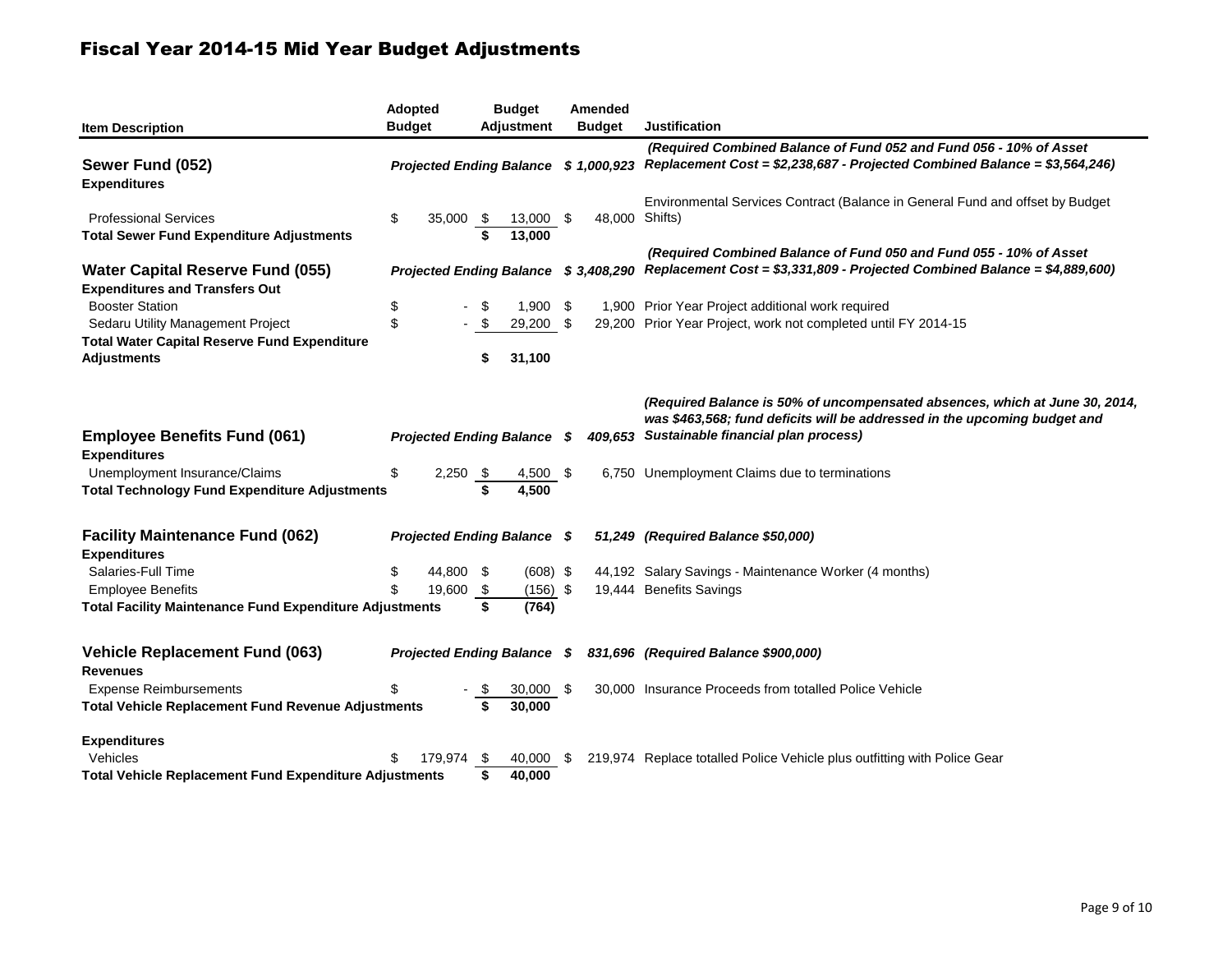| <b>Item Description</b>                              |    | <b>Adopted</b><br><b>Budget</b> | <b>Budget</b><br><b>Adjustment</b> |      | Amended<br><b>Budget</b> | <b>Justification</b>                                                                                                                                                                            |
|------------------------------------------------------|----|---------------------------------|------------------------------------|------|--------------------------|-------------------------------------------------------------------------------------------------------------------------------------------------------------------------------------------------|
| <b>Technology Fund (064)</b>                         |    | <b>Projected Ending Balance</b> |                                    | S.   |                          | (Required Balance \$400,000; it is anticipated that this balance will increase to<br>approximately \$700,000 in the FY2015-16 budget process to add the Spillman<br>693,828 and Tyler Projects) |
| <b>Revenues</b>                                      |    |                                 |                                    |      |                          |                                                                                                                                                                                                 |
| Transfer from 800 MHz One-Time Project               |    |                                 | 67,000                             | - 95 |                          | 67,000 Use of Project Savings for FY 2014-15 and FY 2015-16 New and Amended Projects                                                                                                            |
| <b>Total Technology Fund Revenue Adjustments</b>     |    |                                 | 67.000                             |      |                          | (\$46,000 in FY 2015-16 for COPLINK Project)                                                                                                                                                    |
| <b>Expenditures</b>                                  |    |                                 |                                    |      |                          |                                                                                                                                                                                                 |
| <b>Professional Services</b>                         |    | 147.750 \$                      | 500                                |      |                          | 148,250 Additional IT Services Required for E-Cite Project                                                                                                                                      |
| <b>Computer Software Support</b>                     | S. | 28,200                          | 8,500                              |      |                          | E-Cite integration with Spillman CAD System                                                                                                                                                     |
| <b>Computer Software Support</b>                     |    |                                 | 12,000                             |      |                          | 48,700 Additional LaserFiche Licenses Required for Integration with Finance System                                                                                                              |
| <b>Total Technology Fund Expenditure Adjustments</b> |    |                                 | 21,000                             |      |                          |                                                                                                                                                                                                 |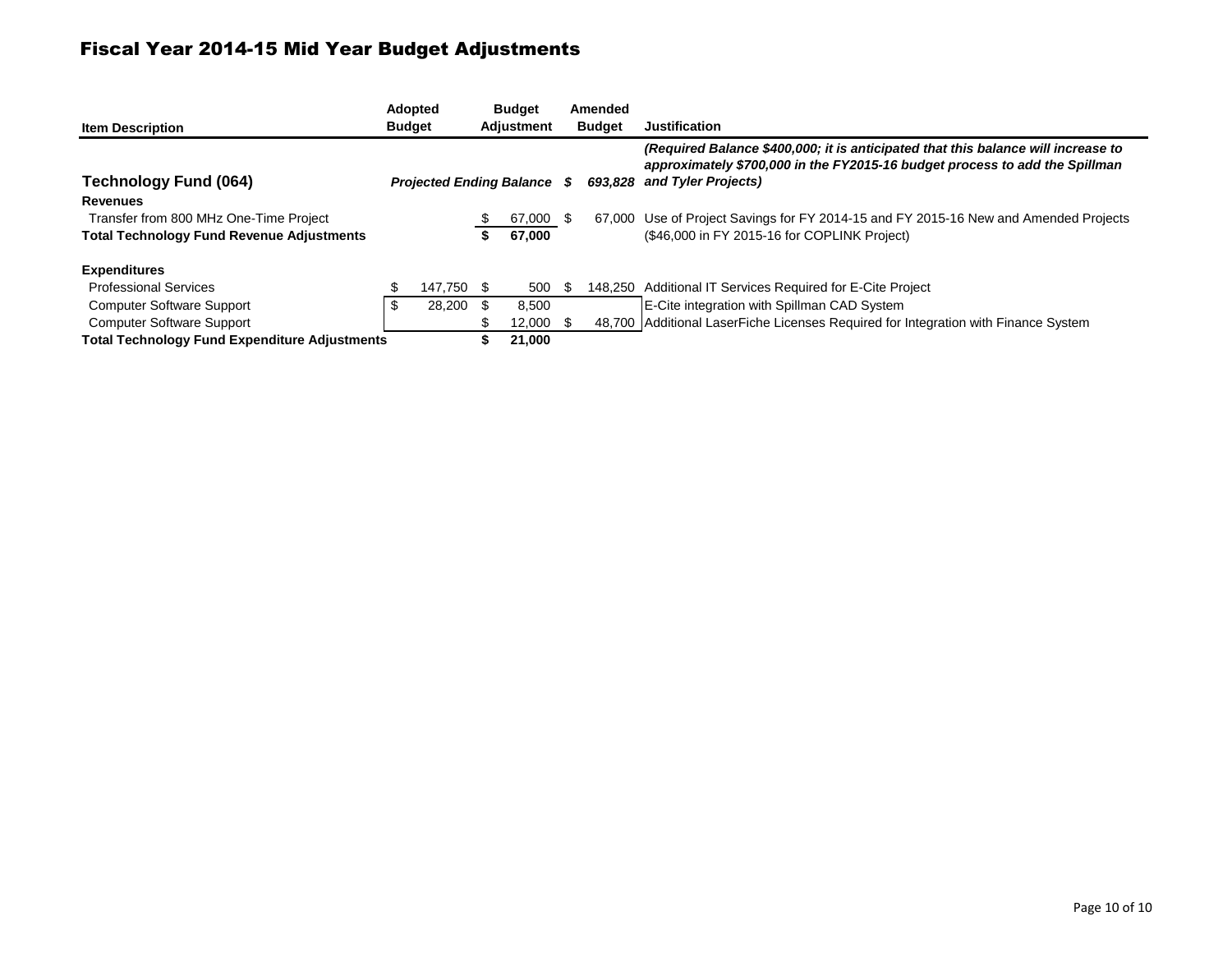

### **2014 City Council Goals Quarterly Goals Report and Updated Second Quarter, Fiscal Year 2014-15**

| <b>2014 GOAL</b>                                                                                                                                                                                                                                                                                                                                                                                                                                                                         | <b>PROGRESS MADE DURING THE QUARTER</b>                                                                                                                                                                         | <b>NEXT STEPS</b>                                                                                                                                                                                                                                                                             |
|------------------------------------------------------------------------------------------------------------------------------------------------------------------------------------------------------------------------------------------------------------------------------------------------------------------------------------------------------------------------------------------------------------------------------------------------------------------------------------------|-----------------------------------------------------------------------------------------------------------------------------------------------------------------------------------------------------------------|-----------------------------------------------------------------------------------------------------------------------------------------------------------------------------------------------------------------------------------------------------------------------------------------------|
| Receive a Staff plan for a balanced<br>2014/15 budget by the end of February<br>2014. The Plan should include:<br>All funds including those for<br>infrastructure and facilities;<br>Recommended policy for the use<br>$\bullet$<br>of Tesoro revenue;<br>No use of reserves for<br>$\bullet$<br>operations;<br>Realistic assumptions;<br>$\bullet$<br>How the plan supports a<br>$\bullet$<br>sustainable future; and,<br>How labor negotiations will<br>$\bullet$<br>support the goal. | Applied for CDBG grant<br>$\bullet$<br>Water rate study RFP process begun<br>$\bullet$<br><b>Completed CAFR</b><br>$\bullet$                                                                                    | <b>CDBG Grant preliminary</b><br>$\bullet$<br>award (pending)<br>Water rate study awarded<br>and work begins<br><b>Accept CAFR</b><br>Develop options for<br>CalPERS unfunded liability<br>Receive Classification and<br><b>Compensation Study results</b><br>and POST police study<br>report |
| Maintain and Improve Quality of Life<br>through:<br>Beautification;<br>$\bullet$<br>Continuous improvement of<br>$\bullet$<br>services to the public;<br>Maintenance of a strong and<br>$\bullet$<br>effective Police Department;<br>Improvement in communications<br>$\bullet$<br>to the public; and,                                                                                                                                                                                   | Applied for CDBG grant for ADA sidewalk ramp<br>$\bullet$<br>improvements<br>Implemented the Police Department's Electronic<br>$\bullet$<br><b>Citation Project</b><br>POST police study conducted<br>$\bullet$ | School survey to Council<br>$\bullet$<br>Feb. 17<br>Adopted most concepts into<br>new 2015 City Council<br>adopted goal<br><b>CDBG Grant awarded</b><br><b>Review POST</b><br>recommendations<br>Secure funding for electronic<br>$\bullet$<br>citation interface with<br>Spillman            |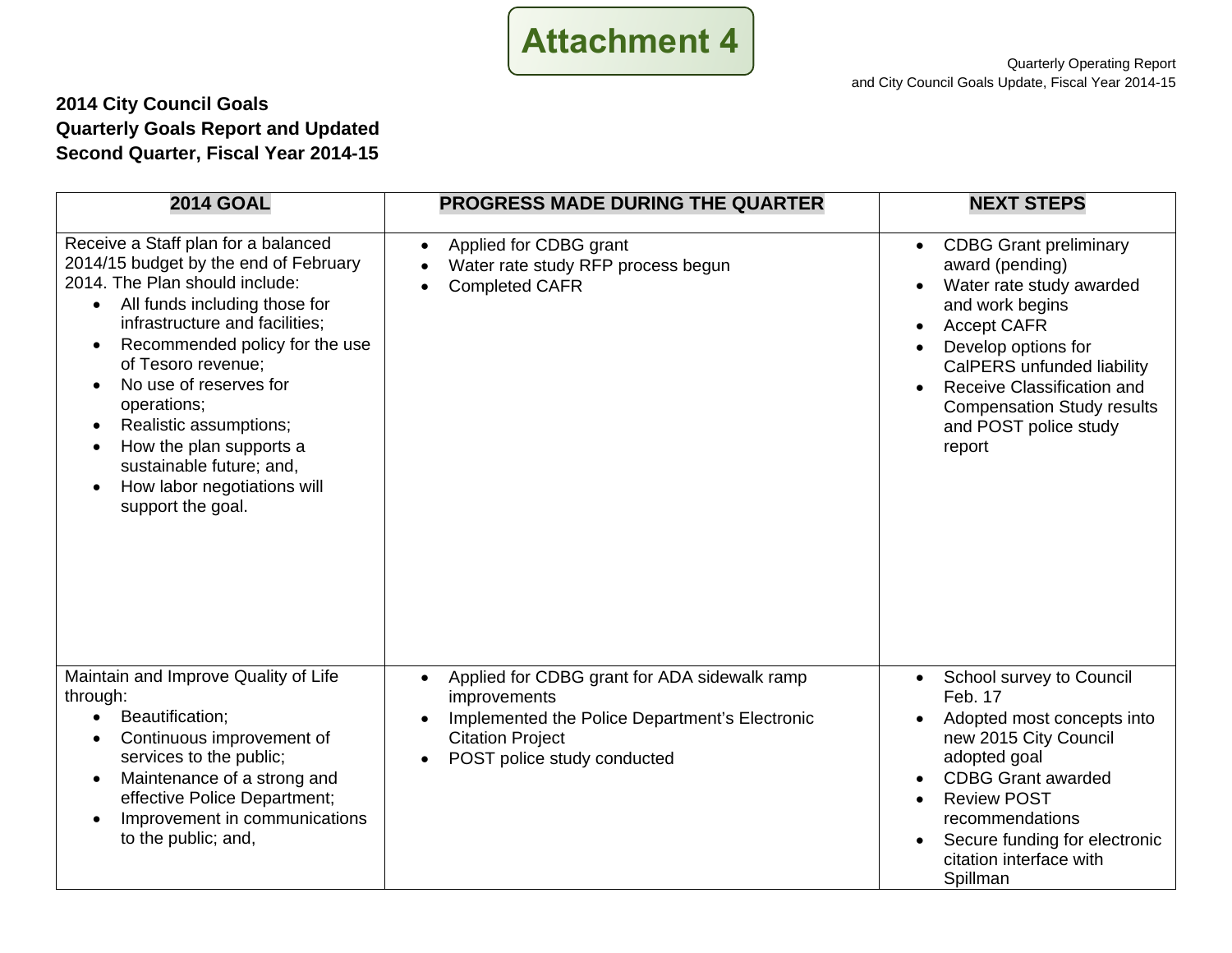| Goal                                                                                                                                                                                                                                                                                                                                                                                                                                                                                                                                                                                                                                                                                                                                                                                                                                  | <b>Progress During Quarter</b>                                                                                                        | <b>Next Steps</b>                                                                                                                                                                                                                                                  |
|---------------------------------------------------------------------------------------------------------------------------------------------------------------------------------------------------------------------------------------------------------------------------------------------------------------------------------------------------------------------------------------------------------------------------------------------------------------------------------------------------------------------------------------------------------------------------------------------------------------------------------------------------------------------------------------------------------------------------------------------------------------------------------------------------------------------------------------|---------------------------------------------------------------------------------------------------------------------------------------|--------------------------------------------------------------------------------------------------------------------------------------------------------------------------------------------------------------------------------------------------------------------|
| Addressing the school district<br>situation (La Palma kids go to La<br>Palma schools).                                                                                                                                                                                                                                                                                                                                                                                                                                                                                                                                                                                                                                                                                                                                                |                                                                                                                                       |                                                                                                                                                                                                                                                                    |
| Approve a General Plan by the end of<br>the fiscal year.                                                                                                                                                                                                                                                                                                                                                                                                                                                                                                                                                                                                                                                                                                                                                                              | Completed prior to the quarter. Additional progress on<br>$\bullet$<br>zoning code update including sign code and freeway<br>overlay. | Complete zoning code<br>update                                                                                                                                                                                                                                     |
| <b>2015 Goal</b>                                                                                                                                                                                                                                                                                                                                                                                                                                                                                                                                                                                                                                                                                                                                                                                                                      |                                                                                                                                       |                                                                                                                                                                                                                                                                    |
| Make a City Council decision regarding<br>the billboard project by April, with a<br>minimum of one site.                                                                                                                                                                                                                                                                                                                                                                                                                                                                                                                                                                                                                                                                                                                              |                                                                                                                                       | <b>Deposit Agreement</b><br>$\bullet$<br>extension approved Feb. 3<br>Lease for one site secured<br>Additional deposit received<br>$\bullet$                                                                                                                       |
| Maintain a sustainable balanced budget<br>which includes:<br>Receive a mid-year<br>$\bullet$<br>budget/financial status report in<br>February which includes a clear<br>analysis of the City's financial<br>status and a plan to balance<br>2014/15 budget (including a<br>decision on adopted budget<br>items which were to return to the<br>City Council for decisions at mid-<br>year);<br>Improve the 2015/16 budget<br>process including more City<br>Council discussion and at least<br>one dedicated work session;<br>Improve the transparency, ease<br>$\bullet$<br>of understanding and accuracy of<br>the 2015/16 budget document;<br>and,<br>Adopt a 2015/16 budget which is<br>$\bullet$<br>balanced without the use of<br>reserves for operations or use of<br>one-time monies for ongoing<br>expenditures, and which is |                                                                                                                                       | Mid-year scheduled for Feb.<br>$\bullet$<br>17 meeting<br><b>Tentative date for Council</b><br>$\bullet$<br>work session set for May 11<br>Sustainable Financial Plan<br>$\bullet$<br>update<br>Research budget documents<br>of other cities for best<br>practices |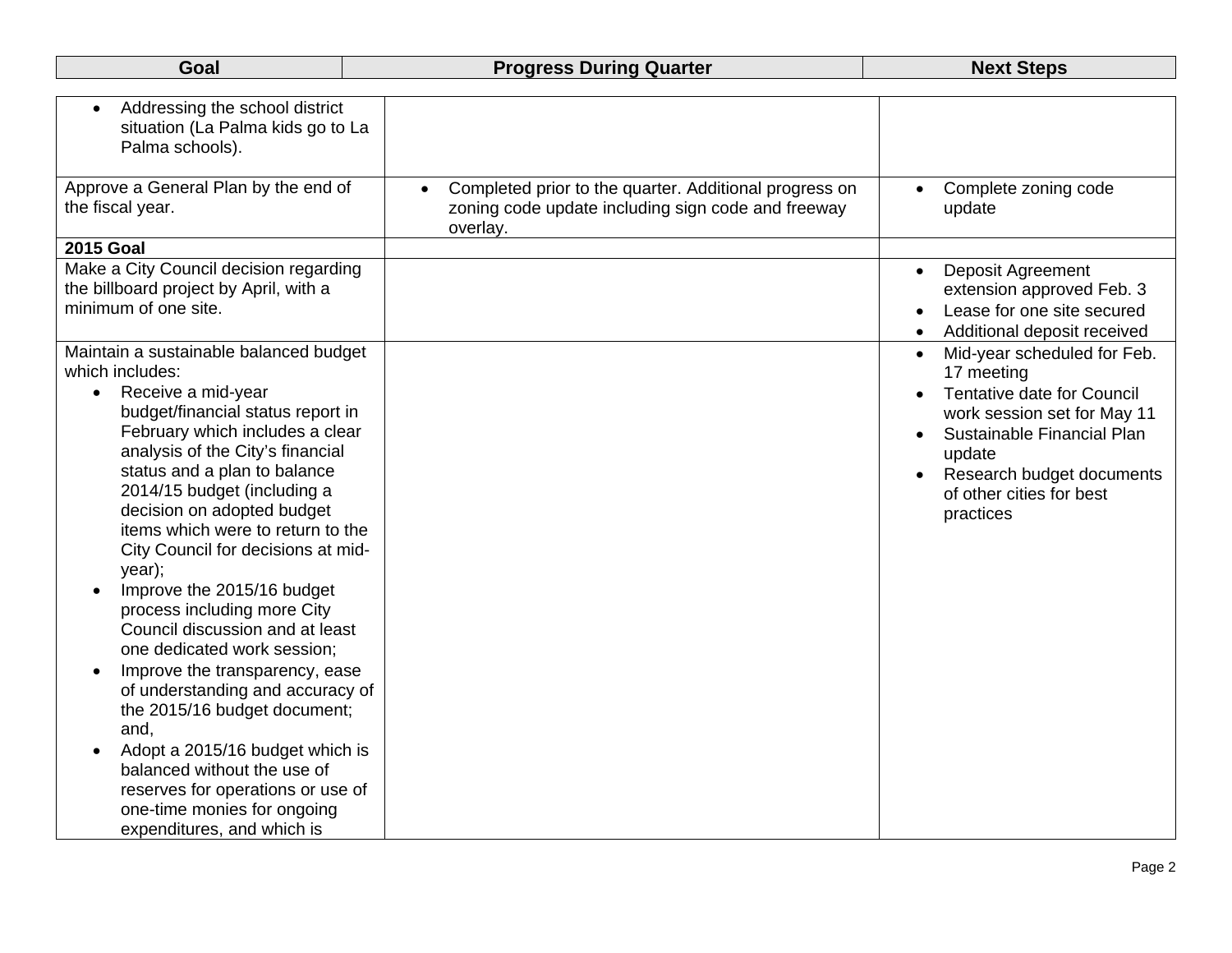| consistent with the forecast for<br>the longer term.                                                                                                                                                                                                                                                                                                  |                                                                                                                                                                                                                                                                                                                                                                              |                                                                                                                                                                                                                                                                                                                    |
|-------------------------------------------------------------------------------------------------------------------------------------------------------------------------------------------------------------------------------------------------------------------------------------------------------------------------------------------------------|------------------------------------------------------------------------------------------------------------------------------------------------------------------------------------------------------------------------------------------------------------------------------------------------------------------------------------------------------------------------------|--------------------------------------------------------------------------------------------------------------------------------------------------------------------------------------------------------------------------------------------------------------------------------------------------------------------|
| Complete a study of modernization of<br>the utility users tax by December 2015 in<br>preparation for decision making<br>regarding a potential November 2016<br>ballot measure.                                                                                                                                                                        |                                                                                                                                                                                                                                                                                                                                                                              | Stanton consultant contacted<br>$\bullet$<br>for discussion of next steps<br>Discussed experience to<br>date with neighboring cities<br>who have recently<br>implemented modernization<br>City Attorney opinion<br>requested                                                                                       |
| Address the water/sewer funds<br>operational deficits by September 2015.                                                                                                                                                                                                                                                                              | Requested and received contractor proposals to<br>$\bullet$<br>conduct the Utility Study                                                                                                                                                                                                                                                                                     | Award Contract for a water<br>rate study and conduct the<br>study.                                                                                                                                                                                                                                                 |
| Maintain Quality of Life through<br>beautification, continuous improvement<br>in operations and services, and<br>improvement in communications.<br>Emphasis is on the City's core<br>responsibilities including maintaining<br>strong police and fire services,<br>infrastructure, keeping residents happy,<br>and providing services and protection. | Hosted Halloween Carnival attended by 1,200 people<br>$\bullet$<br>Hosted La Palma Pageant with 4 contestants, attended<br>$\bullet$<br>by 250 people<br>Hosted 30th Annual La Palma Days "Cheers to 30<br>$\bullet$<br>Years!" attended by 9,000 people<br>Hosted modified Holiday Tree Lighting Ceremony (due<br>$\bullet$<br>to inclement weather) attended by 100 people | Planning for Arbor Day and<br>$\bullet$<br>Memorial Day.<br>Medians planning<br>$\bullet$<br>Police Technology cont.<br>$\bullet$<br>Begin financial technology<br>conversion and process<br>improvement<br>Hire new Community Liaison<br>Officer<br>Police Captain attending<br>disaster preparedness<br>training |
| Approve a zoning code in 2015.                                                                                                                                                                                                                                                                                                                        |                                                                                                                                                                                                                                                                                                                                                                              | Tentatively scheduled for PC<br>$\bullet$<br>in March with CC adoption to<br>follow.                                                                                                                                                                                                                               |
| Meet the State mandate of reducing City<br>water usage by at least 20% by 2020<br>and permanently reduce the City's water<br>usage.                                                                                                                                                                                                                   | Declared Stage One Water Watch<br>$\bullet$<br>Mailer sent all water customers informing them about<br>$\bullet$<br>the drought, Stage One Water Watch, rebates, and<br>suggestions to conserve.<br>City use achieved 20% reduction in 2014<br>$\bullet$<br>Residential & Business use have seen reduction, but<br>$\bullet$<br>more necessary to achieve 20% goal.          | Continue community<br>$\bullet$<br>education and enforcement<br>to further reduce water use.<br>Begin energy project<br>$\bullet$<br>including "smart sprinklers"<br>Water rate study to include<br>various conservation<br>scenarios                                                                              |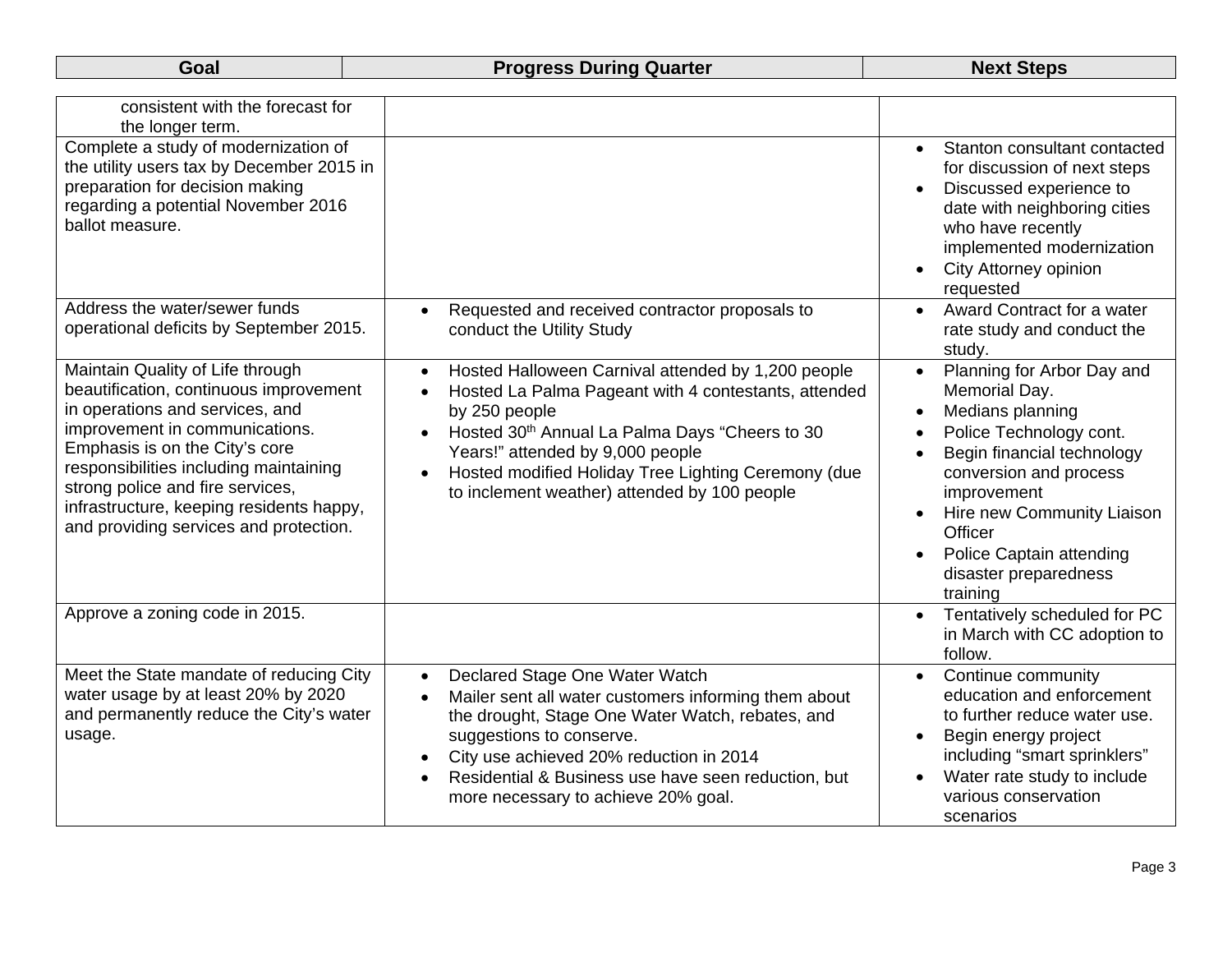| Goal                                                                                                                                                                                                                                                                                                                                                                                  | <b>Progress During Quarter</b>                                                                                  | <b>Next Steps</b>                                                                                                                                                                                                                                                     |  |  |  |
|---------------------------------------------------------------------------------------------------------------------------------------------------------------------------------------------------------------------------------------------------------------------------------------------------------------------------------------------------------------------------------------|-----------------------------------------------------------------------------------------------------------------|-----------------------------------------------------------------------------------------------------------------------------------------------------------------------------------------------------------------------------------------------------------------------|--|--|--|
| Complete labor negotiations for 2015.                                                                                                                                                                                                                                                                                                                                                 | Labor relations included in new Council Member<br>orientation<br>Labor relations attorney selected<br>$\bullet$ | <b>Initial Closed Session with</b><br>the City Council tentatively<br>scheduled March 2<br><b>Classification and</b><br>Compensation Study due in<br>February; Police Study in<br>March<br>Mid-year budget report Feb.<br>17 along with long term<br>financial update |  |  |  |
| Have a City Council discussion<br>regarding whether or not to go forward<br>with a school district survey of residents<br>north of Houston and including the<br>historic context of the issue. Survey to<br>be followed by a decision on whether or<br>not to pub resources into creating a<br>strategy and action plan going forward.                                                |                                                                                                                 | Draft survey, costs and<br>methodology scheduled for<br>Feb. 17 meeting<br>Legislative discussions                                                                                                                                                                    |  |  |  |
| Promote and achieve a better business<br>environment through implementation of<br>the Economic Development Action Plan<br>recommendations, especially those<br>concerning streamlining regulations and<br>processes and conducting an annual<br>meeting with existing businesses.<br>Include a survey of business attitudes to<br>provide an additional outlet for business<br>input. |                                                                                                                 | <b>Economic Development</b><br>$\bullet$<br>Action Plan annual update in<br>March<br>Zoning Code update in<br>March                                                                                                                                                   |  |  |  |
|                                                                                                                                                                                                                                                                                                                                                                                       | N/A                                                                                                             | Develop & prepare financing<br>plan following budget<br>approval                                                                                                                                                                                                      |  |  |  |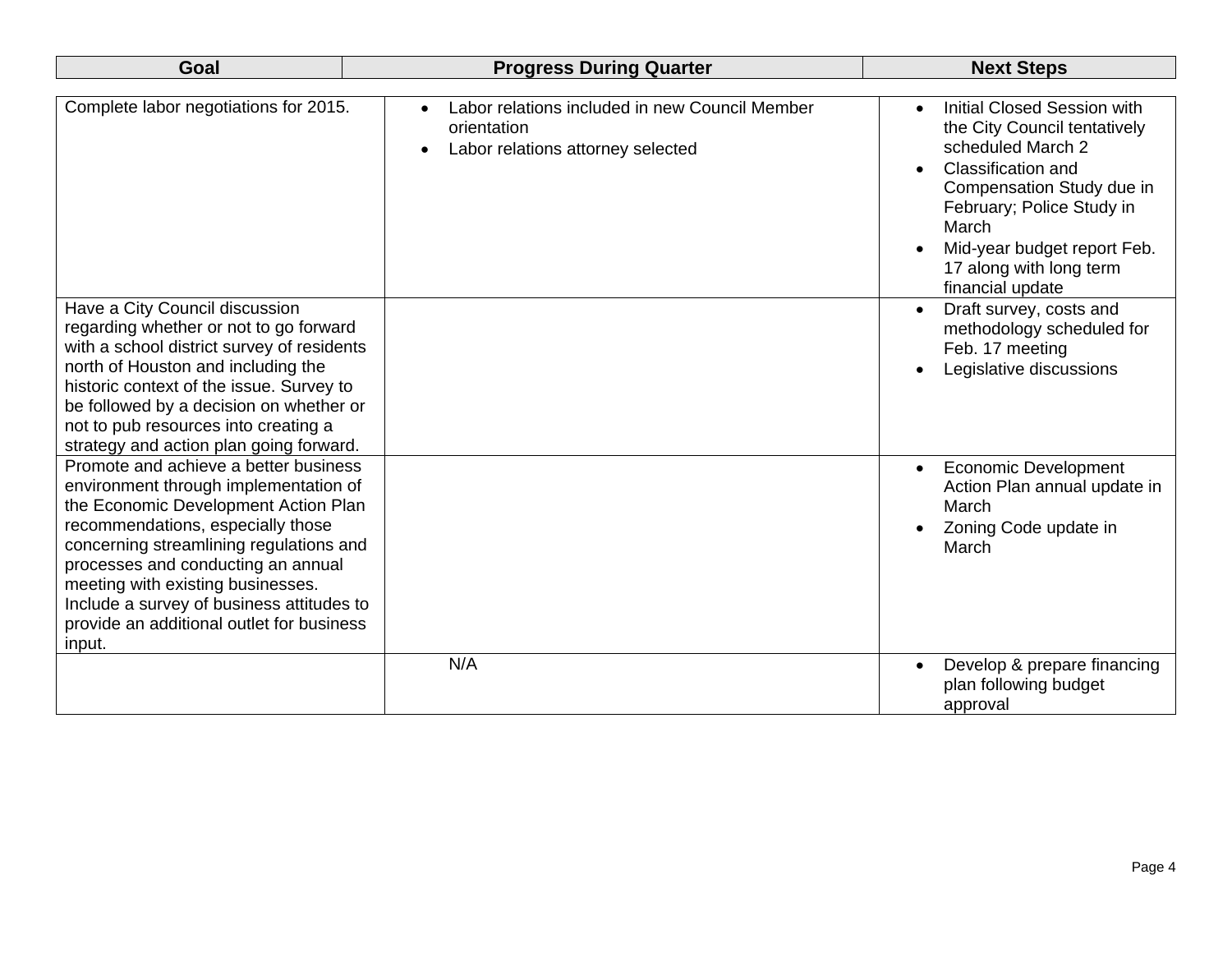## **City of La Palma**

#### **PERFORMANCE INDICATORS**

#### **Administration**

| Performance                                                                                                                                                                                            | FY 2014-15                                                          | <b>Vision</b>        | <b>City Council / Management</b>                                                                                                                 | <b>Second Quarter</b>                         |  |
|--------------------------------------------------------------------------------------------------------------------------------------------------------------------------------------------------------|---------------------------------------------------------------------|----------------------|--------------------------------------------------------------------------------------------------------------------------------------------------|-----------------------------------------------|--|
| <b>Measure</b>                                                                                                                                                                                         | <b>Target</b>                                                       | <b>Values</b>        | <b>Goals / Objectives</b>                                                                                                                        | <b>Progress</b>                               |  |
| City FTE per 1,000 population                                                                                                                                                                          | $<$ 5                                                               | Vision               | Balance Budget/Reduce Personnel<br>Costs; Provide efficient and effective<br>customer service                                                    | 4.56                                          |  |
| Number of Press Releases Issued                                                                                                                                                                        | $>24$                                                               | Pride &<br>Ownership | Communications/Engagement;<br>Maximize citizen satisfaction with<br>City communications and outreach                                             | Year to Date<br>Through December<br>$=$ 11    |  |
| Number of Agendas/Staff Reports Posted to the Web                                                                                                                                                      | 24/240                                                              |                      |                                                                                                                                                  | Year to Date<br>Through December<br>$= 25/70$ |  |
| Number of Workers Compensation Claims per 100 FTE                                                                                                                                                      | < 9                                                                 | Security             | Balance Budget/Reduce personnel<br>Costs, reduce average workers<br>compensaiton claims per employee<br>through promotion of a safe<br>workplace | Year to Date<br>Through December<br>$= 5.5$   |  |
| Utilizing Orange County Local Agency Formation Commission (LAFCO) fiscal<br>trends data, maintain current liabilities net of operating revenues below rolling<br>five year average of County of Orange | Maintain current liabilities net of<br>operating revenues below 24% | Vision               | Reduce General Fund expenditures                                                                                                                 | Not available at this<br>time                 |  |
| Project General Fund revenue and expenditures within acceptable tolerance<br>levels of actuals received (i.e., year-end totals)                                                                        | Project within 2% of projections                                    | Vision               |                                                                                                                                                  | Not available at this<br>time                 |  |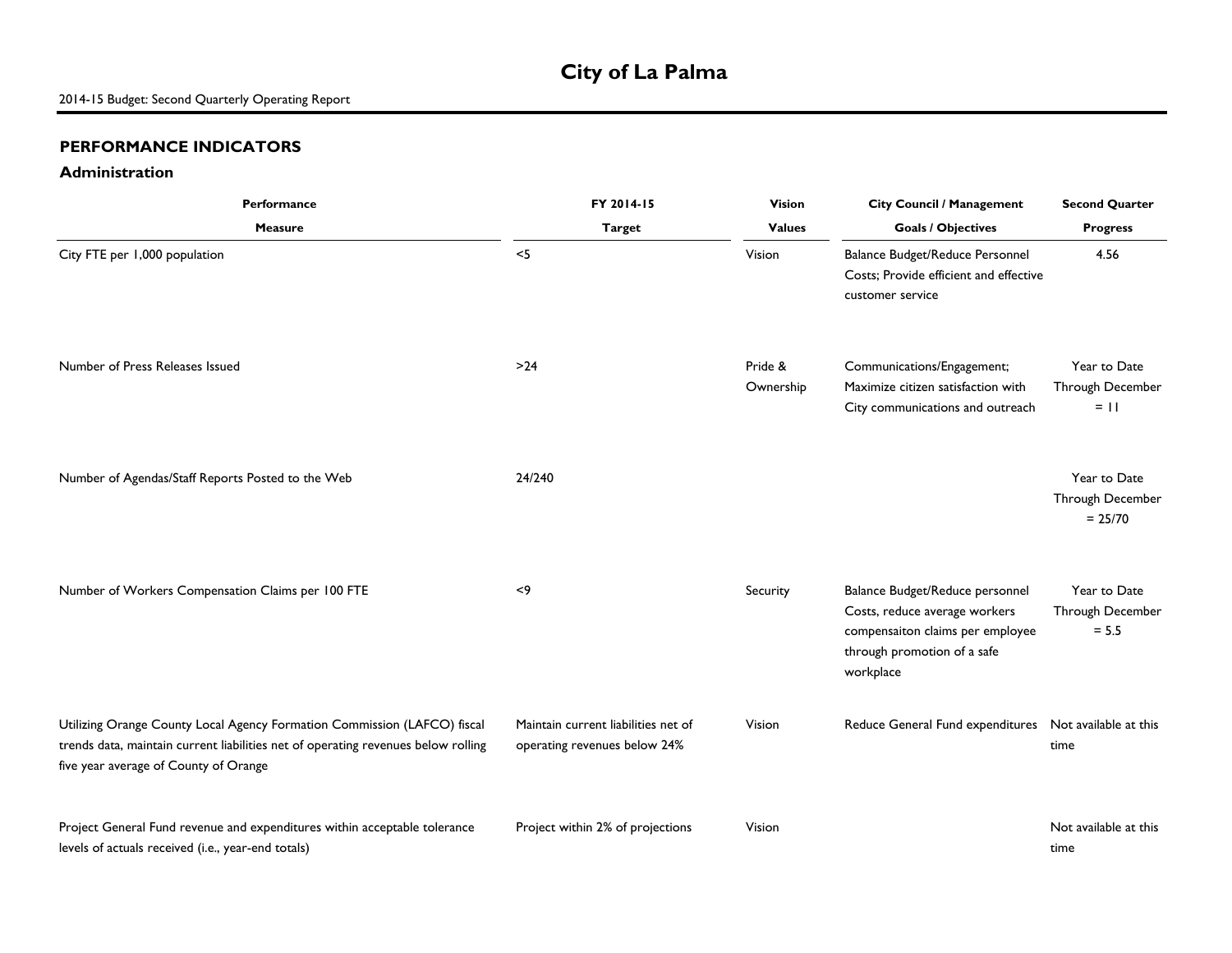#### **City of La Palma**

2014-15 Budget: Second Quarterly Operating Report

#### **PERFORMANCE INDICATORS**

#### **Community Development**

| Performance                                                                        | FY 2014-15    |                | Vision               | City Council / Management                           | <b>Second Quarter</b> |
|------------------------------------------------------------------------------------|---------------|----------------|----------------------|-----------------------------------------------------|-----------------------|
| <b>Measure</b>                                                                     | <b>Target</b> |                | <b>Values</b>        | <b>Goals / Objectives</b>                           | <b>Progress</b>       |
| Commercial Brokers/Property Owner Outreach                                         |               | $\overline{4}$ | Family               | Communication/ Engagement                           | $\overline{2}$        |
| Number of Mosaic articles                                                          |               | 4              | Family               | Communication/ Engagement                           | $\overline{2}$        |
| % of "new" business licenses                                                       |               | 3              | Family               | Create Proactive Economic<br>Development Strategies | 16 new; %TBD          |
| Number of agenda reports prepared for CC/PC/DC/TSC                                 |               | 26             | Pride &<br>Ownership | Communication/ Engagement                           | 28                    |
| Number of building permits issued                                                  |               | 427            | Pride &<br>Ownership | Maintain High Public Safety Levels                  | 225                   |
| Number of plan checks performed                                                    |               | 85             | Security             | Maintain High Public Safety Levels                  | 42                    |
| Number of inspections conducted                                                    |               | 1240           | Security             | Maintain High Public Safety Levels                  | 589                   |
| Number of permits finaled                                                          |               | 375            | Pride &<br>Ownership | Maintain Quality of Life                            | 186                   |
| Number of Code Enforcement (CE) inspections performed                              |               | 450            | Pride &<br>Ownership | Maintain Quality of Life                            | 387                   |
| Number CD cases opened                                                             |               | 200            | Pride &<br>Ownership | Maintain High Public Safety Levels                  | 108                   |
| % of CE cases receiving administrative citation                                    |               | $\mathbf{I}$   | Opportunity          | Maintain Quality of Life                            | 3                     |
| Number of Land Use approvals processed                                             |               | 6              | Security             | Create Proactive Economic<br>Development Strategies | 8                     |
| % of plan checks reviewed for zoning w/in 7 working days                           |               | 100            | Pride &<br>Ownership | Maintain High Public Safety Levels                  | 100                   |
| % of Development Committee minutes and resolutions prepared by the<br>next meeting |               | 100            | Pride &<br>Ownership | Maintain High Public Safety Levels                  | 100                   |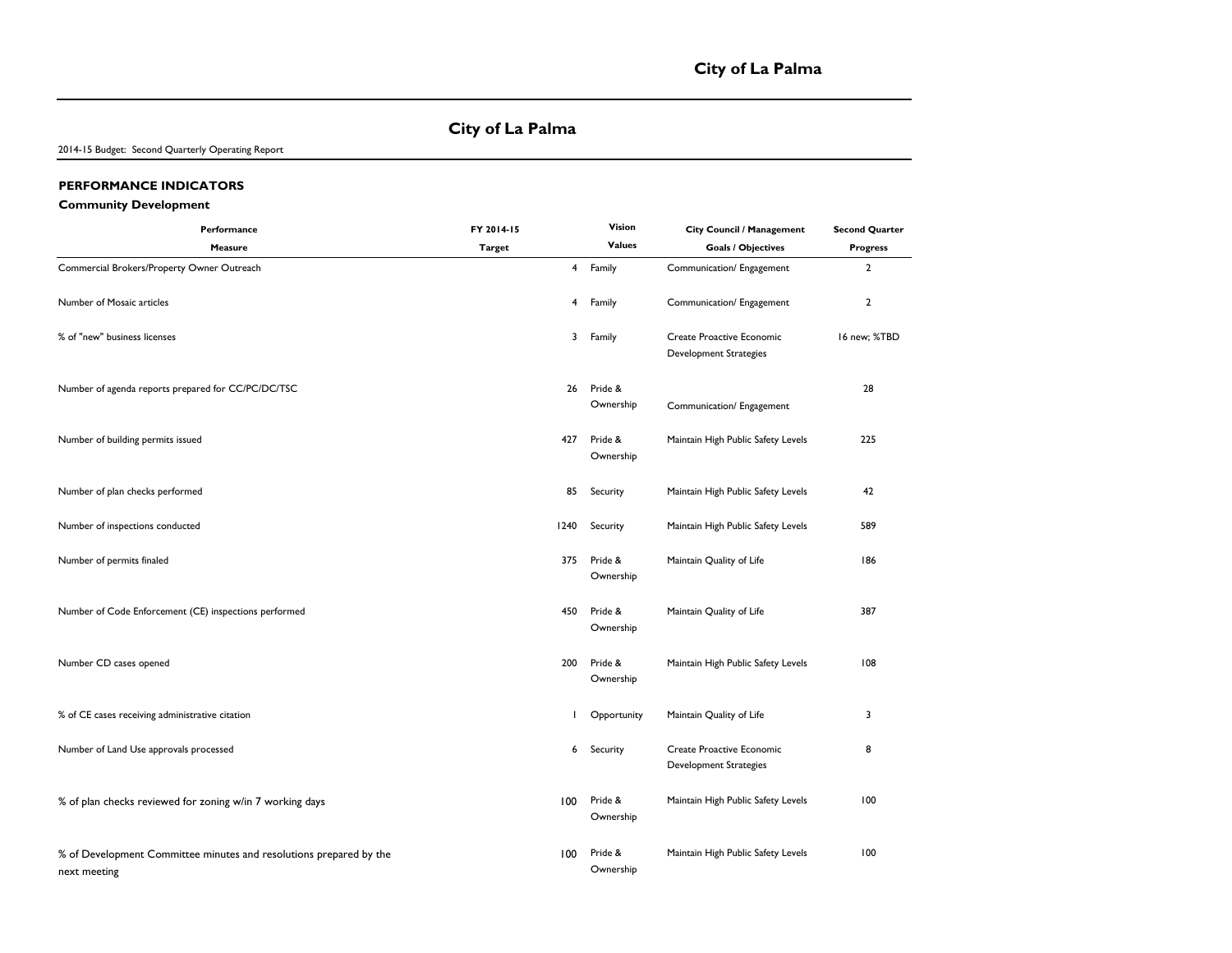#### 2014-15 Budget: Second Quarterly Operating Report

#### **PERFORMANCE INDICATORS**

#### **Police**

| Performance<br>Measure                                                                                                         | FY 2014-15<br><b>Target</b>                                                                    | Vision<br><b>Values</b> | City Council / Management<br><b>Goals / Objectives</b>                  | Second<br>Quarter<br><b>Progress</b>                                                                                                                         |  |
|--------------------------------------------------------------------------------------------------------------------------------|------------------------------------------------------------------------------------------------|-------------------------|-------------------------------------------------------------------------|--------------------------------------------------------------------------------------------------------------------------------------------------------------|--|
| Meet Federal and State training mandates by ensuring 100% of employees receive<br>mandated training within specified timelines | Develop training plan and matrix for all<br>departmental personnel, train 100% of<br>employees | Security                | Maintain High Public Safety Levels,<br>Balance Budget, reduce liability | Based on our<br>training matrix<br>we are 100% in<br>compliance.                                                                                             |  |
| Keep response times to critical incidents below 3 minute average                                                               | Average response time under 3<br>minutes                                                       | Security                | Maintain High Public Safety Levels                                      | Average<br>response time<br>was two<br>minutes and<br>eight seconds<br>(2:08) or 29%<br>better than our<br>goal                                              |  |
| Increase clearance rate for part one crimes                                                                                    | Greater than 23%                                                                               | Security                | Maintain High Public Safety Levels                                      | A combined<br>clearance rate<br>of 74%, much<br>better than<br>anticipated                                                                                   |  |
| Continue to be present in all schools within the community                                                                     | Programs in all schools                                                                        | Family/<br>Security     | Maintain High Public Safety Levels,<br>Maintain Quality of Life         | Police<br>Interaction<br>with Youth<br>(PIY) continues<br>and is currently<br>on track for all<br>participating<br>schools for the<br>current school<br>year |  |
| Reduce the number of injury traffic accidents                                                                                  | Under 58 injury traffic accidents                                                              | Security                | Maintain High Public Safety Levels                                      | 1st Quarter<br>reported 15<br>Injury Traffic<br>Collisions. 2nd<br>Quarter<br>reported 17<br>Injury Traffic<br>Collisions                                    |  |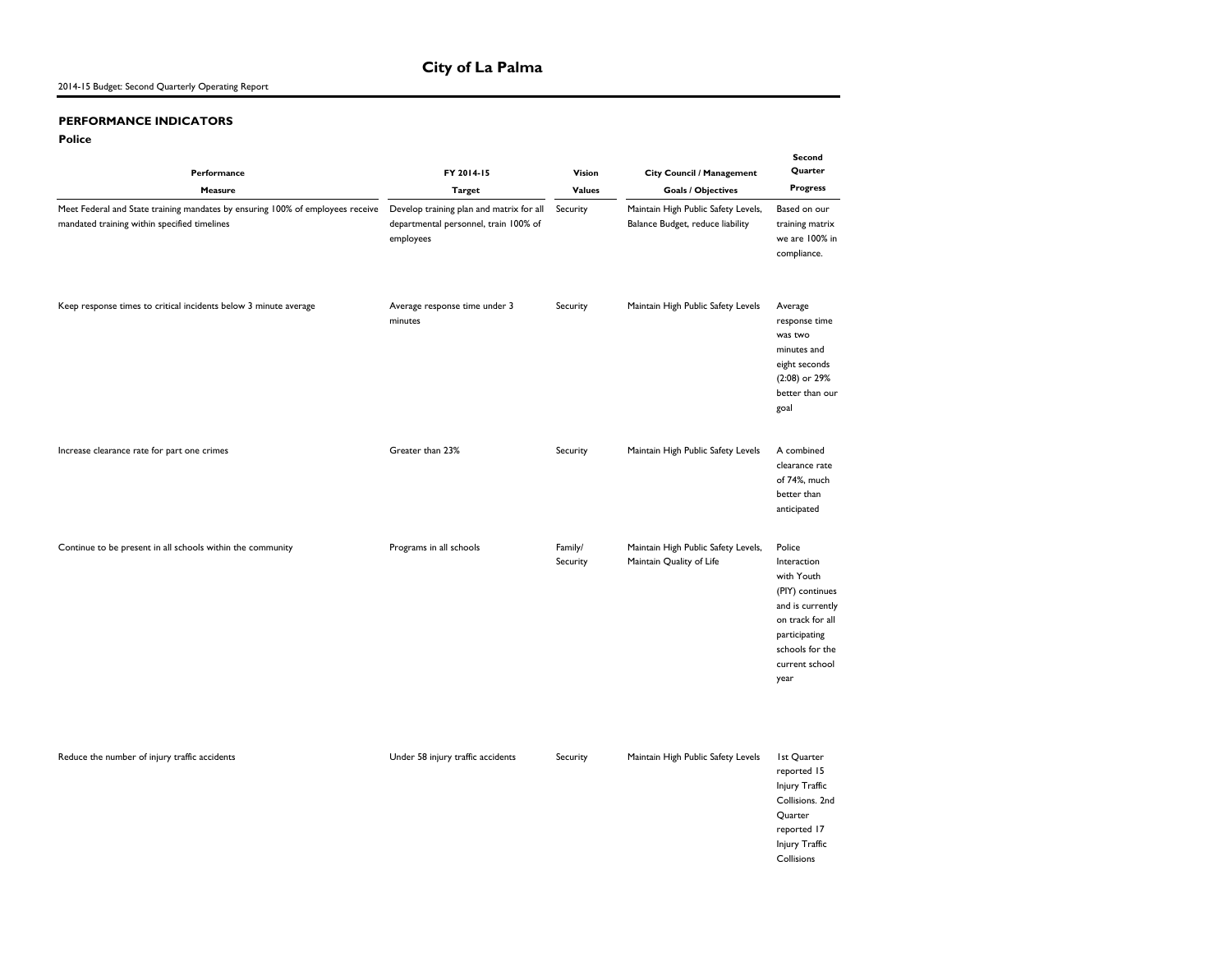## **City of La Palma**

#### **PERFORMANCE INDICATORS**

#### **Community Services**

| Performance                                                                                                                   | FY 2014-15<br>Vision       |                        | <b>City Council / Management</b>   | <b>Second Quarter</b>                                                          |  |
|-------------------------------------------------------------------------------------------------------------------------------|----------------------------|------------------------|------------------------------------|--------------------------------------------------------------------------------|--|
| <b>Measure</b>                                                                                                                | <b>Target</b>              | <b>Values</b>          | <b>Goals / Objectives</b>          | <b>Progress</b>                                                                |  |
| Respond to and eradicate 95% of graffiti complaints within 72 hours of receiving<br>notice                                    | Minimum 95%                | Pride &<br>Ownership   | Maintain Quality of Life           | 100% response<br>time                                                          |  |
| Identify and apply for at least one grant award funding source for a street repair<br>project by June 30, 2015                | Minimum I                  | Vision                 | <b>Balance Budget</b>              | Prepared CDBG<br>Grant for Jan.<br>2015 Submittal                              |  |
| Continuously improve the overall pavement condition Citywide and minimize<br>claims to the city due to damaged infrastructure | Minimum overall $PCI = 85$ | Pride &<br>Ownership   | Maintain High Public Safety Levels | Pavement for<br>Pavement Zone 7<br>delayed to 3rd<br>Quarter due to<br>weather |  |
| Respond to Water Quality Complaints within 24 hours of receiving notice                                                       | Response time < 24 hours   | <b>Public Safety</b>   | Public Safety and Security         | 5 complaints,<br>same day<br>response                                          |  |
| Increase Number of Volunteer Hours                                                                                            | Increase by 10%            | Pride &<br>Ownership   | Communication/Engagement           | 10.4% increase<br>from fall 2013                                               |  |
| Increase Number of Facility Rentals                                                                                           | Increase by 10%            | Family/<br>Opportunity | Maintain Quality of Life           | No increase                                                                    |  |
| Increase the number of participants for water safety and fitness classes                                                      | Increase by 5%             | <b>Public Safety</b>   | Security                           | 59% increase<br>from fall 2013                                                 |  |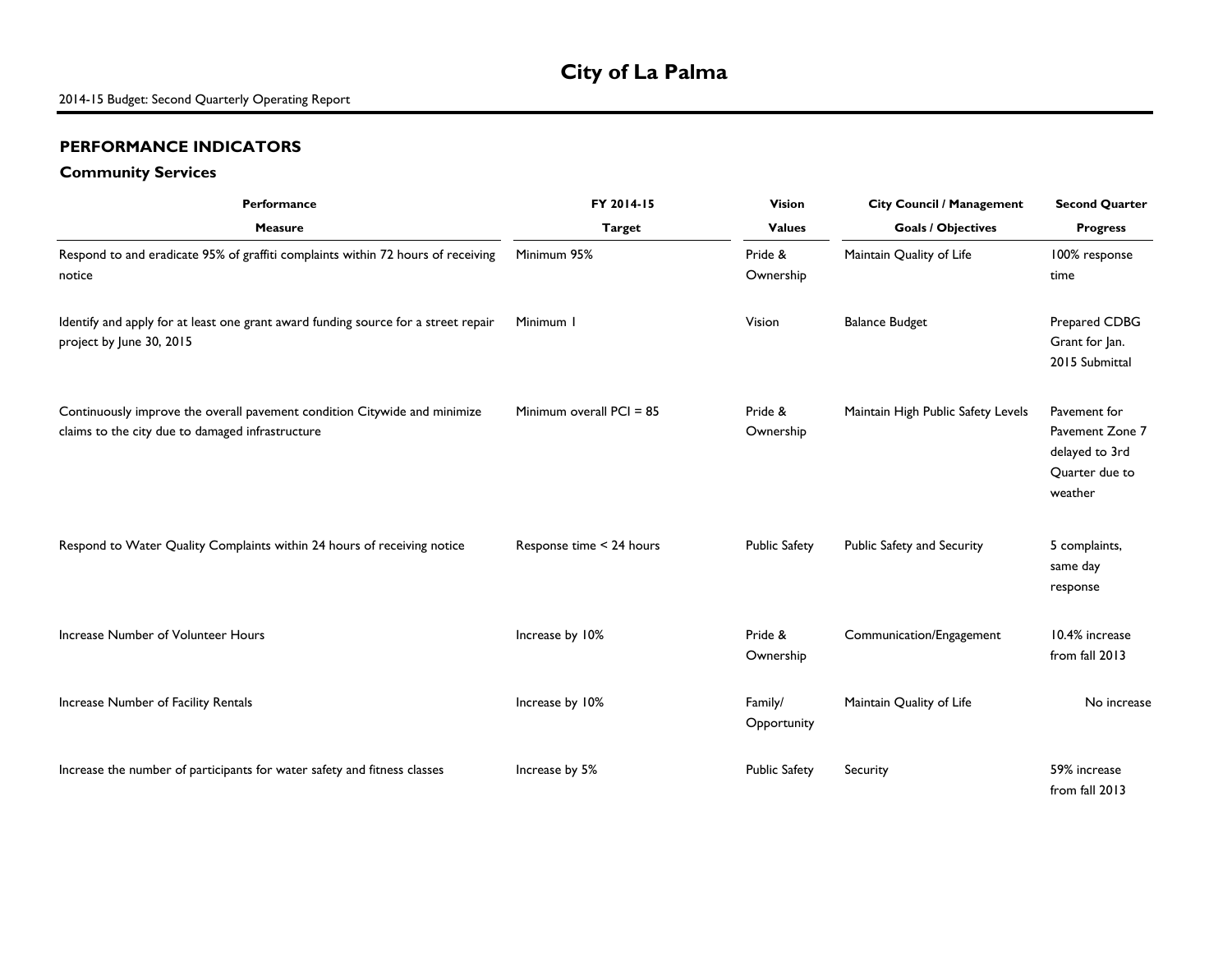



# **COMMUNITY SERVICES**

## **2 nd Quarter**

## **October – December, 2014**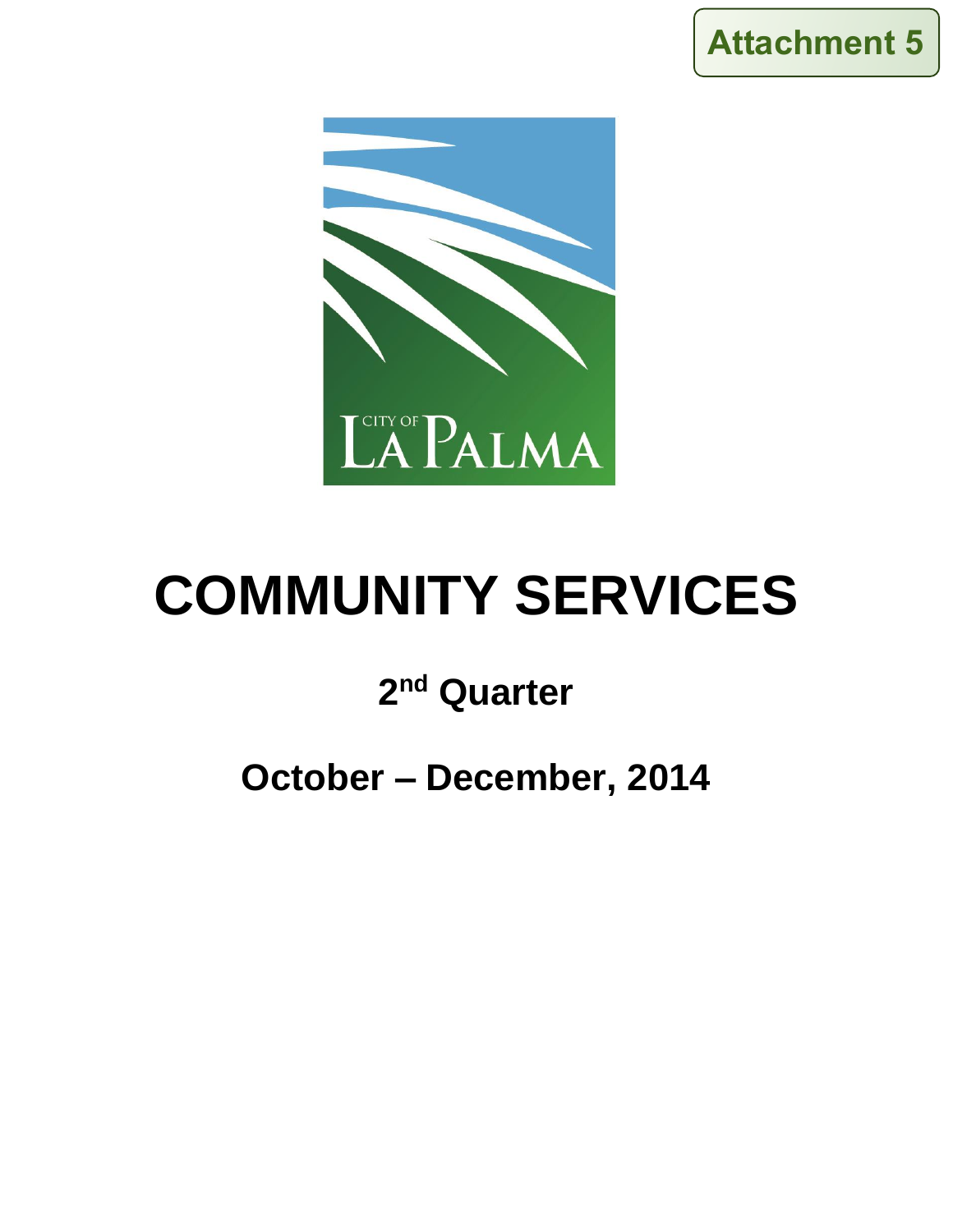The Community Services Departments quarterly report includes projects, meetings, training, goals, and objectives each of the divisions have been working on. Here's what we've done during the 2<sup>nd</sup> Quarter:

## **MAINTENANCE & ENGINEERING**

#### *Public & Internal Work Orders Completed*

| ~~~ | $\sim$ | ---<br>۱⊢<br>$\check{ }$ | <b>TAL</b> |
|-----|--------|--------------------------|------------|
|     |        | ◠<br>J                   | 24         |

#### *Orange County Waste and Recycling Meeting – October 2014*

A Bi-Monthly General Meeting was attended by Maintenance Division staff.

#### *Meeting with Adjarian Consulting – October 2014*

Supervisor Tsumura and Nafarrete met with Adjarian Consulting to discuss potential project management, succession planning, and administrative consulting services for the Community Services Department.

#### *Public Agency Landscape Program Meeting – October 2014*

Supervisor Nafarrete met with Rainbird Corporation representatives to discuss tailoring a water conserving irrigation controller package for landscaped City medians that would qualify for Public Agency Landscape Program funding. A subsequent City median survey followed in November.

#### *Landscape Maintenance Training – October 2014*

Maintenance Division staff attended the Landscape Expo, providing training and orientation with new landscaping methods and materials.

#### *Turf Maintenance Workshop – October 2014*

Maintenance staff attended turf maintenance methods training.

#### *Meadow Grasses and Hot Climate Gardening Workshop – October 2014*

Supervisor Nafarrete attended a workshop featuring potential uses for water saving plant alternatives.

#### *California Commercial Driver Training – October 2014*

Maintenance and Water Division staff attended DOT Class B commercial driver training.

#### *La Palma Days Parade – November 2014*

Maintenance Division staff, with the assistance of the Water Division, setup and took down event traffic control cones, barricades, and pre-warning signs. Staff also provided miscellaneous support for the event as needed.

#### *Tree Maintenance – November 2014*

1 fallen and two poorly structured Evergreen Pear trees were removed from Central Park. 1 declining Camphor tree was also removed.

#### *Concrete Grinding – November 2014*

50 lineal feet of sidewalk was ground down within Central Park to prevent trip and fall hazards.

#### *Product Demonstration by U.S. Saws – December 2014*

Maintenance Division staff attended a product demonstration hosted by U.S. Saws which included a manhole cover lifter and magnetic valve can lifter which was demonstrated in the field by staff and the sales representative.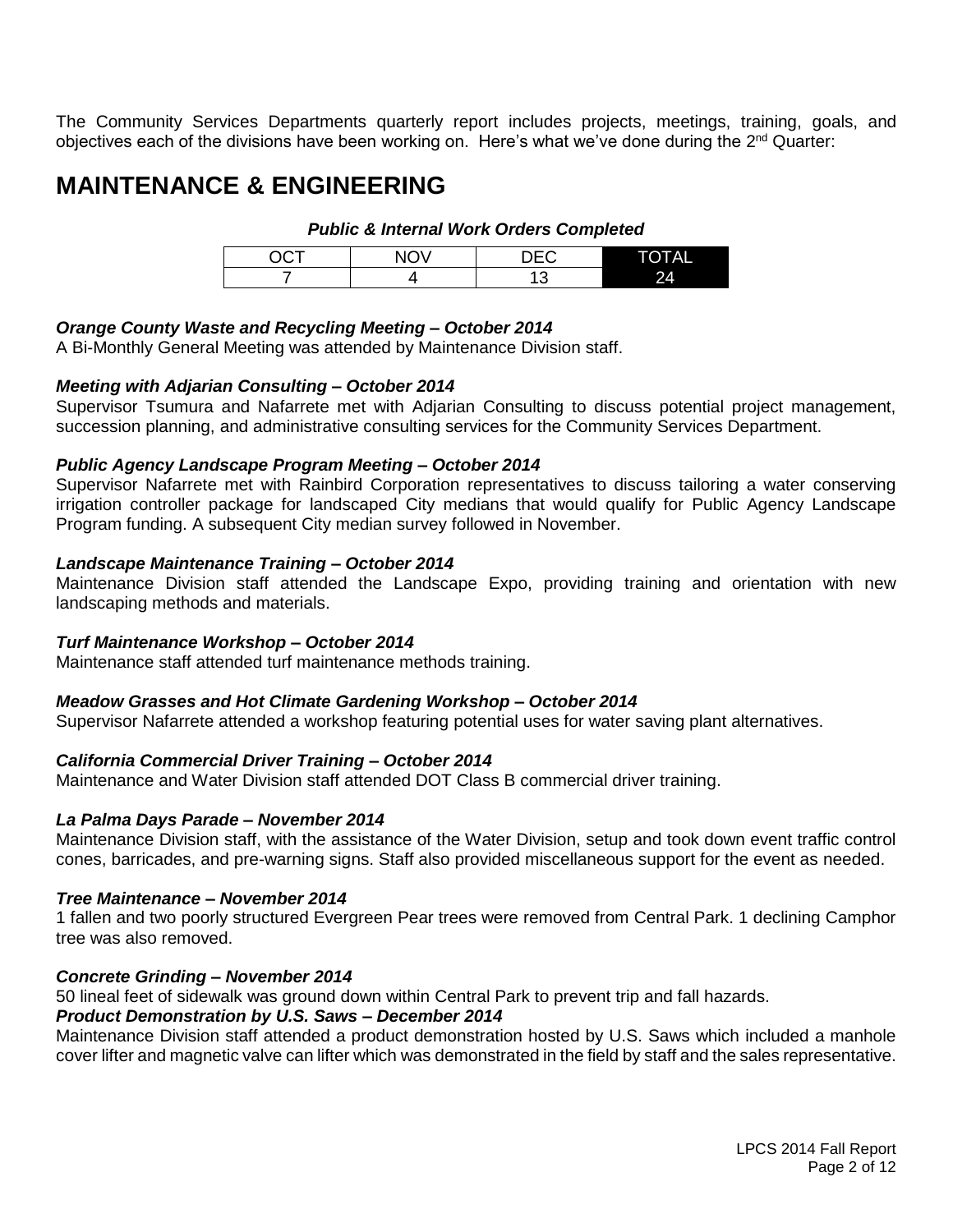#### *All Hands Staff Meeting – December 2014*

Maintenance Division staff attended the Quarterly All Hand Staff Meeting hosted by the City Manager at City Hall Council Chambers.

#### *Community Services Quarterly Staff Meeting – December 2014*

Maintenance Division staff attended the Community Services Quarterly Staff Meeting.

#### *Red Curb Painting – December 2014*

30 lineal feet of red curb painting was performed on Seville Circle and Furman Road.

#### *Storm Drain Maintenance – December 2014*

Pre-winter inspections and maintenance of citywide storm drain catch basins were performed by Maintenance Division staff.

#### *Operations Employee of the Year*

#### *December 10, 2014*

Maintenance Worker David Fleming was announced as Operations Employee of the Year. "David is always the first one to take on work orders. He takes the initiatve to stock all off the trucks with parts, and he helps clean other worker's trucks as well. David is a team player!"

#### *Traffic Signal, Street Light, and Irrigation System Survey*

3 monthly citywide traffic signal, street light and irrigation system surveys were performed by Maintenance Division staff. (Oct to Dec)

#### *Graffiti Removal*

103 square feet of graffiti was removed by Maintenance Division staff. (Oct to Dec)

## **WATER**

#### *October*

#### *Interview Panel for Westminster – October 1, 2014*

Supervisor Tsumura served on an interview panel for the City of Westminster Public Works Department for the recruitment of a Water Lead Worker.

#### *Installation of Rebuilt Motor at Walker Street Booster Station – October 8, 2014*

Delta Motor Company installed and realigned a refurbished motor on Booster Pump No. 2 at the Walker Street Booster Station. This motor had become misaligned due to a faulty bearing and caused the pump coupling to fail.

#### *Fire Service Water Main Failure at 6300 Valley View – October 11, 2014*

Water Service Worker Mark Diaz was called out to broken fire service water main. Upon response it was determined that the water service belonged to Buena Park.

#### *Water Service Leak Repaired on Dallas Circle – October 14, 2014*

Water service line replaced at 7381 Dallas Circle

#### *Bearcomm Installed New Antennae for WEROC Radio System – October 14, 2014*

WEROC radio antenna at City Yard replaced with a larger, higher gain antenna to improve communications capability.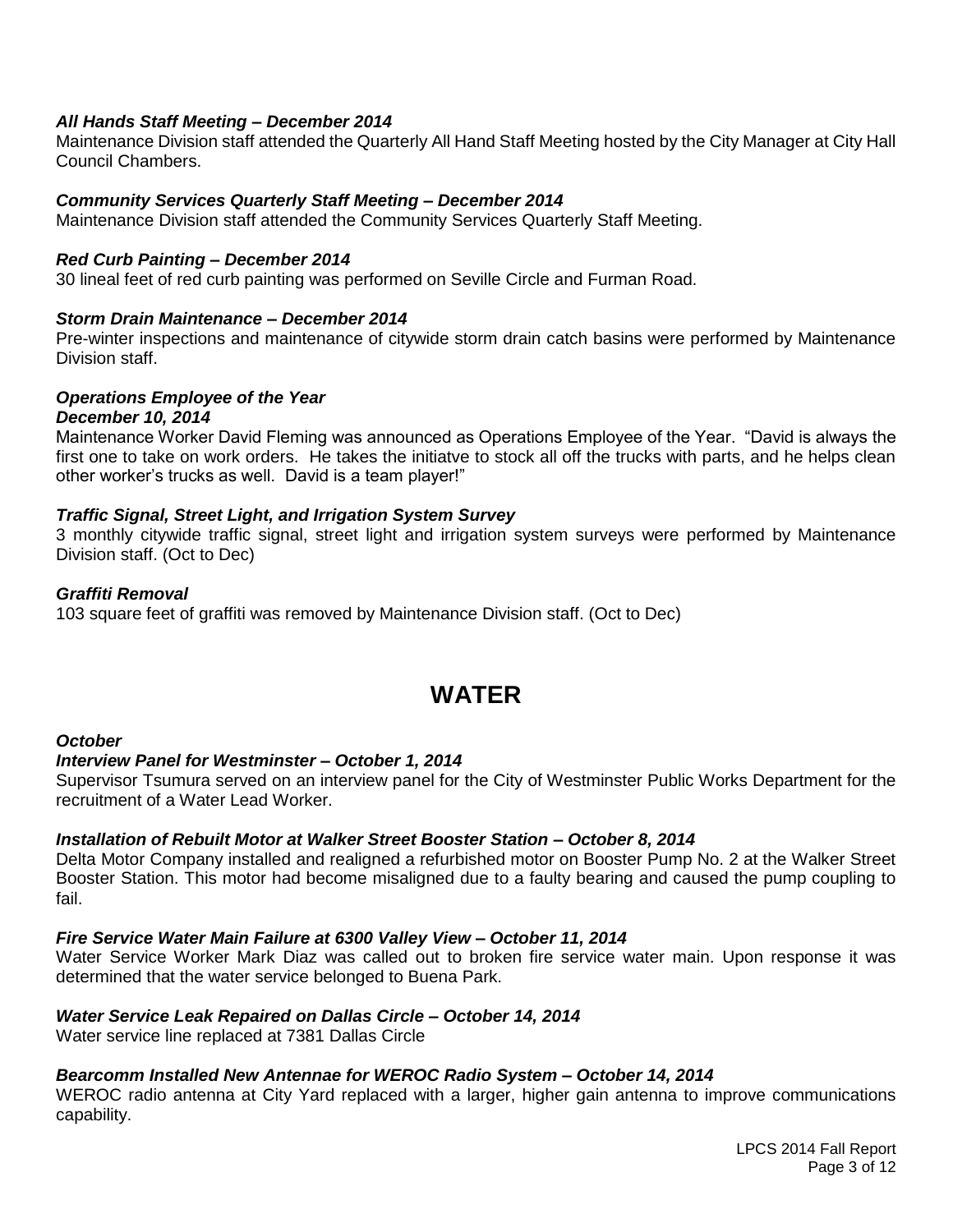#### *Water Division Staff Participated in Great Shakeout Drill – October 16, 2014*

Water Division staff participated in a two hour earthquake response drill including a windshield survey and tabletop exercise and debriefing.

#### *Water Service Leak Repaired on Tiara Lane – October 23, 2014*

Water service line replaced at 7112 Tiara Lane.

#### *Groundwater Adventure Tour – October 23, 2014*

Director Belknap and Supervisor Tsumura attended the Groundwater Adventure Tour which included a tour of the Orange County Water District Water Quality Laboratory, Groundwater Replenishment System, Anaheim Lakes Groundwater Recharge Basins, and the Prado Dam Wetlands Restoration Project.

#### *Turf Removal Rebate Program Inspections – October, 2014*

Water Division staff performed seven Turf Removal Rebate Inspections and Post-Inspections over the month of October.

#### *Miscellaneous – October, 2014*

Water Division staff completed 33 miscellaneous maintenance tasks assigned on work orders through Facility Dude.

Water Division (October)

| <b>Water Quality Calls</b> |    |
|----------------------------|----|
| Leak Investigations        | 6  |
| Loss of Water / Pressure   |    |
| Shut Off / Restore Service |    |
| Broken Box / Sidewalk      | 2  |
| Replace Meter / Register   |    |
| <b>Digalert Response</b>   | 65 |
| <b>Hydrants Flushed</b>    | 3  |
| <b>Valves Exercised</b>    | 5  |
| <b>Service Line Leaks</b>  | 2  |

#### **November**

#### *WEROC Radio Test – November 5, 2014*

Water Division staff participated in the WEROC bi-monthly radio test.

#### *La Palma Days Parade – November 8, 2014*

Supervisor Tsumura and three Water Division staff assisted Maintenance Division to setup and take down traffic control cones, barricades, and pre-warning for the event.

#### *Late Notice Delivery – November 13, 2014*

Water Division and Maintenance Division staff delivered approximately 320 late notices.

#### *Shut Offs – November 18, 2014*

Water Division staff performed 30 shut offs and restorations.

#### *12 Centerpointe Fire Flow Test – November 19, 2014*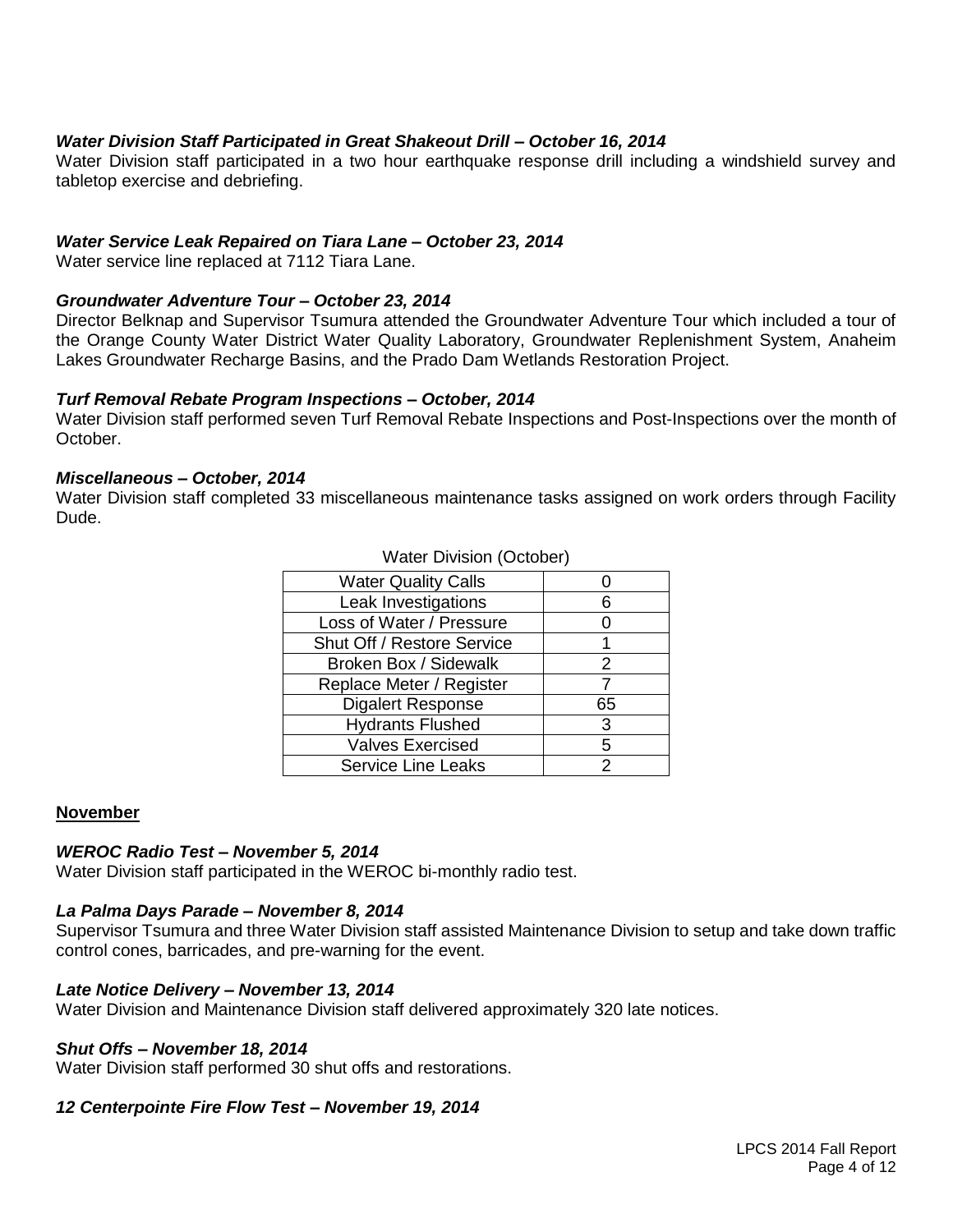Water Division staff observed and witnessed a fire flow test performed on Valley View and Centerpointe Drive for the new development to be constructed at 12 Centerpointe.

#### *Fire Service Water Main Failure at Unisource – November 24, 2014*

Water Service Worker Mark Diaz was called out to broken fire service water main that was losing approximately 2800 gpm. Fire service was isolated and turned off and commercial property owners were notified.

#### *Water Service Leak Repaired on Rampart Lane – November 24, 2014*

Water service line replaced at 7215 Rampart Lane.

#### *Miscellaneous – November, 2014*

Water Division staff completed 12 miscellaneous maintenance tasks assigned on work orders through Facility Dude.

| <b>Water Quality Calls</b> | 2  |
|----------------------------|----|
| Leak Investigations        | З  |
| Loss of Water / Pressure   |    |
| Shut Off / Restore Service | 2  |
| Broken Box / Sidewalk      |    |
| Replace Meter / Register   | 3  |
| <b>Digalert Response</b>   | 32 |
| <b>Hydrants Flushed</b>    | 2  |
| <b>Valves Exercised</b>    | 2  |
| <b>Service Line Leaks</b>  |    |

#### Water Division (November)

#### **December**

#### *Meeting to Coordinate Sedaru and Neptune Software – December 1, 2014*

Supervisor Tsumura participated in a conference call with representatives from ID Modeling and Scott Lai from Brea IT and Mike Belknap, Laurie Murray, and Chet Corbin to coordinate software connection between Neptune meter reading software and Sedaru asset management software.

#### *Employee of the Year Committee Meeting – December 2, 2014*

Supervisor Tsumura attended the Employee of the Year Committee Meeting to select the 2014 Employees and Professional Employee of the Year.

#### *OC-54 Meter Testing – December 10, 2014*

Water Division staff observed and participated in the annual testing of the Metropolitan Water District meter testing performed at the imported water connection (OC-54) for the City of La Palma. Routine maintenance and inspections were also performed.

#### *Product Demonstration by U.S. Saws – December 10, 2014*

Water Division staff attended a product demonstration hosted by U.S. Saws which included a manhole cover lifter, magnetic valve can lifter, and portable valve exercise machine which was demonstrated in the field by staff and the sales representative.

#### *All Hands Staff Meeting – December 15, 2014*

Water Division staff attended the Quarterly All Hand Staff Meeting hosted by the City Manager at City Hall Council Chambers.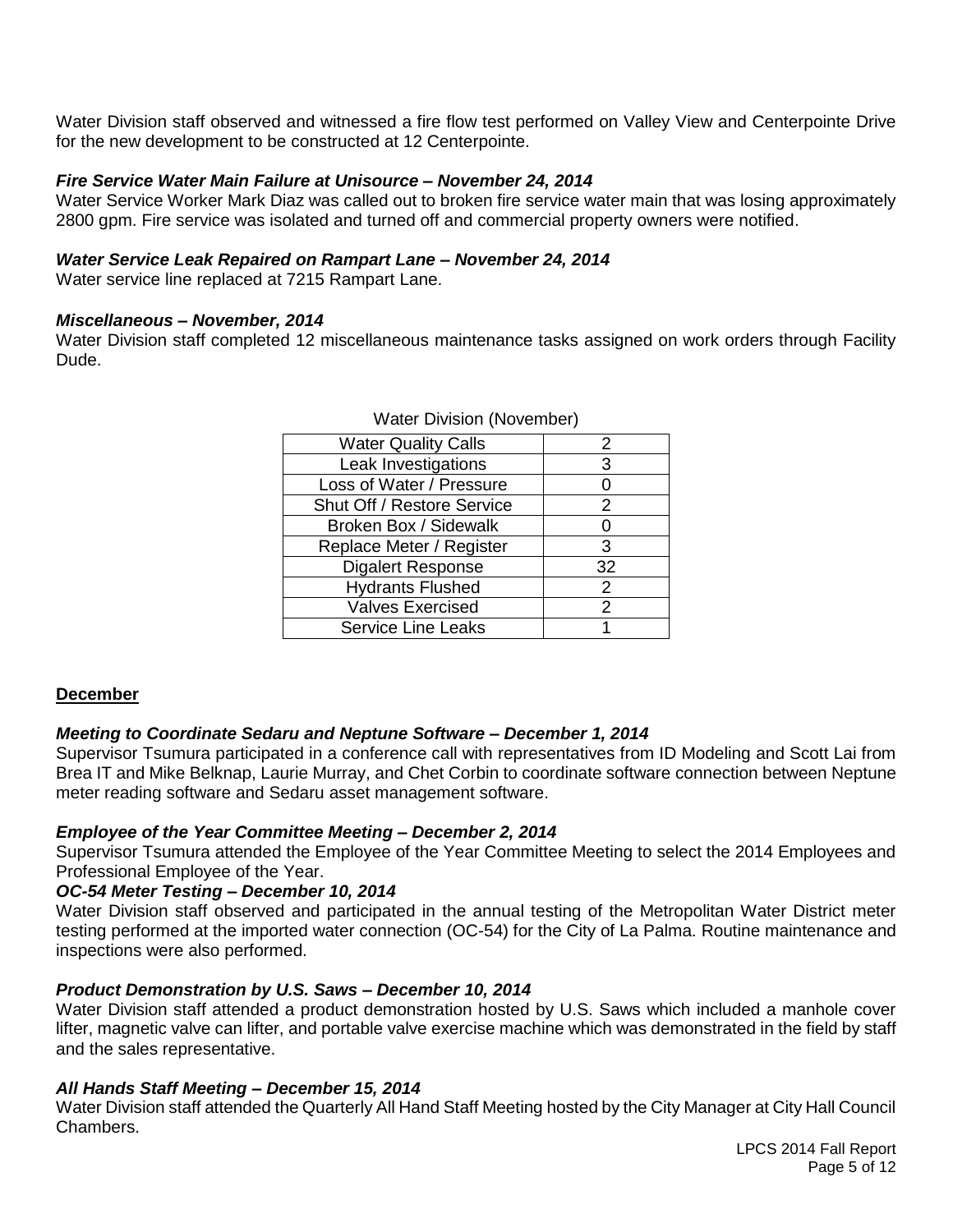#### *Community Services Quarterly Staff Meeting – December 16, 2014*

Water Division staff attended the Community Services Quarterly Staff Meeting.

#### *Global Water Services Meeting – December 16, 2014*

Supervisor Tsumura met with a representative of Global Water Services to discuss possible consulting and water billing services.

#### *Unisource Fireflow Test – December 17, 2014*

Water Division staff observed the annual fire flow test performed at Unisource.

#### *Classification Study Interviews – December 17, 2014*

Supervisor Tsumura participated in the Classification Study Interviews at City Hall.

#### *Miscellaneous – December, 2014*

Water Division staff completed 11 miscellaneous maintenance tasks assigned on work orders through Facility Dude.

| <b>Water Quality Calls</b>      | 3  |
|---------------------------------|----|
| Leak Investigations             | 3  |
| Loss of Water / Pressure        |    |
| Shut Off / Restore Service      |    |
| Broken Box / Sidewalk           |    |
| Replace Meter / Register        | 3  |
| Digalert Response               | 24 |
| <b>Hydrants Flushed</b>         | 2  |
| <b>Valves Exercised</b>         | 2  |
| <b>Service Line Leaks</b>       | 0  |
| <b>Water Main Breaks</b>        | 0  |
| <b>Turf Removal Inspections</b> | 2  |

#### Water Division (December)

## **RECREATION**

La Palma Recreation Division's many services, programs, and facilities are the tools we use to produce longlasting and positive change within our community for our residents. We use these tools to accomplish these objectives:

- *Strengthen a sense of community*
- *Create and enhance places for people to gather Improve health and well-being*
- *Foster youth development*
- *Promote cultural harmony*
- *Encourages citizen involvement*



## **Strengthening a Sense of Community**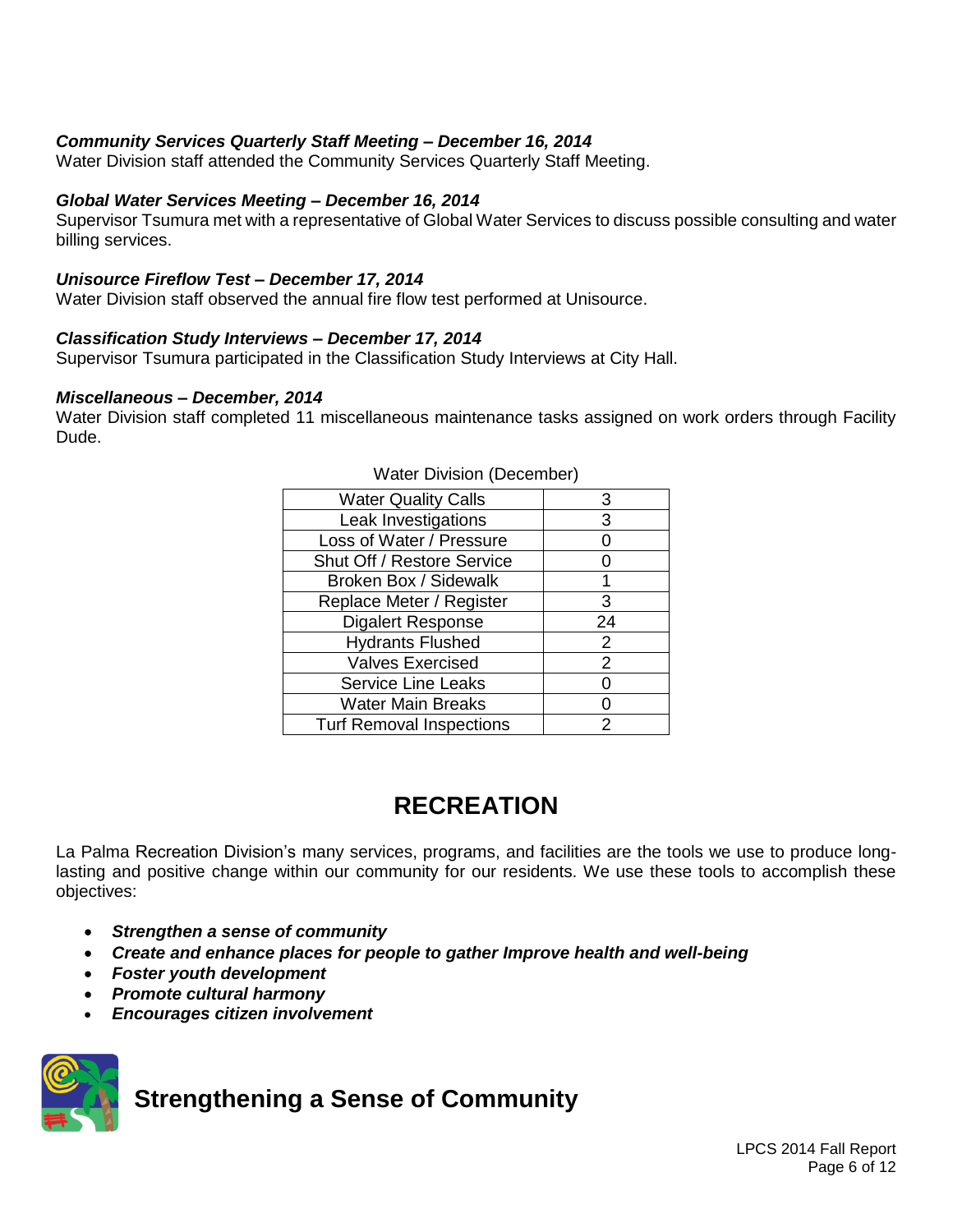#### *Fall Home Spotlight Award*

In an effort to strengthen community pride and sense of community, CAB's ongoing Home Spotlight Award recognizes a homeowner each quarter that has improved or maintained their home in an effort to keep La Palma beautiful. The Fall Home Spotlight was awarded to Janelle Frese of 5438 Andrew Drive. Ms. Frese was pleased to find out she was selected to receive the Fall Home Spotlight award!



## **Creating and Enhancing Places for People to Gather**

#### **Facility Permits**

This fall we issued numerous permits for our indoor and outdoor facilities:

| Facility                | <b>Number of Uses</b> | Number of<br>People | Number of<br><b>Hours Rented</b> |
|-------------------------|-----------------------|---------------------|----------------------------------|
| <b>Community Center</b> | 19                    | 1,655               | 108                              |
| Pavilion                | 15                    | 1,219               | 65                               |
| Gazebo                  | 10                    | 580                 | 46                               |
| Softball/Soccer Field   | 102                   | 1,666               | 182                              |
| <b>Total</b>            | 146                   | 5,120               | 401                              |

#### **Teen Events**

#### *Teen Dances*

These special events are a great way to bring  $7<sup>th</sup>$  and  $8<sup>th</sup>$  graders together into a safe environment while promoting physical fitness. Staff from both La Palma and Cypress had the support from the La Palma/Cypress Youth Action Committee members to promote and maintain a safe environment during these events. On September 20, we held the Glow in the Dark Dance with 203 teens, in attendance. On October 18, we held the "Something Wicked This Way Comes" Dance with 145 teens, in attendance.

#### *Teen Scary Movie Night & Chick Flick Night!*

#### *October 24, 2014*

This event provided teens with a safe atmosphere in the evening to hang out with their friends and get into the Halloween spirit. This year we added a second movie and served pizza to attract more teens. Even though the attendance was 20 teens, those who attended enjoyed the event. Next year we will look into ways of promoting the event sooner, in order to increase the attendance.

#### *Dodgeball Night*

#### *November 14, 2014*

This was the second time we have offered a Fall Dodgeball Night and it was well attended, with 11 teams. All team members received a La Palma Run for Fun shirt. We had special prizes for 1<sup>st</sup> place, 2<sup>nd</sup> place, "Best Hustling team", "Best Name", and "Best Team Outfit".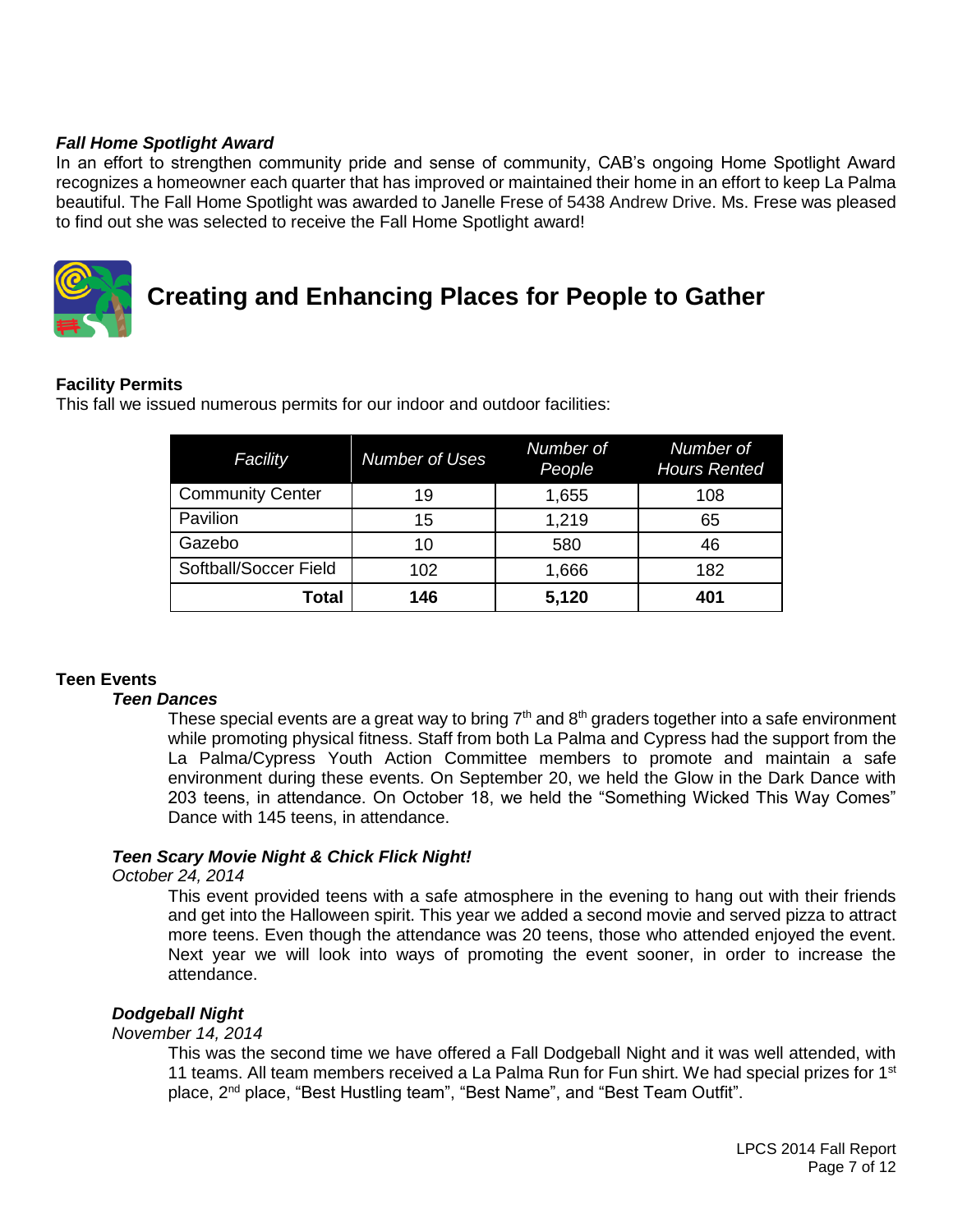#### *Halloween Carnival*

#### *October 31, 2014*

The 44th Annual Halloween Carnival was held from 6:00 p.m. to 8:30 p.m. at Central Park with help from various volunteer groups such as, high school groups from John F. Kennedy High School and the Youth Action Committee. With Halloween on a Friday night, the attendance was higher than in previous years with over 1,200 participants enjoying activities including the costume contest, which again was judged by the 2014 La Palma Pageant Contestants, over 25 carnival games, and the Goblin Gulch area for kids under 5. This year, for the first time the Carnival featured the ever popular Minute It to Win It games and a scavenger hunt. The frightening Maze of Doom was a success with lines to enter, throughout the night and of course, once again the La Palma Kiwanis Club sold food and drinks throughout the night.

#### *Fall 2014 Contract Classes*

152 various classes (not including Aquatics) were offered, targeting areas such as fitness, skill enhancement, art and dance. This fall we added an academic enrichment class, which has been proven popular. Total enrollment for fall 2014 was 693.

#### *La Palma Days* **November 2-8, 2014**

La Palma Days celebrated 30 years – "Cheers to 30 Years!" As this is La Palma's biggest event and volunteers and staff began meeting and planning in August.

As is tradition, the festivities kicked off with the La Palma Pageant on Sunday, November  $2^{nd}$  at the Walter D. Ehlers Community Recreation Center-Heritage Hall. Four contestants competed for the title of Miss La Palma, who is expected to serve as the City's Ambassador. The competition segments included interviews, speeches, evening wear, talents and short



answers. Approximately 200 people attended the event consisting of local courts, dignitaries and families. Maddi Thompson, Kennedy High School Senior, was crowned as La Palma's 2014-2015 Ambassador. As Ambassador, Maddi will attend Business Grand Openings, City functions and Community Events. Maddi Thompson and her court La Palma Princesses Michelle Glasell, Kari Kessinger and Shelby

On Saturday, November 8<sup>th</sup> the Parade and Band Review kicked off the day marching down Walker Street featuring 30 bands, community groups and local dignitaries. At the awards presentation later in the day, Stauffer Middle School was awarded the Jr. High School Music and Band Sweepstakes Award, Chino High School took home the Band and Music Sweepstakes Award, XXX High School Air Force JROTC was awarded the JROTC Sweepstakes, and Los Coyotes Elementary School received the Chris O'Neal Spirit Award. The festival in Central Park featured culturally diverse entertainment and food booths, interactive activities, and a historical and cultural area which highlighted the history of La Palma. Estimated attendance for the day is 9,000. The Financial Report is included as Attachment A.



## **Improving Health & Wellness**

#### *Fit N Fun*

Fit N Fun is an after-school drop-in program for children in grades 1st – 6th at George B. Miller Elementary School, Los Coyotes Elementary School and Luther Elementary School. Recreation staff continues to go to each school site three times per week. Fit N Fun focuses on youth development, which results in safe and resilient youth, an increase in health and wellness, and a connection to the community.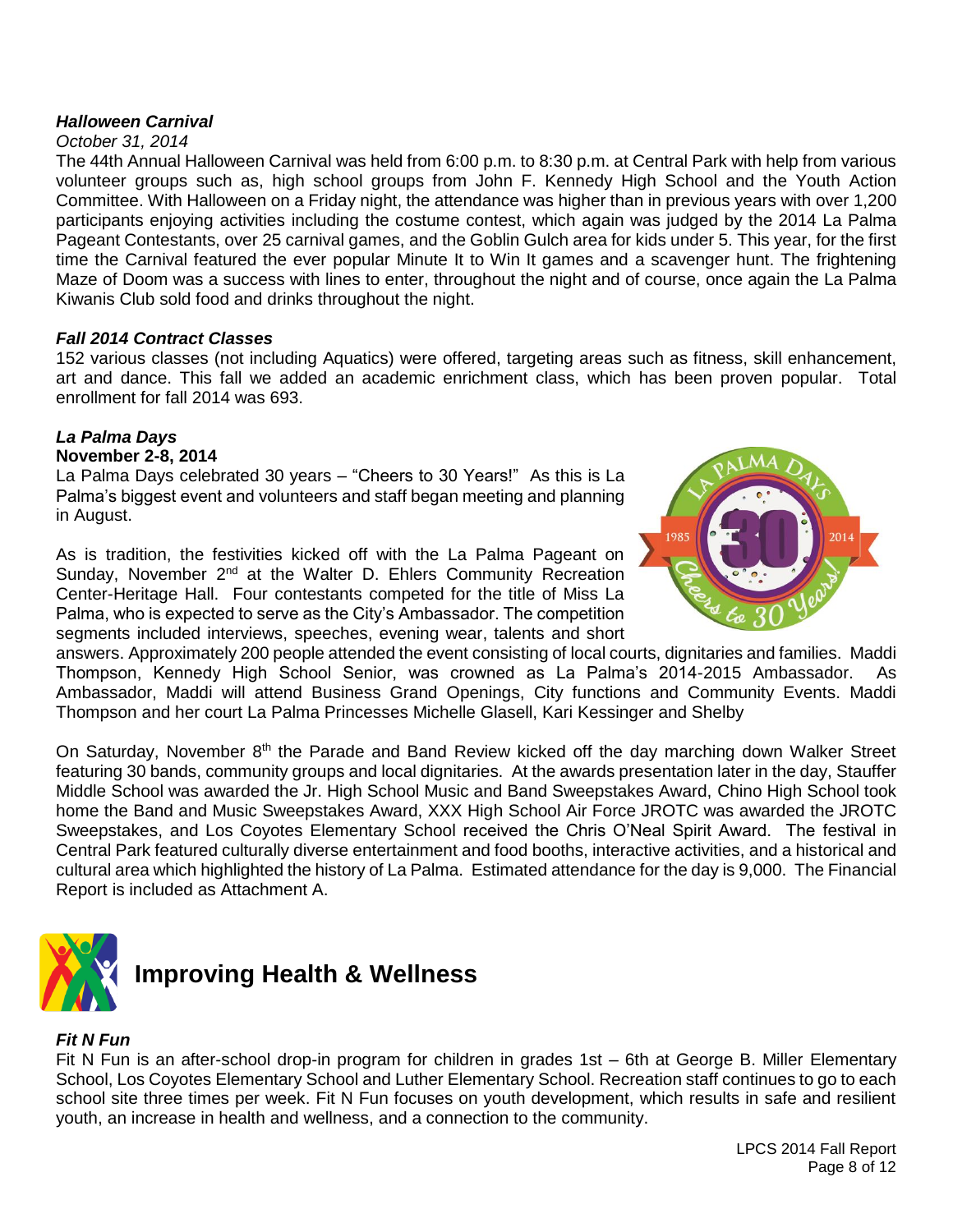To encourage a healthy lifestyle, we provide snacks purchased through our local school districts for the children two days per week. Specialist York has been working with the districts to provide at least one day per week of fresh fruit. Fit N Fun staff process the importance of the nutritional content in the snacks through games and other activities.

|          | George B. Miller | Steven Luther | Los Coyotes |
|----------|------------------|---------------|-------------|
| October  | 60               | 5.            | 50          |
| November |                  | 63            |             |
| December | 60               | 55            | 58          |

#### *Aquatics Program at the La Palma Intercommunity Hospital Indoor Pool*

In collaboration with the Anaheim Family YMCA, La Palma Recreation offered aquatic classes at the La Palma Intercommunity Hospital (LPIH) indoor therapeutic pool. In addition to water safety classes, this facility allows us to offer a unique, shallow-water workout for older adults, which includes aerobic training; muscle conditioning; and stretching to promote flexibility and reduce stress and tension. Our water safety/beginning swim class for children ages six months to eight years had 119 registrants, a 10% increase over fall 2013. Due to increased popularity of our Water Fitness class for older adults, we offered additional classes per month for a total enrollment of 146, a 66% increase in enrollment over fall 2013.

#### *USDA Commodities Distribution*

This monthly food distribution program allows low income La Palma residents to supplements their food pantries with items from the Second Harvest Food Bank of Orange County. USDA commodity distribution is scheduled for the third Tuesday of every month at 3:00 p.m. The following is the monthly breakdown for the quarter.

| <b>Month</b> | Number of Households | Number of Individuals |
|--------------|----------------------|-----------------------|
| l October    |                      | າາ<br>۷Ć              |
| November     |                      | 25                    |
| December     |                      |                       |

#### *Meals on Wheels*

In conjunction with La Palma Intercommunity Hospital, this program provides lunch and dinner to La Palma residents who are unable to prepare meals for themselves. Community volunteers deliver the meals Monday through Friday and offer a much needed social connection for the clients. This fall we provided this service to up to 10 clients with an average of 235 meals served per month. As this is a need based program, the number of participants fluctuates with that need.



#### *Tiny Tots*

This fall, Tiny Tots got a lot accomplished. The students practiced writing and learned the sounds of letters A-M. They also learned about their new friends in class. In October Specialist Terry took the participants to visit the Pumpkin Patch at Irvine Railroad Park, where the class was able to enjoy a hay ride around the park where they saw peacocks! They were also able to choose a pumpkin of their own.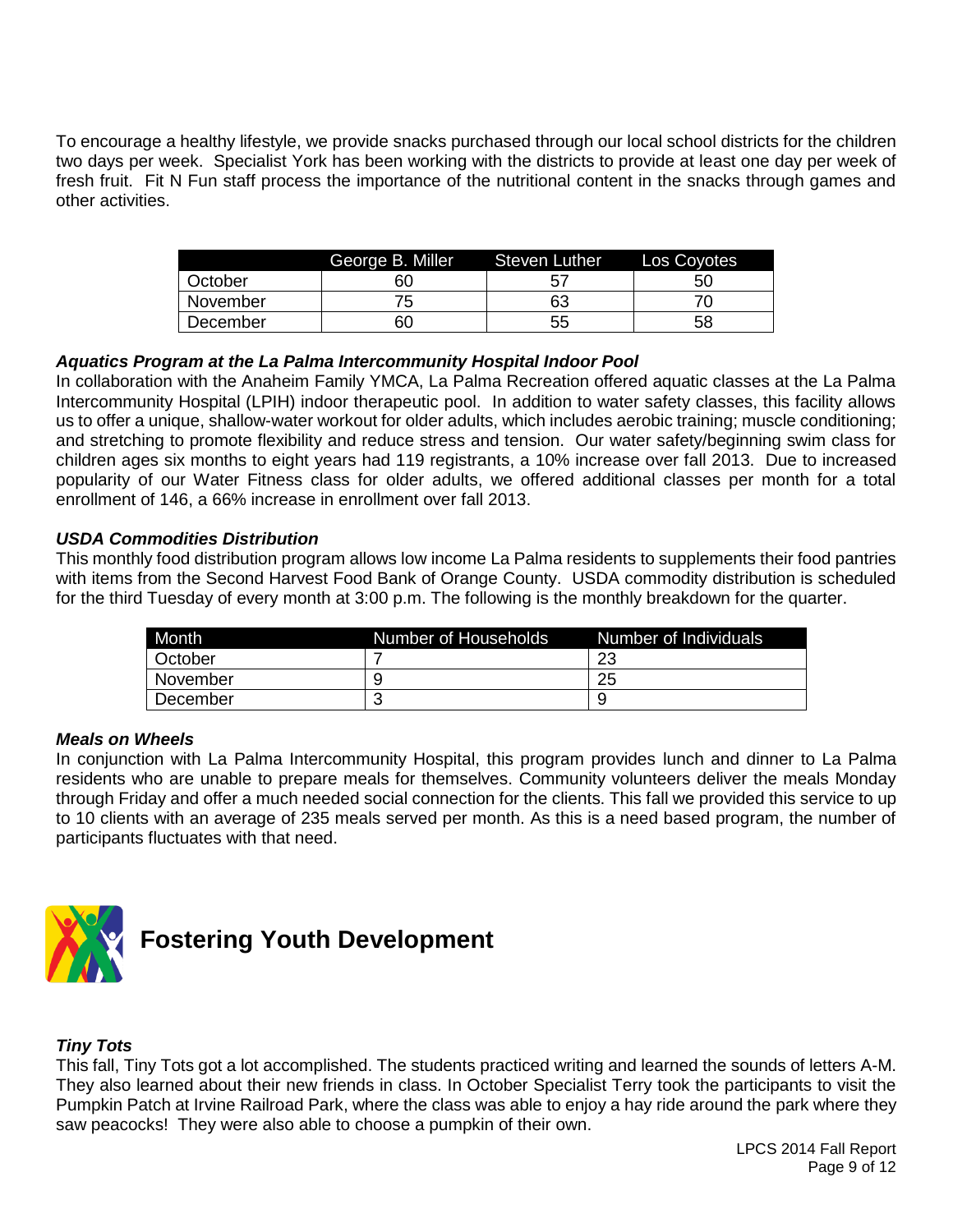The month of October continued with pumpkin exploration, learning about sizes, weight, colors and making predictions. On November 8<sup>th</sup> the classes participated in the 30<sup>th</sup> Annual La Palma Days Parade, where current Tiny Tots, alumni and their families marched down Walker Street and decorated wagons and scooters. We ended our second fall session with Tiny Tots performing holiday songs at the annual Tiny Tot holiday party. All participants' family members joined the celebration and enjoyed a special visit with Santa.

#### **Fall 1st Session (9/15-10/31)**

M/W/F 22 students T/TH 21 students

#### **Fall 2nd Session (11/3-12/19)** M/W/F 24 students

T/TH 18 students



## **Promoting Cultural Harmony**

## *Tree Lighting Ceremony –Songs of the Season*

*December 3, 2014*

The Community Activities and Beautification Committee hosted the 28<sup>th</sup> Annual Holiday Tree Lighting Ceremony. Due to rain, the event was modified and moved to the Royal Palm room and was held from 4:30pm- 6pm. Approximately 100 people attend the event. Participants visited with Santa; wrote a letter to Santa and soldiers, made holiday crafts, and donations for Toy for Tots were collected. The Public Works Division supported the event by putting decorating the 13' tree. The department appreciates their continued support with this event.



## **Encouraging Citizen Involvement**

#### *Volunteer Opportunities*

This fall we provided a number of opportunities for citizens to become involved in their community by volunteering for these events and programs:

|                              | Number of         | Number of           |  |  |  |
|------------------------------|-------------------|---------------------|--|--|--|
| Program/Event                | <b>Volunteers</b> | <b>Hours Served</b> |  |  |  |
| Meals on Wheels              | 56                | 64                  |  |  |  |
| <b>Halloween Carnival</b>    | 100               | 350                 |  |  |  |
| La Palma Days                | 85                | 875                 |  |  |  |
| <b>Holiday Tree Lighting</b> | ิธ                | 12                  |  |  |  |
| CAB                          | հ                 | 24                  |  |  |  |
| <b>Teen Events</b>           | 28                | 116                 |  |  |  |
| <b>Total</b>                 | 281               | 1,441               |  |  |  |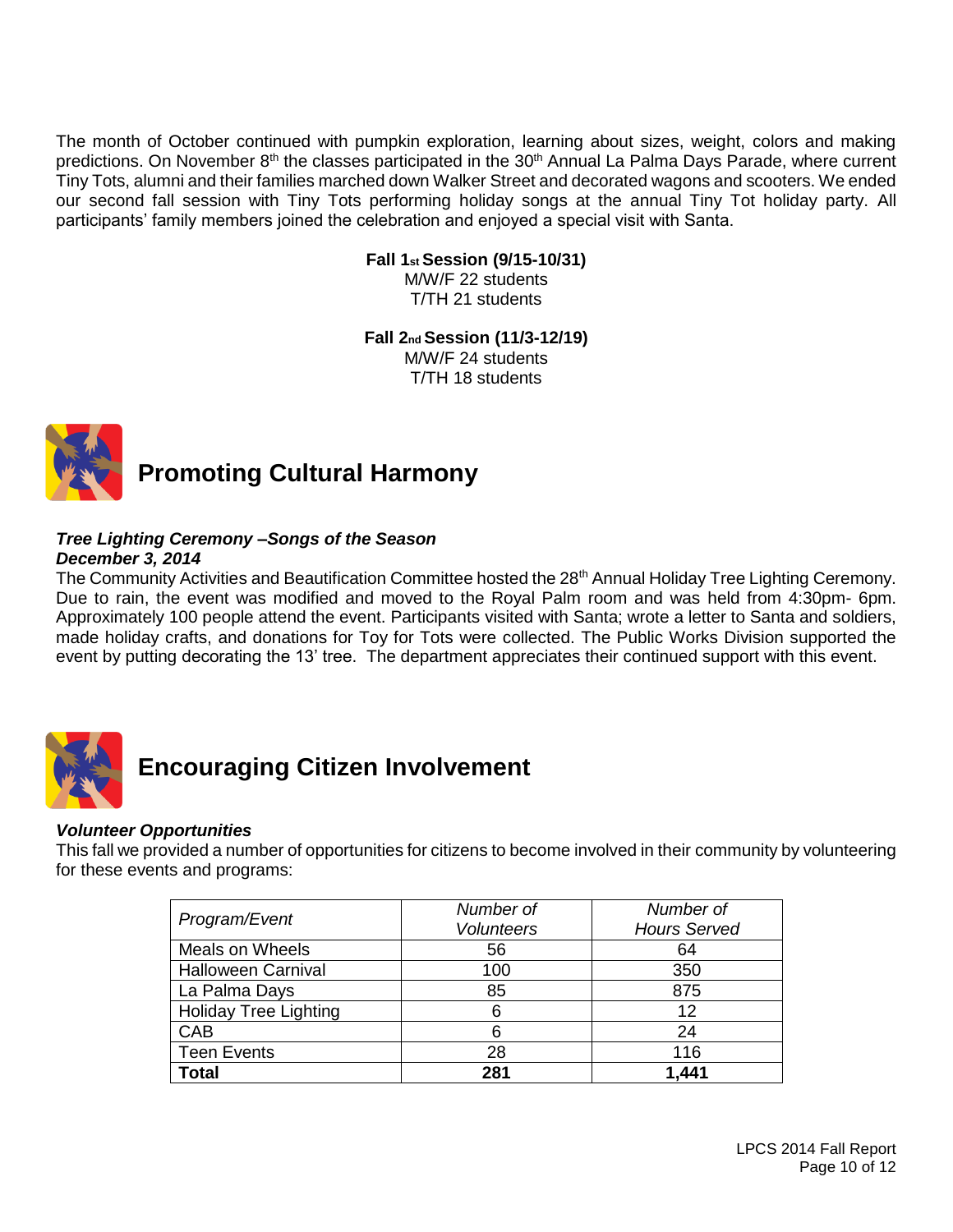#### *Corporate Connection*

The Corporate Connection is an annual sponsorship program connecting La Palma's business community to local government and its residents through their sponsorship of the various events that La Palma hosts every year. For their support, businesses receive a chance to showcase themselves as active partners of our community through promotional materials, banners & signs, and invitations to participate in the events.

| 2014 Sponsor                     | <b>Amount</b> | <b>Sponsorship Level</b>                                                                |
|----------------------------------|---------------|-----------------------------------------------------------------------------------------|
| La Palma Intercommunity Hospital | 8,000<br>\$   | <b>Annual Platinum Sponsor</b>                                                          |
| <b>Rosendin Electric</b>         | \$<br>5,500   | <b>Annual Gold Sponsor</b>                                                              |
| EDCO - Park Disposal             | 3,000<br>\$   | <b>Annual Silver Sponsor</b>                                                            |
| <b>CARE Ambulance</b>            | 3,000<br>\$   | <b>Annual Silver Sponsor</b>                                                            |
| Multi-Sales Company              | \$<br>250     | Miscellaneous Sponsor                                                                   |
| West Coast Arborists, Inc.       | S<br>200      | Bronze - State of the City /<br>Arbor Day Celebration / Holiday<br><b>Tree Lighting</b> |
| Total                            | \$19,950      |                                                                                         |



## **Miscellaneous**

#### **September**

#### *Pigskin Picks*

In an effort to promote a stronger connection between departments and employees, the Recreation & Community Services Department produced this annual employee contest, the Pigskin Picks. Approximately 19 employees, from all departments, participated, with Laurie Murray taking the top spot as Quarterback!

## *CPRS District 10 General Membership Meeting*

#### *September 18*

Supervisor Robinson and Coordinator Adams attended the Fall General Membership Meeting which included training on including all people into our programs, including special needs.

#### **October**

#### *CPRS Mentor Event*

#### *October 1, 2014*

Supervisor Robinson continues to serve on the CPRS District 10 mentor event. The first of four event was held at CSULB where students had professionals discussed communication and networking in a professional environment, including a presentation on Social Networking Websites such as Facebook.

#### *Recreation Leader Training Consortium*

#### *October 4, 2014*

Senior Recreation Leaders and Recreation Leaders attended the California Parks & Recreation Society's Fall Training held at the City of Long Beach, El Dorado Park highlighting youth programming. Each attended session on topics such as arts & crafts, adapted recreation programming and effective communication.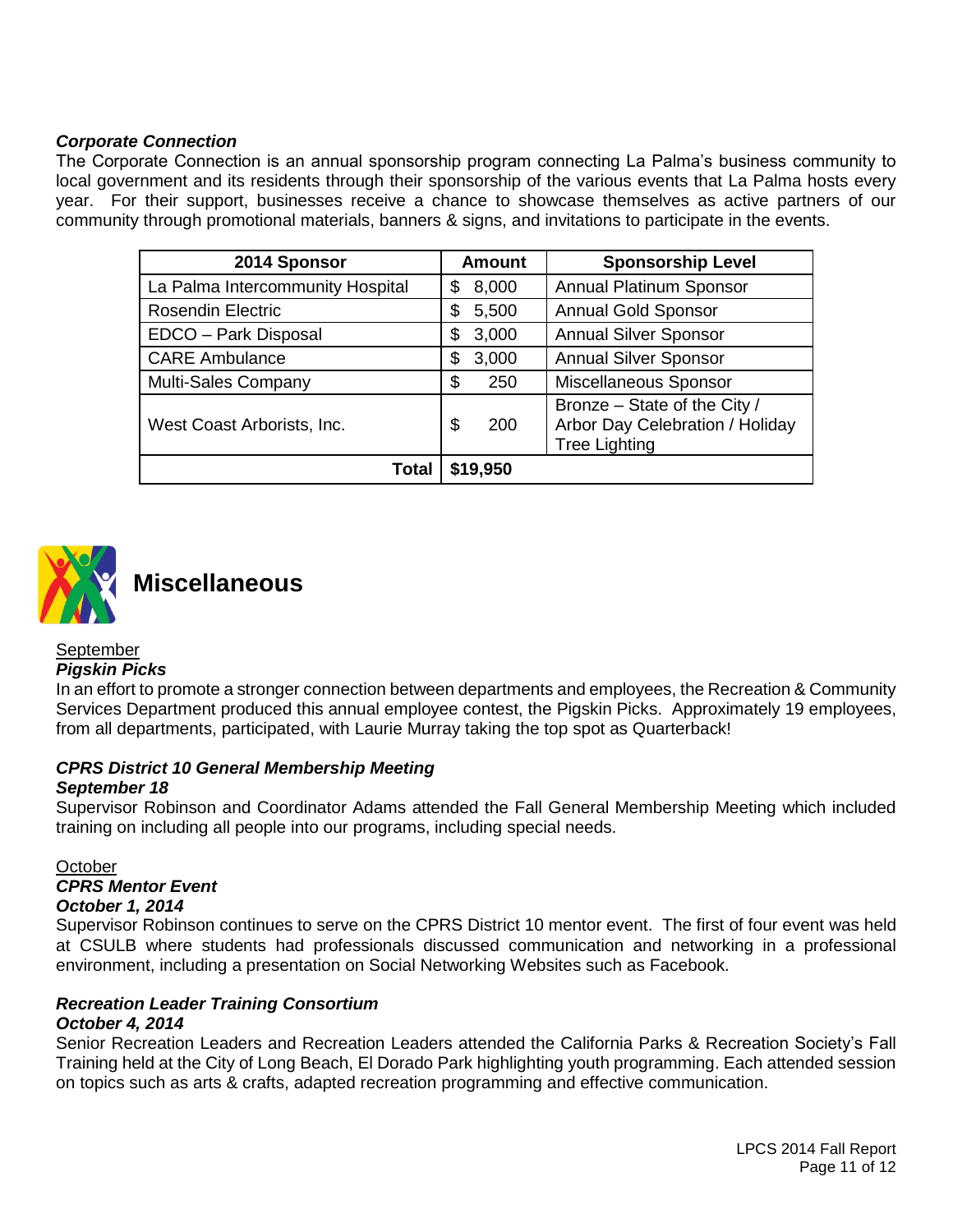### *CPRS Brochure Exchange*

#### *October 7, 2014*

Supervisor Robinson and Senior Office Assistant Whalen attended the Brochure exchange. This quarterly meeting allows professional to discuss trends in classes and any issues that we may have, in addition to seeing other classes being offered in other Cities.

#### *CPRS Software Comparison Meeting*

#### *October 24, 2014*

Supervisor Robinson and Senior Office Assistant Whalen attended the Recreation Software Comparison meeting to begin planning for a new software that will need to be installed. Our current software, CLASS, will be discontinued in the next two years forcing all Recreation facilities to install a new software. This allowed cities from all over Southern California to hear from the top 12 companies that offer this type of software to compare them.

#### November

#### *CJPIA Mandated Reporter Training*

#### *November 5, 2014*

Supervisor Robinson and Specialist Terry attended Mandated Reporter Training at JPIA in La Palma. This serves as good reminder as to what to look for in child abuse. In addition, a new law was enacted that not only are Recreation staff mandated reporters for children, but also for elderly abuse.

#### *CJPIA Emergency Management Preparedness*

#### *November 17, 2014*

Supervisors Robinson and Tsumura attended a round table discussion on JPIA's role in emergency response.

#### December

#### *Master's Degree Earned*

Supervisors Robinson was awarded her hard-earned Master's Degree from CSU Northridge. Congratulations to Cindy on her accomplishment!

#### *Recreation and Community Services Employee of the Year*

#### *December 10, 2014*

La Palma's Recreation Division was proud to announce Specialist Andi Terry as the Employee of the Year. Andi has served as the Tiny Tot teacher for several year in addition to being the La Palma Days Cultural and Historical Committee liaison and implementing the Yankee Doodle Dash at the Run and the Goblin Gulch at the Halloween **Carnival**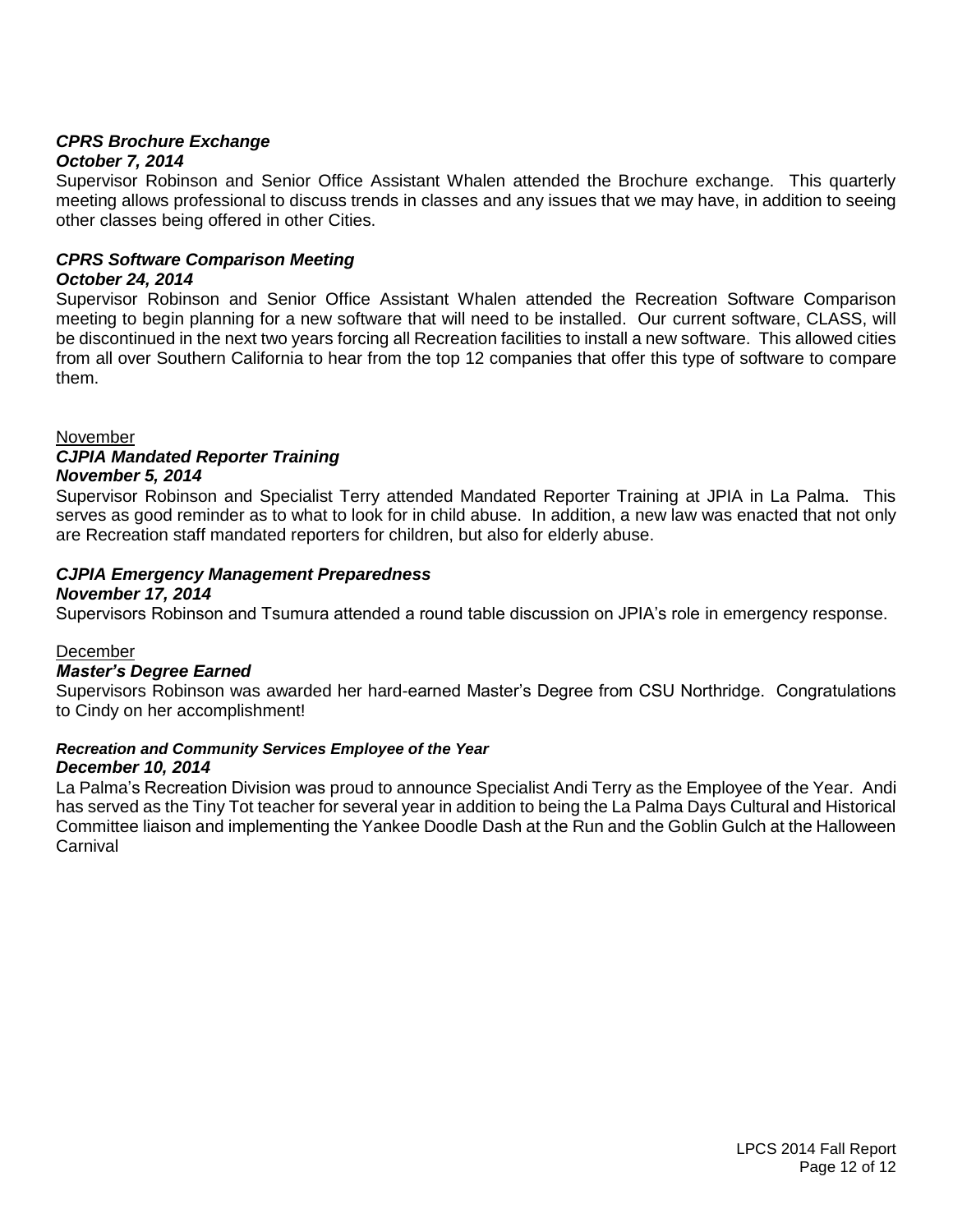## **2014 LA PALMA DAYS FINANCIAL REPORT**

|                                                  | FY 14/15<br>Adopted<br><b>Expenditures</b> |                | FY 14/15<br>Actual<br><b>Expenditures</b> | <b>Variance</b>     | FY 14/15<br>Adopted<br>Revenue | FY 14/15<br>Actual<br>Revenue | <b>Variance</b> |
|--------------------------------------------------|--------------------------------------------|----------------|-------------------------------------------|---------------------|--------------------------------|-------------------------------|-----------------|
| <b>ENTERTAINMENT</b>                             |                                            |                |                                           |                     |                                |                               |                 |
| <b>600 Contract Services</b><br>(Sound Included) | \$<br>6,000.00                             | \$             | 3,880.00                                  | \$<br>(2, 120.00)   |                                |                               |                 |
| <b>Subtotals:</b>                                | \$<br>6,000.00                             | \$             | 3,880.00                                  | \$<br>(2, 120.00)   |                                |                               |                 |
| <b>PARADE/BAND REVIEW</b>                        |                                            |                |                                           |                     | \$<br>4,000.00                 | \$6,200.00                    | \$<br>2,200.00  |
| <b>600 Contract Services</b>                     |                                            |                |                                           |                     |                                |                               |                 |
| <b>SCSBOA Judges</b><br>Percussion Judge         | \$<br>3,500.00                             | \$<br>\$       | 3,500.00<br>200.00                        | \$                  |                                |                               |                 |
| Transportation                                   | \$<br>500.00                               | $\mathfrak{L}$ | 468.00                                    | \$<br>32.00         |                                |                               |                 |
| <b>713 Facility/Equipment Rental</b>             |                                            |                |                                           |                     |                                |                               |                 |
| <b>Portable Toilets</b>                          | \$<br>600.00                               | \$             | 893.00                                    | \$<br>293.00        |                                |                               |                 |
| Sound (Parade Route)                             |                                            | \$             |                                           |                     |                                |                               |                 |
| Sound                                            | \$<br>700.00                               | \$             | 700.00                                    | \$                  |                                |                               |                 |
| Electrical                                       | \$<br>600.00                               | \$             | 600.00                                    | \$                  |                                |                               |                 |
| <b>Club Cart Rentals</b>                         | \$<br>600.00                               | \$             | 804.00                                    | \$<br>204.00        |                                |                               |                 |
| <b>733 Supplies</b><br><b>VIP Reception</b>      |                                            |                |                                           |                     |                                |                               |                 |
| Food, Drinks, Supplies                           | \$<br>300.00                               | \$             | 291.15                                    | \$<br>(8.85)        |                                |                               |                 |
| <b>Flowers</b>                                   | \$<br>300.00                               | \$             | 132.51                                    | \$<br>(167.49)      |                                |                               |                 |
| <b>Driver's/Judges Reception</b>                 | \$<br>225.00                               | \$             | 192.94                                    | \$<br>(32.06)       |                                |                               |                 |
| <b>Street Signs Repair/Replacement</b>           | \$<br>200.00                               | \$             |                                           | \$<br>(200.00)      |                                |                               |                 |
| Car Signs                                        | \$<br>600.00                               | \$             | 233.28                                    | \$<br>(366.72)      |                                |                               |                 |
| Miscellaneous                                    | \$<br>300.00                               | \$             | 236.38                                    | \$<br>(63.62)       |                                |                               |                 |
| 740 Awards                                       |                                            | \$             |                                           |                     |                                |                               |                 |
| Trophies/Ribbons/Percussion                      | \$<br>2,600.00                             | \$             | 2,281.37                                  | \$<br>(318.63)      |                                |                               |                 |
| <b>Subtotals:</b>                                | \$<br>11,025.00                            | \$             | 10,532.63                                 | \$<br>$(492.37)$ \$ | 4,000.00                       | \$6,200.00                    | \$<br>2,200.00  |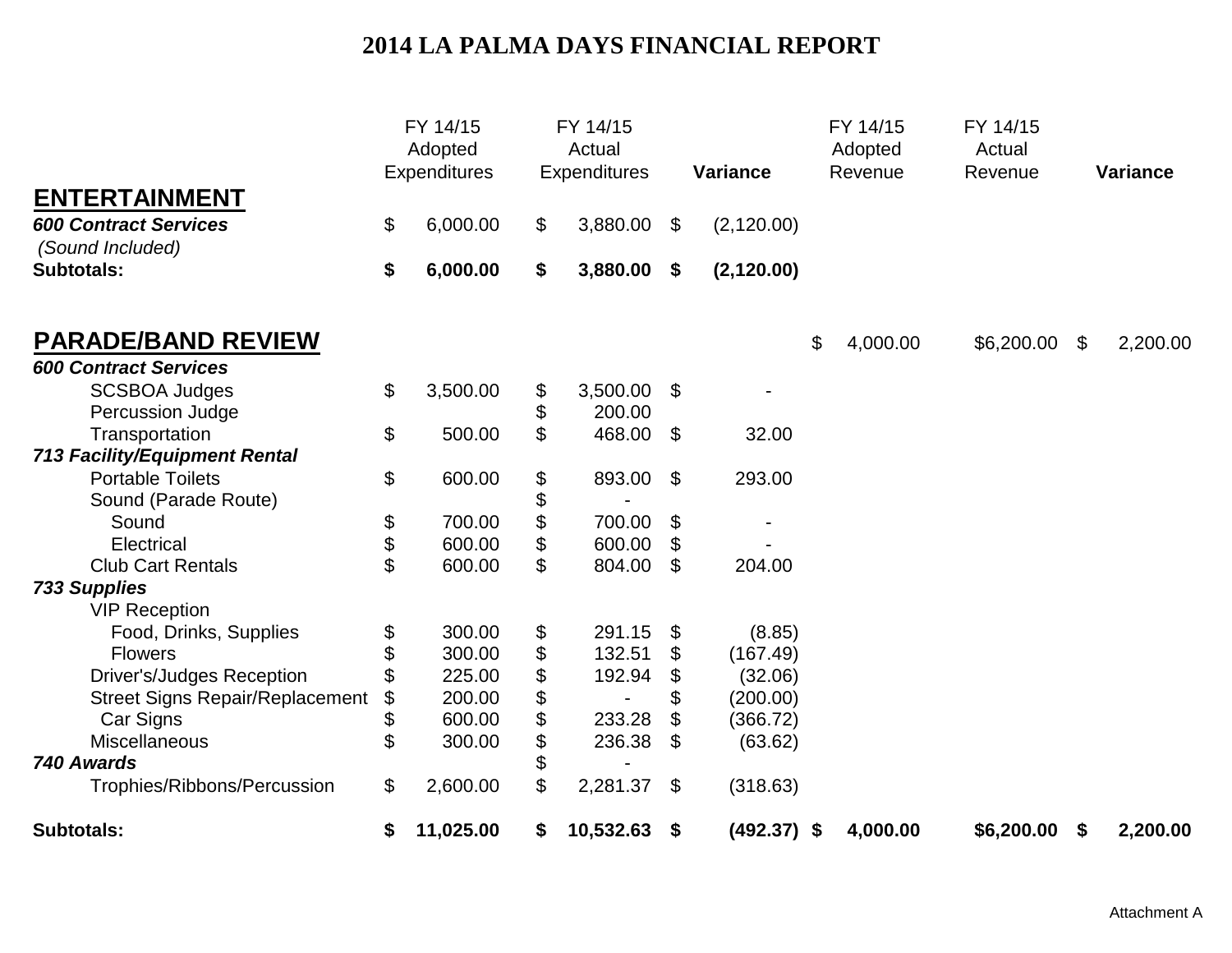## **2014 LA PALMA DAYS FINANCIAL REPORT**

|                                        |    | FY 14/15<br>Adopted<br><b>Expenditures</b> |                | FY 14/15<br>Actual<br><b>Expenditures</b> |                           | <b>Variance</b> |    | FY 14/15<br>Adopted<br>Revenue |                | FY 14/15<br>Actual<br>Revenue |                            | <b>Variance</b> |  |
|----------------------------------------|----|--------------------------------------------|----------------|-------------------------------------------|---------------------------|-----------------|----|--------------------------------|----------------|-------------------------------|----------------------------|-----------------|--|
| <b>ACTIVITIES/GAMES</b>                |    |                                            |                |                                           |                           |                 | \$ | 5,000.00                       | $\mathfrak{L}$ | 4,108.50                      | $\boldsymbol{\mathcal{S}}$ | (891.50)        |  |
| <b>713 Facility/Equipment Rental</b>   |    |                                            |                |                                           |                           |                 |    |                                |                |                               |                            |                 |  |
| <b>Activities</b>                      | \$ | 16,100.00                                  |                | 15,810.00                                 | \$                        | (290.00)        |    |                                |                |                               |                            |                 |  |
| <b>Subtotals:</b>                      | \$ | 16,100.00                                  | \$             | 15,810.00                                 | \$                        | (290.00)        | \$ | 5,000.00                       | \$             | 4,108.50                      | \$                         | (891.50)        |  |
| <b>CULTURAL &amp; HISTORICAL</b>       |    |                                            |                |                                           |                           |                 |    | $\mathbf 0$                    |                | $\mathbf 0$                   |                            | $\mathbf 0$     |  |
| <b>733 Special Supplies</b>            |    |                                            |                |                                           |                           |                 |    |                                |                |                               |                            |                 |  |
| <b>Cultural Exhibit &amp; Displays</b> | \$ | 500.00                                     | \$             | 412.14 \$                                 |                           | (87.86)         |    |                                |                |                               |                            |                 |  |
| <b>Subtotals:</b>                      | \$ | 500.00                                     | \$             | 412.14 \$                                 |                           | (87.86)         |    | $\mathbf 0$                    |                | $\bf{0}$                      |                            | $\mathbf 0$     |  |
| <b>LA PALMA PAGEANT</b>                |    |                                            |                |                                           |                           |                 | \$ | 4,000.00                       | \$             | 1,754.00                      | \$                         | (2,246.00)      |  |
| <b>600 Contract Services</b>           | \$ |                                            | \$             |                                           | \$                        |                 |    |                                |                |                               |                            |                 |  |
| 654 Printing & Reproduction            | \$ | 300.00                                     | $\mathfrak{S}$ |                                           | $\mathfrak{S}$            | (300.00)        |    |                                |                |                               |                            |                 |  |
| <b>713 Facility/Equipment Rental</b>   |    |                                            |                |                                           |                           |                 |    |                                |                |                               |                            |                 |  |
| Facility                               | \$ |                                            | \$             | 49.56                                     | $\boldsymbol{\mathsf{S}}$ | 49.56           |    |                                |                |                               |                            |                 |  |
| <b>733 Supplies</b>                    |    |                                            |                |                                           |                           |                 |    |                                |                |                               |                            |                 |  |
| Judges                                 | \$ | 150.00                                     | \$             | 133.56                                    | \$                        | 16.44           |    |                                |                |                               |                            |                 |  |
| <b>Decorations</b>                     | \$ | 300.00                                     | \$             | 211.67                                    | \$                        | (88.33)         |    |                                |                |                               |                            |                 |  |
| <b>Flowers</b>                         | \$ | 400.00                                     | \$             | 196.56                                    | \$                        | (203.44)        |    |                                |                |                               |                            |                 |  |
| <b>Gifts</b>                           | \$ | 200.00                                     | \$             | 272.12                                    | \$                        | 72.12           |    |                                |                |                               |                            |                 |  |
| Miscellaneous                          | \$ | 300.00                                     | \$             | 110.77                                    | \$                        | (189.23)        |    |                                |                |                               |                            |                 |  |
| 740 Awards                             |    |                                            |                |                                           |                           |                 |    |                                |                |                               |                            |                 |  |
| Scholarship                            | \$ | 1,000.00                                   | \$             | 500.00                                    | \$                        | (500.00)        |    |                                |                |                               |                            |                 |  |
| Trophies/Plaques                       | \$ | 300.00                                     | \$             | 322.92                                    | \$                        | 22.92           |    |                                |                |                               |                            |                 |  |
| <b>Sashes</b>                          | \$ | 300.00                                     | \$             | 247.70                                    | \$                        | (52.30)         |    |                                |                |                               |                            |                 |  |
| <b>Subtotals:</b>                      | \$ | 3,250.00                                   | \$             | 2,044.86                                  | \$                        | (1, 205.14)     | \$ | 4,000.00                       | \$             | 1,754.00                      | \$                         | (2, 246.00)     |  |